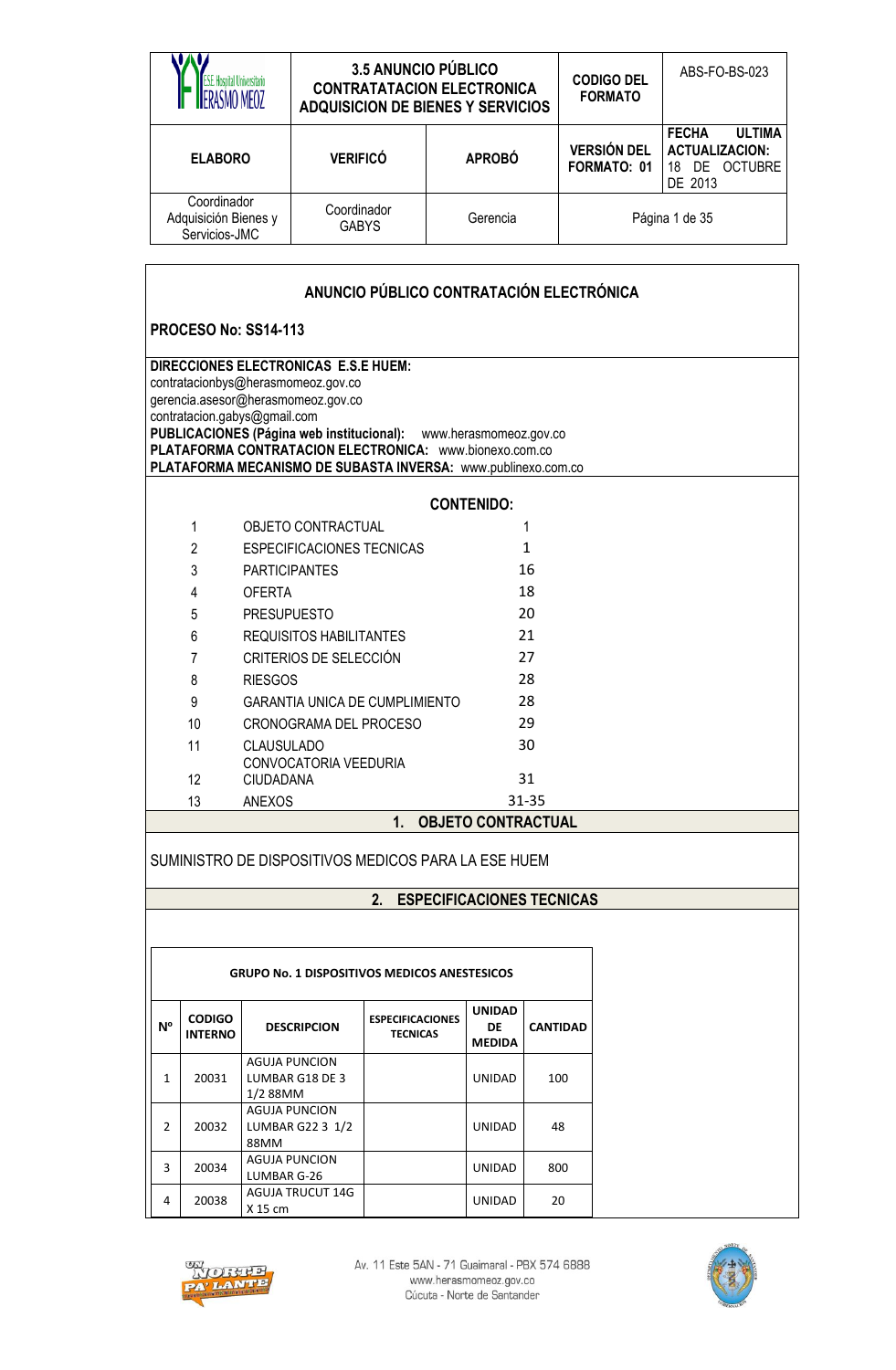|    | <b>E.S.E. Hospital Universitario</b><br>ERASMO MEOZ  |                                                       | <b>ADQUISICION DE BIENES Y SERVICIOS</b>              | <b>3.5 ANUNCIO PÚBLICO</b><br><b>CONTRATATACION ELECTRONICA</b> |               |                |                                   | <b>CODIGO DEL</b><br><b>FORMATO</b> | ABS-FO-BS-023                                                     |               |
|----|------------------------------------------------------|-------------------------------------------------------|-------------------------------------------------------|-----------------------------------------------------------------|---------------|----------------|-----------------------------------|-------------------------------------|-------------------------------------------------------------------|---------------|
|    | <b>ELABORO</b>                                       |                                                       | <b>VERIFICÓ</b>                                       |                                                                 | <b>APROBÓ</b> |                | <b>VERSIÓN DEL</b><br>FORMATO: 01 |                                     | <b>FECHA</b><br><b>ACTUALIZACION:</b><br>18 DE OCTUBRE<br>DE 2013 | <b>ULTIMA</b> |
|    | Coordinador<br>Adquisición Bienes y<br>Servicios-JMC |                                                       | Coordinador<br><b>GABYS</b>                           |                                                                 | Gerencia      |                |                                   |                                     | Página 2 de 35                                                    |               |
| 5  | 20092                                                | N 0 (50MM)                                            | <b>CANULA DE GUEDEL</b>                               |                                                                 | UNIDAD        |                | 24                                |                                     |                                                                   |               |
| 6  | 20093                                                | N 1 (60MM)                                            | <b>CANULA DE GUEDEL</b>                               |                                                                 | UNIDAD        | 30             |                                   |                                     |                                                                   |               |
| 7  | 20094                                                | N 2 (70MM)                                            | <b>CANULA DE GUEDEL</b>                               |                                                                 | <b>UNIDAD</b> | 140            |                                   |                                     |                                                                   |               |
| 8  | 20096                                                | N 4 (90MM)                                            | <b>CANULA DE GUEDEL</b>                               |                                                                 | <b>UNIDAD</b> | 90             |                                   |                                     |                                                                   |               |
| 9  | 20095                                                | N 3 (80MM)                                            | <b>CANULA DE GUEDEL</b>                               |                                                                 | UNIDAD        | 90             |                                   |                                     |                                                                   |               |
| 10 | 20097                                                | N 5 (100MM)                                           | <b>CANULA DE GUEDEL</b>                               |                                                                 | UNIDAD        | 60             |                                   |                                     |                                                                   |               |
| 11 | 20098                                                | N <sub>6</sub>                                        | <b>CANULA DE GUEDEL</b>                               |                                                                 | <b>UNIDAD</b> |                | 24                                |                                     |                                                                   |               |
| 12 | 20159                                                | <b>EPIDURAL G 18</b>                                  | <b>CATETER ANESTESIA</b>                              |                                                                 | UNIDAD        | 36             |                                   |                                     |                                                                   |               |
| 13 | 20187                                                | <b>CIRCUITO</b><br>P/ANESTESIA<br><b>ADULTO</b>       |                                                       |                                                                 | <b>UNIDAD</b> | 1700           |                                   |                                     |                                                                   |               |
| 14 | 20188                                                | <b>CIRCUITO</b><br>P/ANESTESIA<br>PEDIATRICO          |                                                       |                                                                 | <b>UNIDAD</b> | 150            |                                   |                                     |                                                                   |               |
| 15 | 20936                                                | <b>CIRCUITO PARA</b><br><b>VENTILADOR</b><br>NEONATAL | NEWPORT HT70                                          | <b>EQUIPO</b><br><b>INSTITUCIONAL</b>                           | <b>UNIDAD</b> | $\overline{2}$ |                                   |                                     |                                                                   |               |
| 16 | 20594                                                |                                                       | ESTIMULADOR DE<br>NERVIO PERIFERICO<br>G - 21 X 100MM |                                                                 | <b>UNIDAD</b> |                | 50                                |                                     |                                                                   |               |
| 17 | 20596                                                | G - 24 X 25MM                                         | ESTIMULADOR DE<br>NERVIO PERIFERICO                   |                                                                 | UNIDAD        |                | 14                                |                                     |                                                                   |               |
| 18 | 20937                                                | <b>GUIA DE</b>                                        | INTUBACION 14 FR                                      |                                                                 | UNIDAD        |                | 10                                |                                     |                                                                   |               |
| 19 | 20938                                                | <b>GUIA DE</b>                                        | <b>INTUBACION 6 FR</b>                                |                                                                 | UNIDAD        |                | 10                                |                                     |                                                                   |               |
| 20 | 20362                                                | KIT DE LINEA<br>ARTERIAL                              |                                                       | <b>KIT TRANSPACK IV</b>                                         | UNIDAD        |                | 100                               |                                     |                                                                   |               |
| 21 | 20372                                                | LINEAS DE<br>CAPNOGRAFIA                              | MUESTREO PARA                                         | PARA MONITORES<br>MARCA<br>DRAGER, CRITICARE<br>DATEX OHMEDA    | UNIDAD        |                | 140                               |                                     |                                                                   |               |
| 22 | 20391                                                | MASCARA<br>VALVULA N 2                                | DESECHABLE PARA<br>ANESTESIA CON                      |                                                                 | UNIDAD        |                | 16                                |                                     |                                                                   |               |
| 23 | 20392                                                | MASCARA<br>VALVULA N 3                                | DESECHABLE PARA<br>ANESTESIA CON                      |                                                                 | UNIDAD        |                | 24                                |                                     |                                                                   |               |
| 24 | MASCARA<br>20395<br>LARINGEA CONV N<br>1.0           |                                                       |                                                       | UNIDAD                                                          |               | 12             |                                   |                                     |                                                                   |               |
| 25 | MASCARA<br>20396<br>LARINGEA CONV N<br>1.5           |                                                       |                                                       |                                                                 | UNIDAD        |                | 42                                |                                     |                                                                   |               |
| 26 | 20397                                                | MASCARA                                               | LARINGEA CONV N                                       |                                                                 | UNIDAD        |                | 90                                |                                     |                                                                   |               |



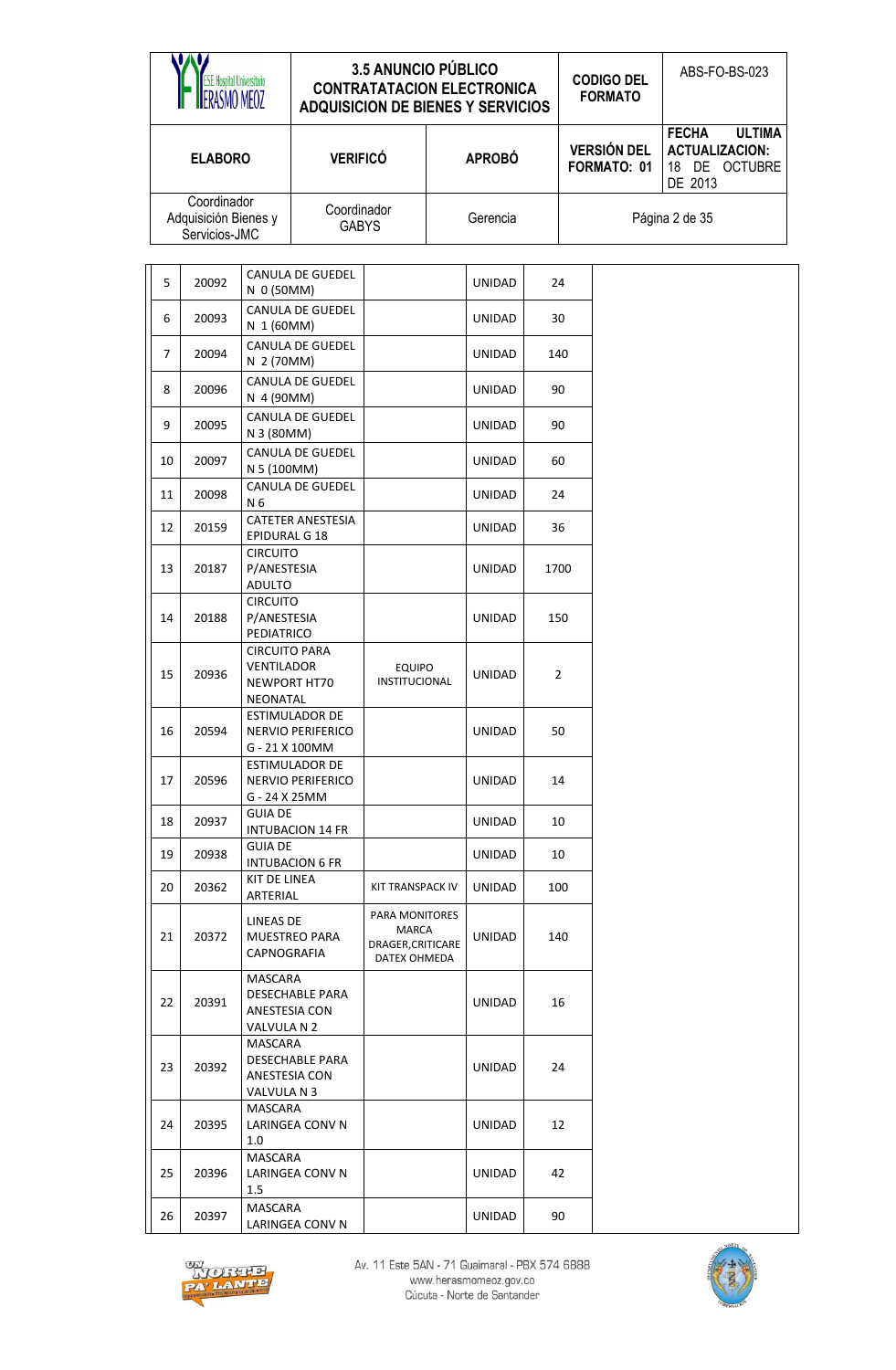|    | <b>E.S.E. Hospital Universitario</b><br>RASMO MEOZ   |                                                    | <b>ADQUISICION DE BIENES Y SERVICIOS</b> | <b>3.5 ANUNCIO PÚBLICO</b><br><b>CONTRATATACION ELECTRONICA</b>                                    |               |     |     | <b>CODIGO DEL</b><br><b>FORMATO</b> | ABS-FO-BS-023                                                                      |
|----|------------------------------------------------------|----------------------------------------------------|------------------------------------------|----------------------------------------------------------------------------------------------------|---------------|-----|-----|-------------------------------------|------------------------------------------------------------------------------------|
|    | <b>ELABORO</b>                                       |                                                    | <b>VERIFICÓ</b>                          |                                                                                                    | <b>APROBÓ</b> |     |     | <b>VERSIÓN DEL</b><br>FORMATO: 01   | <b>FECHA</b><br><b>ULTIMA</b><br><b>ACTUALIZACION:</b><br>18 DE OCTUBRE<br>DE 2013 |
|    | Coordinador<br>Adquisición Bienes y<br>Servicios-JMC |                                                    | Coordinador<br><b>GABYS</b>              |                                                                                                    | Gerencia      |     |     |                                     | Página 3 de 35                                                                     |
|    |                                                      | 2.0                                                |                                          |                                                                                                    |               |     |     |                                     |                                                                                    |
| 27 | 20398                                                | <b>MASCARA</b><br>2.5                              | <b>LARINGEA CONV N</b>                   |                                                                                                    | UNIDAD        |     | 130 |                                     |                                                                                    |
| 28 | 20399                                                | <b>MASCARA</b><br>3.0                              | LARINGEA CONV N                          |                                                                                                    | UNIDAD        |     | 170 |                                     |                                                                                    |
| 29 | 20400                                                | <b>MASCARA</b><br>N 4.0                            | LARINGEA DESECH.                         |                                                                                                    | UNIDAD        | 120 |     |                                     |                                                                                    |
| 30 | 20401                                                | <b>MASCARA</b><br>N 5.0                            | LARINGEA DESECH.                         |                                                                                                    | <b>UNIDAD</b> |     | 76  |                                     |                                                                                    |
| 31 | 20402                                                |                                                    | <b>MASCARA PARA</b><br>ANESTESIA Nº 0    |                                                                                                    | UNIDAD        |     | 48  |                                     |                                                                                    |
| 32 | 20403                                                | ANESTESIA Nº 1                                     | <b>MASCARA PARA</b>                      |                                                                                                    | UNIDAD        |     | 20  |                                     |                                                                                    |
| 33 | 20404                                                |                                                    | <b>MASCARA PARA</b><br>ANESTESIA Nº 2    |                                                                                                    | UNIDAD        |     | 35  |                                     |                                                                                    |
| 34 | 20405                                                |                                                    | <b>MASCARA PARA</b><br>ANESTESIA Nº 3    |                                                                                                    | <b>UNIDAD</b> |     | 42  |                                     |                                                                                    |
| 35 | 20406                                                |                                                    | <b>MASCARA PARA</b><br>ANESTESIA Nº 4    |                                                                                                    | UNIDAD        |     | 24  |                                     |                                                                                    |
| 36 | 20407                                                | ANESTESIA Nº 5                                     | <b>MASCARA PARA</b>                      |                                                                                                    | <b>UNIDAD</b> |     | 100 |                                     |                                                                                    |
| 37 | 20535                                                | SET PARA<br>ANESTESIA<br>EPIDURAL N 16<br>CATETER) | (AGUJA-JERINGA-                          |                                                                                                    | UNIDAD        |     | 20  |                                     |                                                                                    |
| 38 | 20536                                                | SET PARA<br>ANESTESIA<br>EPIDURAL N 18<br>CATETER) | (AGUJA-JERINGA-                          |                                                                                                    | UNIDAD        |     | 20  |                                     |                                                                                    |
| 39 | 20615                                                | N°625 PARA<br>CAPNOGRAFIA                          | TRAMPAS DE AGUA                          | <b>EQUIPOS</b><br>INSTITUCIONALES-<br>PARA MONITORES<br>MARCA<br>DRAGER, CRITICARE<br>DATEX OHMEDA | UNIDAD        |     | 100 |                                     |                                                                                    |
| 40 | 20620                                                | TUBO<br><b>SIN CPAP</b>                            | ENDOBRONQUIAL<br>DERECHON 35 FR          |                                                                                                    | UNIDAD        |     | 22  |                                     |                                                                                    |
| 41 | 20621                                                | TUBO<br><b>SIN CPAP</b>                            | ENDOBRONQUIAL<br>DERECHO N 37 FR         |                                                                                                    | UNIDAD        |     | 20  |                                     |                                                                                    |
| 42 | 20622                                                | TUBO                                               | ENDOBRONQUIAL<br>IZQUIERDO N 32 FR       |                                                                                                    | UNIDAD        |     | 16  |                                     |                                                                                    |
| 43 | 20623                                                | TUBO<br><b>SIN CPAP</b>                            | ENDOBRONQUIAL<br>IZQUIERDO N 35 FR       |                                                                                                    | UNIDAD        |     | 44  |                                     |                                                                                    |
| 44 | 20624                                                | TUBO                                               | ENDOBRONQUIAL                            |                                                                                                    | UNIDAD        |     | 18  |                                     |                                                                                    |



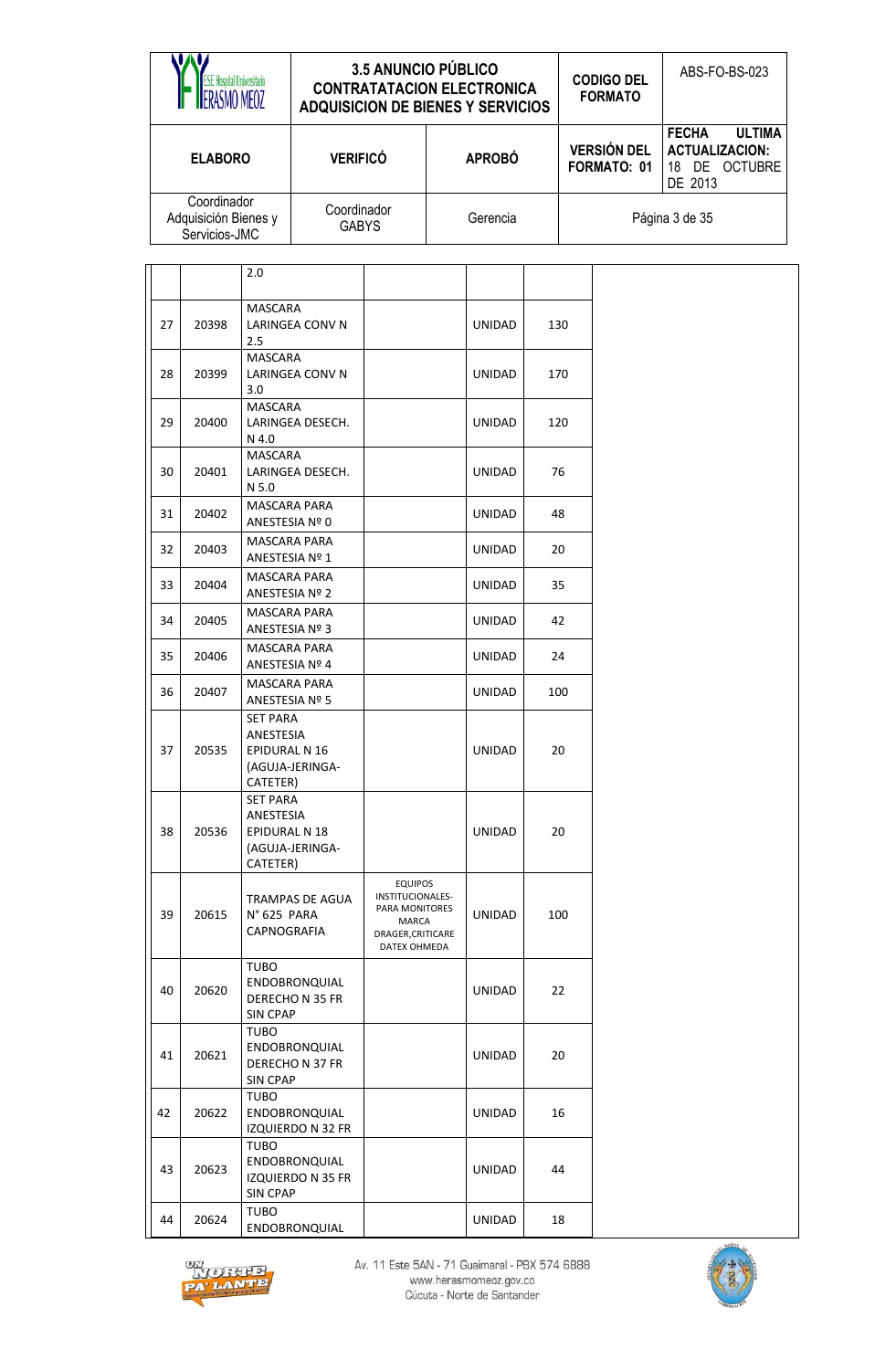|                                                      | 3.5 ANUNCIO PÚBLICO<br><b>CONTRATATACION ELECTRONICA</b><br><b>ADQUISICION DE BIENES Y SERVICIOS</b> |               | <b>CODIGO DEL</b><br><b>FORMATO</b> | ABS-FO-BS-023                                                                         |
|------------------------------------------------------|------------------------------------------------------------------------------------------------------|---------------|-------------------------------------|---------------------------------------------------------------------------------------|
| <b>ELABORO</b>                                       | <b>VERIFICÓ</b>                                                                                      | <b>APROBÓ</b> | <b>VERSIÓN DEL</b><br>FORMATO: 01   | <b>FECHA</b><br><b>ULTIMA</b><br><b>ACTUALIZACION:</b><br>DE OCTUBRE<br>18<br>DE 2013 |
| Coordinador<br>Adquisición Bienes y<br>Servicios-JMC | Coordinador<br><b>GABYS</b>                                                                          | Gerencia      |                                     | Página 4 de 35                                                                        |

|    |       | <b>IZQUIERDO N 37 FR</b><br><b>SIN CPAP</b> |               |      |
|----|-------|---------------------------------------------|---------------|------|
| 45 | 20626 | TUBO ENDOT.<br>DESECH. C/B N 3.5            | <b>UNIDAD</b> | 96   |
| 46 | 20627 | TUBO ENDOT.<br>DESECH. C/B N 4.0            | <b>UNIDAD</b> | 50   |
| 47 | 20629 | TUBO ENDOT.<br>DESECH. C/B N 5.0            | <b>UNIDAD</b> | 110  |
| 48 | 20631 | TUBO ENDOT.<br>DESECH. C/B N 6.0            | UNIDAD        | 240  |
| 49 | 20632 | TUBO ENDOT.<br>DESECH. C/B N 6.5            | UNIDAD        | 150  |
| 50 | 20634 | TUBO ENDOT.<br>DESECH. C/B N 7.5            | <b>UNIDAD</b> | 1400 |
| 51 | 20635 | TUBO ENDOT.<br>DESECH. C/B N 8.0            | <b>UNIDAD</b> | 280  |
| 52 | 20628 | TUBO ENDOT.<br>DESECH. C/B N 4.5            | <b>UNIDAD</b> | 144  |
| 53 | 20630 | TUBO ENDOT.<br>DESECH. C/B N 5.5            | <b>UNIDAD</b> | 20   |
| 54 | 20633 | TUBO ENDOT.<br>DESECH. C/B N 7.0            | <b>UNIDAD</b> | 1100 |
| 55 | 20639 | TUBO ENDOT.<br>DESECH. S/B N 2.5            | <b>UNIDAD</b> | 70   |
| 56 | 20640 | TUBO ENDOT.<br>DESECH. S/B N 3.0            | <b>UNIDAD</b> | 40   |
| 57 | 20644 | TUBO ENDOT.<br>DESECH. S/B N 5.0            | <b>UNIDAD</b> | 50   |
| 58 | 20645 | TUBO ENDOT.<br>DESECH. S/B N 5.5            | <b>UNIDAD</b> | 40   |

|                | <b>GRUPO No. 2 DISPOSITIVOS MEDICOS QUIRURGICOS</b> |                                                                                                                                        |                                            |                                      |                 |  |  |  |  |  |  |  |
|----------------|-----------------------------------------------------|----------------------------------------------------------------------------------------------------------------------------------------|--------------------------------------------|--------------------------------------|-----------------|--|--|--|--|--|--|--|
| N <sup>o</sup> | <b>CODIGO</b><br><b>INTERNO</b>                     | <b>DESCRIPCION</b>                                                                                                                     | <b>ESPECIFICACIONES</b><br><b>TECNICAS</b> | <b>UNIDAD</b><br>DE<br><b>MEDIDA</b> | <b>CANTIDAD</b> |  |  |  |  |  |  |  |
| 59             | 20822                                               | <b>AGENTE DE</b><br><b>ABULTAMIENTO</b><br><b>TISULAR PARA EL</b><br><b>TRATAMIENTO DEL</b><br><b>REFLUJO</b><br><b>VESICOURETERAL</b> | *FICHA TECNICA                             | <b>UNIDAD</b>                        | 10              |  |  |  |  |  |  |  |
| 60             | 20701                                               | <b>AGUJA PARA</b><br><b>BIOPSIA N 16 X</b><br>20CC                                                                                     |                                            | <b>UNIDAD</b>                        | 12              |  |  |  |  |  |  |  |
| 61             | 20023                                               | <b>AGUJA PARA</b><br><b>BIOPSIA N 18 X</b><br>10 <sub>CC</sub>                                                                         |                                            | <b>UNIDAD</b>                        | 12              |  |  |  |  |  |  |  |
| 62             | 20025                                               | <b>AGUJA PARA</b><br><b>BIOPSIA N 18 X</b><br>25CC                                                                                     |                                            | <b>UNIDAD</b>                        | 12              |  |  |  |  |  |  |  |
| 63             | 20020                                               | AGUJA PARA<br>BIOPSIA N 14 X 10                                                                                                        |                                            | <b>UNIDAD</b>                        | 26              |  |  |  |  |  |  |  |



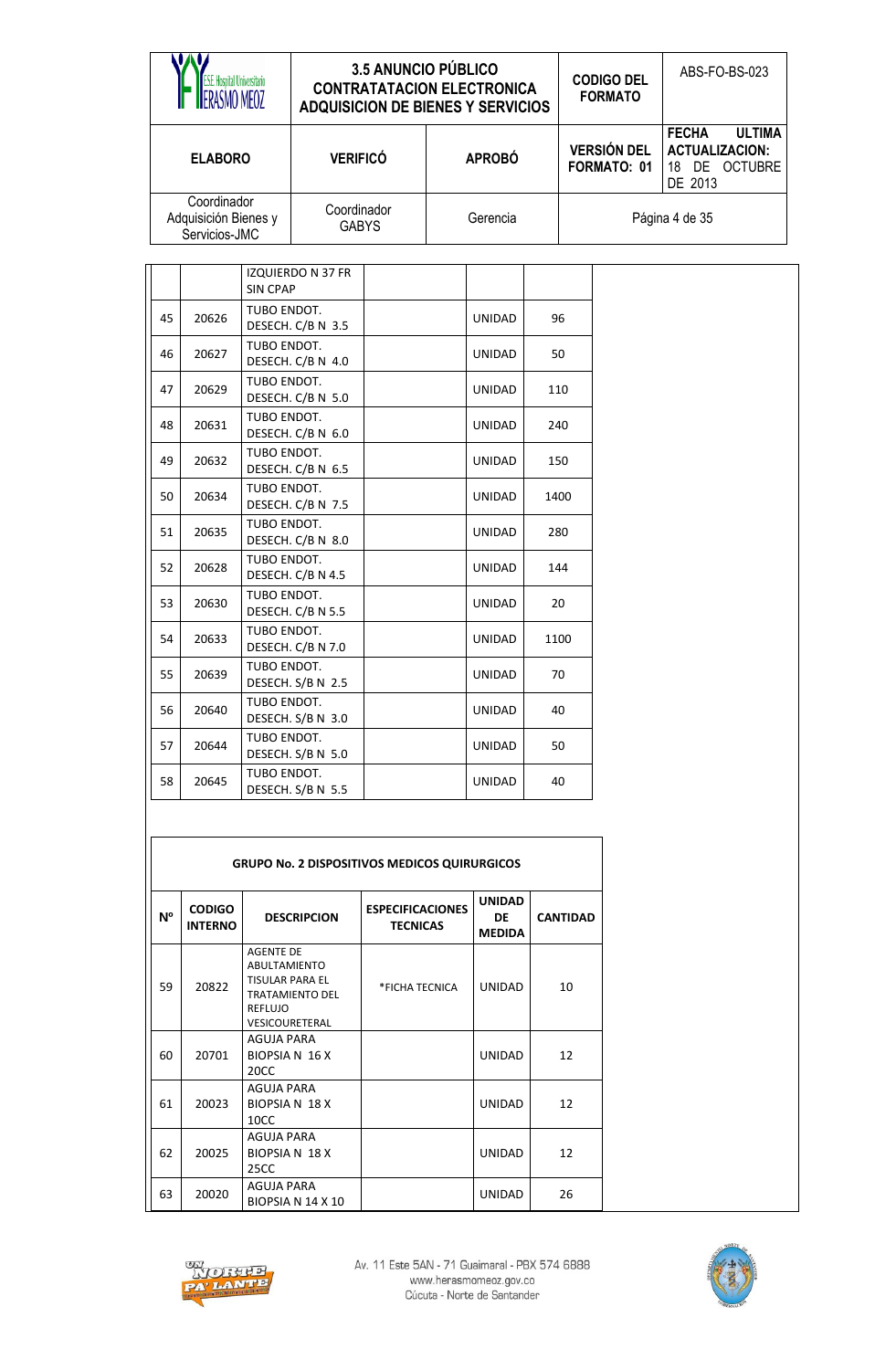|    | E. Hospital Universitario<br>RASMO MEOZ              |                                                    |                                                      | <b>3.5 ANUNCIO PÚBLICO</b><br><b>CONTRATATACION ELECTRONICA</b><br><b>ADQUISICION DE BIENES Y SERVICIOS</b> |        |               |     |                                   | <b>CODIGO DEL</b><br><b>FORMATO</b> |                                                  | ABS-FO-BS-023                  |
|----|------------------------------------------------------|----------------------------------------------------|------------------------------------------------------|-------------------------------------------------------------------------------------------------------------|--------|---------------|-----|-----------------------------------|-------------------------------------|--------------------------------------------------|--------------------------------|
|    | <b>ELABORO</b>                                       |                                                    | <b>VERIFICÓ</b>                                      |                                                                                                             |        | <b>APROBÓ</b> |     | <b>VERSIÓN DEL</b><br>FORMATO: 01 |                                     | <b>FECHA</b><br><b>ACTUALIZACION:</b><br>DE 2013 | <b>ULTIMA</b><br>18 DE OCTUBRE |
|    | Coordinador<br>Adquisición Bienes y<br>Servicios-JMC |                                                    |                                                      | Coordinador<br><b>GABYS</b>                                                                                 |        | Gerencia      |     |                                   |                                     | Página 5 de 35                                   |                                |
| 64 | 20694                                                | <b>AGUJA PARA</b><br><b>BIOPSIA N 18 X</b><br>16CC |                                                      |                                                                                                             | UNIDAD |               |     | 12                                |                                     |                                                  |                                |
| 65 | 20024                                                | AGUJA PARA<br><b>BIOPSIA N 18 X</b><br>20CC        |                                                      |                                                                                                             |        | UNIDAD        |     | 24                                |                                     |                                                  |                                |
| 66 | 20817                                                | <b>AGUJA PARA</b><br><b>BIOPSIA SUPER</b>          | CORE 14ga X 9cm                                      |                                                                                                             |        | UNIDAD        |     | 30                                |                                     |                                                  |                                |
| 67 | 20818                                                | <b>AGUJA PARA</b><br><b>BIOPSIA SUPER</b>          | CORE 16ga X 15cm                                     |                                                                                                             |        | <b>UNIDAD</b> |     | 12                                |                                     |                                                  |                                |
| 68 | 20026                                                | AGUJA PARA<br><b>BIOPSIA SUPER</b>                 | CORE 16ga X 9cm                                      |                                                                                                             |        | UNIDAD        |     | 36                                |                                     |                                                  |                                |
| 69 | 20027                                                | <b>AGUJA PARA</b><br><b>BIOPSIA SUPER</b>          | CORE 18ga X 20cm                                     |                                                                                                             |        | <b>UNIDAD</b> |     | 10                                |                                     |                                                  |                                |
| 70 | 20754                                                | <b>BALON</b><br>REF. 000646                        | REMOVEDOR DE<br>CALCULOS .035" X<br>11.5 mm x 1.5 ml | *FICHA TECNICA                                                                                              |        | <b>UNIDAD</b> | 6   |                                   |                                     |                                                  |                                |
| 71 | 20753                                                | BALON<br>REF. 007143                               | REMOVEDOR DE<br>CALCULOS 0.035 X<br>8.5 mm x 0.75 ml | *FICHA TECNICA                                                                                              |        | <b>UNIDAD</b> | 6   |                                   |                                     |                                                  |                                |
| 72 | 20101                                                | <b>CANULA DE</b><br>3.5 S/BALON                    | TRAQUEOTOMIA                                         |                                                                                                             |        | <b>UNIDAD</b> |     | $\mathbf{2}$                      |                                     |                                                  |                                |
| 73 | 20102                                                | CANULA DE<br>4.0 C/BALON                           | TRAQUEOTOMIA                                         |                                                                                                             |        | <b>UNIDAD</b> |     | 4                                 |                                     |                                                  |                                |
| 74 | 20103                                                | <b>CANULA DE</b><br>5.0 C/BALON                    | TRAQUEOTOMIA                                         |                                                                                                             |        | UNIDAD        |     | $\mathbf{1}$                      |                                     |                                                  |                                |
| 75 | 20109                                                | CANULA DE<br>8.5 C/BALON                           | <b>TRAQUEOTOMIA</b>                                  |                                                                                                             |        | UNIDAD        |     | 4                                 |                                     |                                                  |                                |
| 76 | 20110                                                | CANULA DE<br>9.0 C/BALON                           | <b>TRAQUEOTOMIA</b>                                  |                                                                                                             |        | UNIDAD        |     | 12                                |                                     |                                                  |                                |
| 77 | 20120                                                | 1 VIA S220                                         | <b>CATETER CENTRAL</b>                               | *FICHA TECNICA                                                                                              |        | UNIDAD        |     | 24                                |                                     |                                                  |                                |
| 78 | 20121                                                | 1 VIA S320                                         | <b>CATETER CENTRAL</b>                               | *FICHA TECNICA                                                                                              |        | UNIDAD        |     | 30                                |                                     |                                                  |                                |
| 79 | 20122                                                | 2 VIAS 720                                         | <b>CATETER CENTRAL</b>                               | *FICHA TECNICA                                                                                              |        | UNIDAD        |     | 70                                |                                     |                                                  |                                |
| 80 | <b>CATETER CENTRAL</b><br>20123<br>3 VIAS 720        |                                                    | *FICHA TECNICA                                       |                                                                                                             | UNIDAD |               | 180 |                                   |                                     |                                                  |                                |
| 81 | 20131                                                | CORTO 3F                                           | <b>CATETER FOGARTY</b>                               |                                                                                                             |        | UNIDAD        |     | 10                                |                                     |                                                  |                                |
| 82 | 20132                                                | CORTO 4F                                           | <b>CATETER FOGARTY</b>                               |                                                                                                             |        | UNIDAD        |     | 10                                |                                     |                                                  |                                |
| 83 | 20134                                                | <b>CATETER FOGARTY</b><br>CORTO 6F                 |                                                      |                                                                                                             |        | UNIDAD        |     | 5.                                |                                     |                                                  |                                |
| 84 | 20135                                                | LARGO 3F                                           | <b>CATETER FOGARTY</b>                               |                                                                                                             |        | UNIDAD        |     | 6                                 |                                     |                                                  |                                |



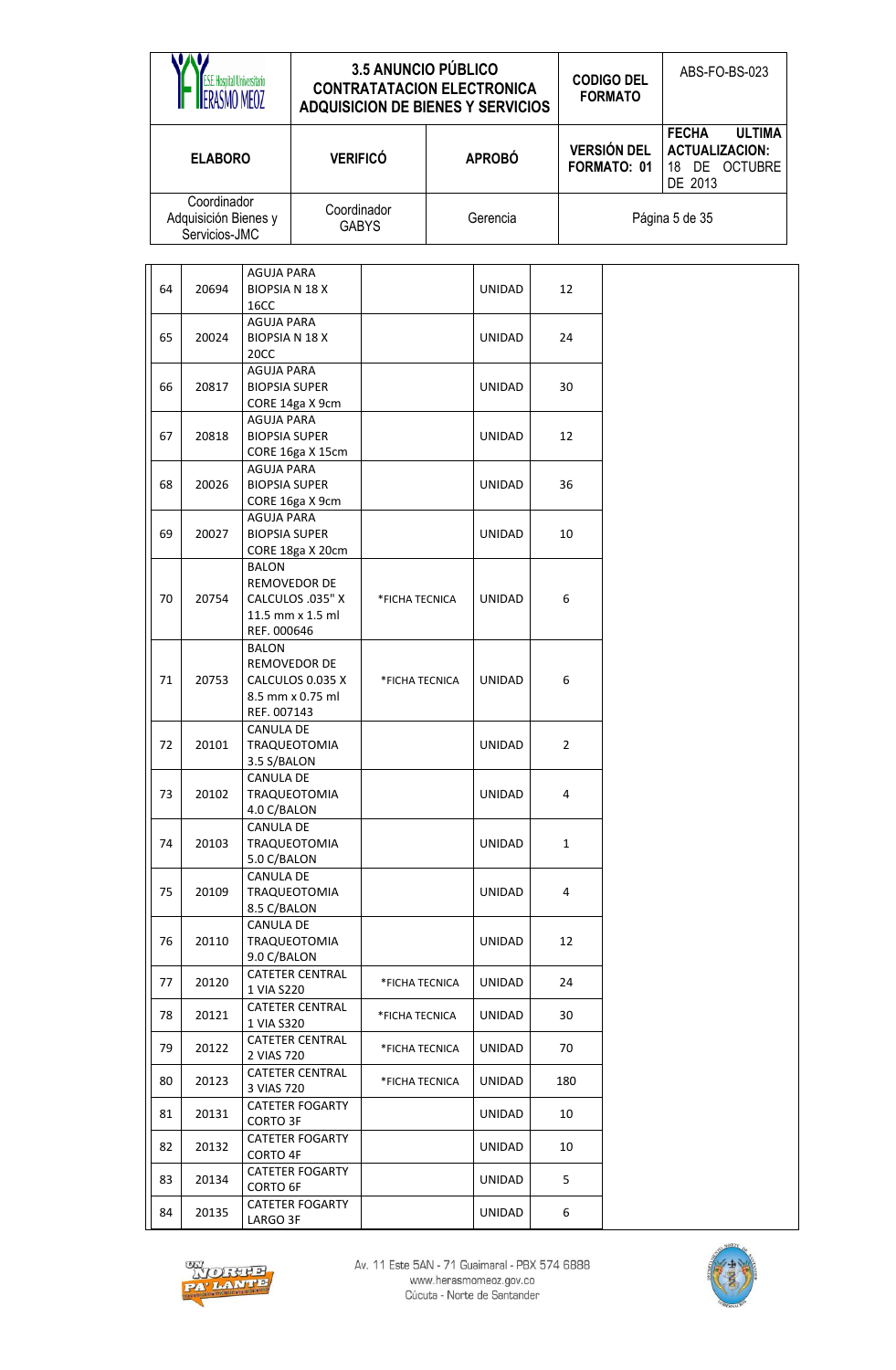|     | <b>E.S.E. Hospital Universitario</b><br>ERASMO MEOZ  |                                                                           |                                               | <b>3.5 ANUNCIO PÚBLICO</b><br><b>CONTRATATACION ELECTRONICA</b><br><b>ADQUISICION DE BIENES Y SERVICIOS</b> |  |               |  |                | <b>CODIGO DEL</b><br><b>FORMATO</b> | ABS-FO-BS-023                                                                      |
|-----|------------------------------------------------------|---------------------------------------------------------------------------|-----------------------------------------------|-------------------------------------------------------------------------------------------------------------|--|---------------|--|----------------|-------------------------------------|------------------------------------------------------------------------------------|
|     | <b>ELABORO</b>                                       |                                                                           | <b>VERIFICÓ</b>                               |                                                                                                             |  | <b>APROBÓ</b> |  |                | <b>VERSIÓN DEL</b><br>FORMATO: 01   | <b>FECHA</b><br><b>ULTIMA</b><br><b>ACTUALIZACION:</b><br>18 DE OCTUBRE<br>DE 2013 |
|     | Coordinador<br>Adquisición Bienes y<br>Servicios-JMC |                                                                           | Coordinador                                   | <b>GABYS</b>                                                                                                |  | Gerencia      |  |                |                                     | Página 6 de 35                                                                     |
|     |                                                      |                                                                           | <b>CATETER FOGARTY</b>                        |                                                                                                             |  |               |  |                |                                     |                                                                                    |
| 85  | 20136                                                | LARGO 4F                                                                  |                                               |                                                                                                             |  | <b>UNIDAD</b> |  | 4              |                                     |                                                                                    |
| 86  | 20137                                                | <b>CATETER FOGARTY</b><br>LARGO 5F<br><b>CATETER FOGARTY</b>              |                                               |                                                                                                             |  | <b>UNIDAD</b> |  | 4              |                                     |                                                                                    |
| 87  | 20138                                                | LARGO 6F                                                                  |                                               |                                                                                                             |  | <b>UNIDAD</b> |  | 5              |                                     |                                                                                    |
| 88  | 20140                                                | <b>CATETER</b><br>20                                                      | <b>GASTROSTOMIA N</b>                         |                                                                                                             |  | <b>UNIDAD</b> |  | 41             |                                     |                                                                                    |
| 89  | 20874                                                | DOBLE J 3.7 FR                                                            | <b>CATETER URETRAL</b>                        |                                                                                                             |  | <b>UNIDAD</b> |  | 12             |                                     |                                                                                    |
| 90  | 20759                                                | <b>CEPILLOS DE</b><br>LAVADO DE<br><b>EQUIPOS DE</b><br><b>ENDOSCOPIA</b> |                                               | <b>GASTRO - COLON</b>                                                                                       |  | <b>UNIDAD</b> |  | $\overline{2}$ |                                     |                                                                                    |
| 91  | 20001                                                | <b>CINTA PARA</b><br><b>URINARIA</b><br>TOT                               | <b>INCONTINENCIA</b><br><b>TRANSOBTURADOR</b> | CINTA DE POLIPROPILENO<br>CON SISTEMA DE AGARRE<br>PARA TÉCNICAS DENTRO-<br><b>FUERA</b>                    |  | <b>UNIDAD</b> |  | $\mathbf{1}$   |                                     |                                                                                    |
| 92  | 20220                                                | <b>CUCHILLA</b><br><b>DERMATOMO</b>                                       | MANUAL HG-025-<br>10J. Ref. BA-714R           | PAQUETE X 10<br><b>UNIDADES</b>                                                                             |  | UNIDAD        |  | 210            |                                     |                                                                                    |
| 93  | 20220                                                | <b>CUCHILLA</b><br><b>DERMATOMO</b>                                       | MANUAL HG-025-<br>10J. Ref. BA-714R           | PAQUETE X 10 UNIDADES.<br>EQUIPO INSTITUCIONAL                                                              |  | <b>UNIDAD</b> |  | 210            |                                     |                                                                                    |
| 94  | 20230                                                | ROSSE DE 1/2                                                              | <b>DRENES DE PEN</b>                          |                                                                                                             |  | <b>UNIDAD</b> |  | 96             |                                     |                                                                                    |
| 95  | 20231                                                | ROSSE DE 1/4                                                              | DRENES DE PEN                                 |                                                                                                             |  | <b>UNIDAD</b> |  | 48             |                                     |                                                                                    |
| 96  | 20339                                                | <b>INYECTOR</b><br><b>ESCLEROSIS</b>                                      | DESECHABLE PARA                               | *FICHA TECNICA<br>23G-7FR-200CM                                                                             |  | <b>UNIDAD</b> |  | 10             |                                     |                                                                                    |
| 97  | 20351                                                | KIT DE<br>14                                                              | <b>GASTROSTOMIA N</b>                         | *FICHA TECNICA                                                                                              |  | UNIDAD        |  | 7              |                                     |                                                                                    |
| 98  | 20357                                                | KIT DE                                                                    | <b>TRAQUEOSTOMIA</b><br>PERCUTANEO N 7.0      | *FICHA TECNICA                                                                                              |  | UNIDAD        |  | 9              |                                     |                                                                                    |
| 99  | 20460                                                | PAPILOTOMO<br><b>REUSABLE (TRI-</b><br>25M)                               |                                               |                                                                                                             |  | UNIDAD        |  | $\overline{2}$ |                                     |                                                                                    |
| 100 | PROTESIS ARTERIAL<br>20510<br>BIFURCADA DE           |                                                                           |                                               |                                                                                                             |  | <b>UNIDAD</b> |  | 8              |                                     |                                                                                    |
| 101 | 20509                                                | 8X16<br>PROTESIS ARTERIAL<br><b>BIFURCADA DE</b><br>7X14                  |                                               |                                                                                                             |  | <b>UNIDAD</b> |  | 10             |                                     |                                                                                    |
| 102 | 20820                                                | <b>PROTESIS</b><br>6MM X 60 CM                                            | VASCULAR RECTA                                |                                                                                                             |  | <b>UNIDAD</b> |  | 12             |                                     |                                                                                    |
| 103 | 20329                                                | RESERVORIO<br><b>VENOSO</b><br>AD                                         | SUBCUTANEO 8.5 F                              |                                                                                                             |  | UNIDAD        |  | 10             |                                     |                                                                                    |



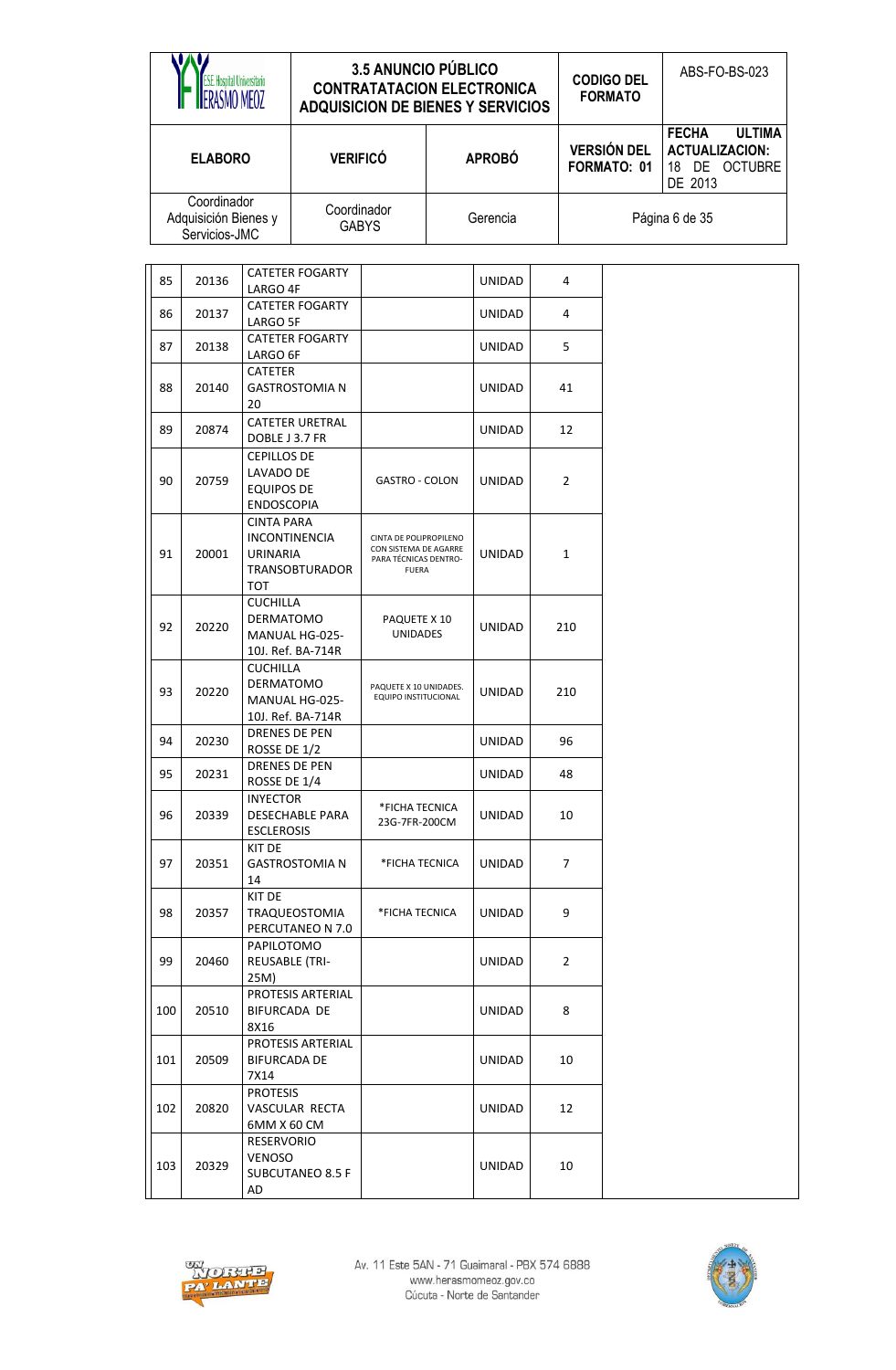| ASMO MFO7                                            | <b>3.5 ANUNCIO PÚBLICO</b><br><b>CONTRATATACION ELECTRONICA</b><br><b>ADQUISICION DE BIENES Y SERVICIOS</b> |               | <b>CODIGO DEL</b><br><b>FORMATO</b> | ABS-FO-BS-023                                                                         |
|------------------------------------------------------|-------------------------------------------------------------------------------------------------------------|---------------|-------------------------------------|---------------------------------------------------------------------------------------|
| <b>ELABORO</b>                                       | <b>VERIFICÓ</b>                                                                                             | <b>APROBÓ</b> | <b>VERSIÓN DEL</b><br>FORMATO: 01   | <b>ULTIMA</b><br><b>FECHA</b><br><b>ACTUALIZACION:</b><br>DE OCTUBRE<br>18<br>DE 2013 |
| Coordinador<br>Adquisición Bienes y<br>Servicios-JMC | Coordinador<br><b>GABYS</b>                                                                                 | Gerencia      |                                     | Página 7 de 35                                                                        |

| 104 | 20587 | <b>STEN BILIAR</b><br>AUTOEXPANDIBLE                                     | *FICHA TECNICA | <b>UNIDAD</b> | 12             |
|-----|-------|--------------------------------------------------------------------------|----------------|---------------|----------------|
| 105 | 20745 | <b>STEN BILIAR</b><br>PLASTICO FLEXIMA<br>- INTRODUCTOR DE<br>7Fr * 10cm | *FICHA TECNICA | <b>UNIDAD</b> | 10             |
| 106 | 20851 | <b>STEN COLONICO</b><br><b>ENDOSCOPICO DE</b><br>SONG REF CE-2212        | *FICHA TECNICA | <b>UNIDAD</b> | $\mathbf{1}$   |
| 107 | 20921 | <b>STENT BILIAR</b><br><b>ENDOSCOPICO 10</b><br>MM X 10CMS               | *FICHA TECNICA | <b>UNIDAD</b> | $\mathbf{1}$   |
| 108 | 20920 | <b>STENT COLONICO</b><br><b>ENDOSCOPICO</b><br>22MM X 12CMS              | *FICHA TECNICA | <b>UNIDAD</b> | $\overline{2}$ |
| 109 | 20879 | <b>STENT DUODENAL</b><br><b>SONG E-1810</b>                              | *FICHA TECNICA | <b>UNIDAD</b> | 3              |
| 110 | 20878 | STENT ESOFAGICO<br><b>SONG E-1610</b>                                    | *FICHA TECNICA | <b>UNIDAD</b> | 6              |
| 111 | 20860 | <b>STENT ESOFAGICO</b><br><b>SONG E-1614</b>                             | *FICHA TECNICA | <b>UNIDAD</b> | 6              |
| 112 | 20619 | TUBO EN T N 12-<br>14-16-18-20                                           |                | <b>UNIDAD</b> | 20             |
| 113 | 20651 | TUBO TORAX N 16                                                          |                | <b>UNIDAD</b> | 24             |
| 114 | 20652 | TUBO TORAX N 18                                                          |                | <b>UNIDAD</b> | 24             |
| 115 | 20657 | TUBO TORAX N 30                                                          |                | <b>UNIDAD</b> | 60             |
| 116 | 20658 | TUBO TORAX N 32                                                          |                | <b>UNIDAD</b> | 140            |
| 117 | 20659 | TUBO TORAX N 34                                                          |                | <b>UNIDAD</b> | 180            |

|           |                                 | <b>GRUPO No. 3 DISPOSITIVOS MEDICOS NEUROCIRUGIA</b>         |                                            |                                      |                 |
|-----------|---------------------------------|--------------------------------------------------------------|--------------------------------------------|--------------------------------------|-----------------|
| <b>N°</b> | <b>CODIGO</b><br><b>INTERNO</b> | <b>DESCRIPCION</b>                                           | <b>ESPECIFICACIONES</b><br><b>TECNICAS</b> | <b>UNIDAD</b><br>DE<br><b>MEDIDA</b> | <b>CANTIDAD</b> |
| 118       | 20160                           | <b>CATETER</b><br>PERITONEAL 85 CMS                          | *FICHA TECNICA                             | <b>UNIDAD</b>                        | 20              |
| 119       | 20169                           | <b>CATFTFR</b><br><b>VENTRICULAR</b><br>C/AGUJA              | *FICHA TECNICA                             | <b>UNIDAD</b>                        | 33              |
| 120       | 20124                           | <b>CATETER</b><br><b>VENTRICULAR CON</b><br><b>BACTISEAL</b> | *FICHA TECNICA                             | <b>UNIDAD</b>                        | 1               |
| 121       | 20193                           | <b>CLIP STANDAR</b><br>P/ANEURISMA FT<br>600 T (6.0 MM)      | *FICHA TECNICA                             | <b>UNIDAD</b>                        | $\mathfrak{p}$  |
| 122       | 20194                           | <b>CLIP STANDAR</b><br>P/ANEURISMA FT<br>620 T (3.5 MM)      | *FICHA TECNICA                             | <b>UNIDAD</b>                        | 3               |
| 123       | 20834                           | <b>CLIP STANDAR</b><br>P/ANEURISMA FT<br>639 T               | *FICHA TECNICA                             | <b>UNIDAD</b>                        | 3               |



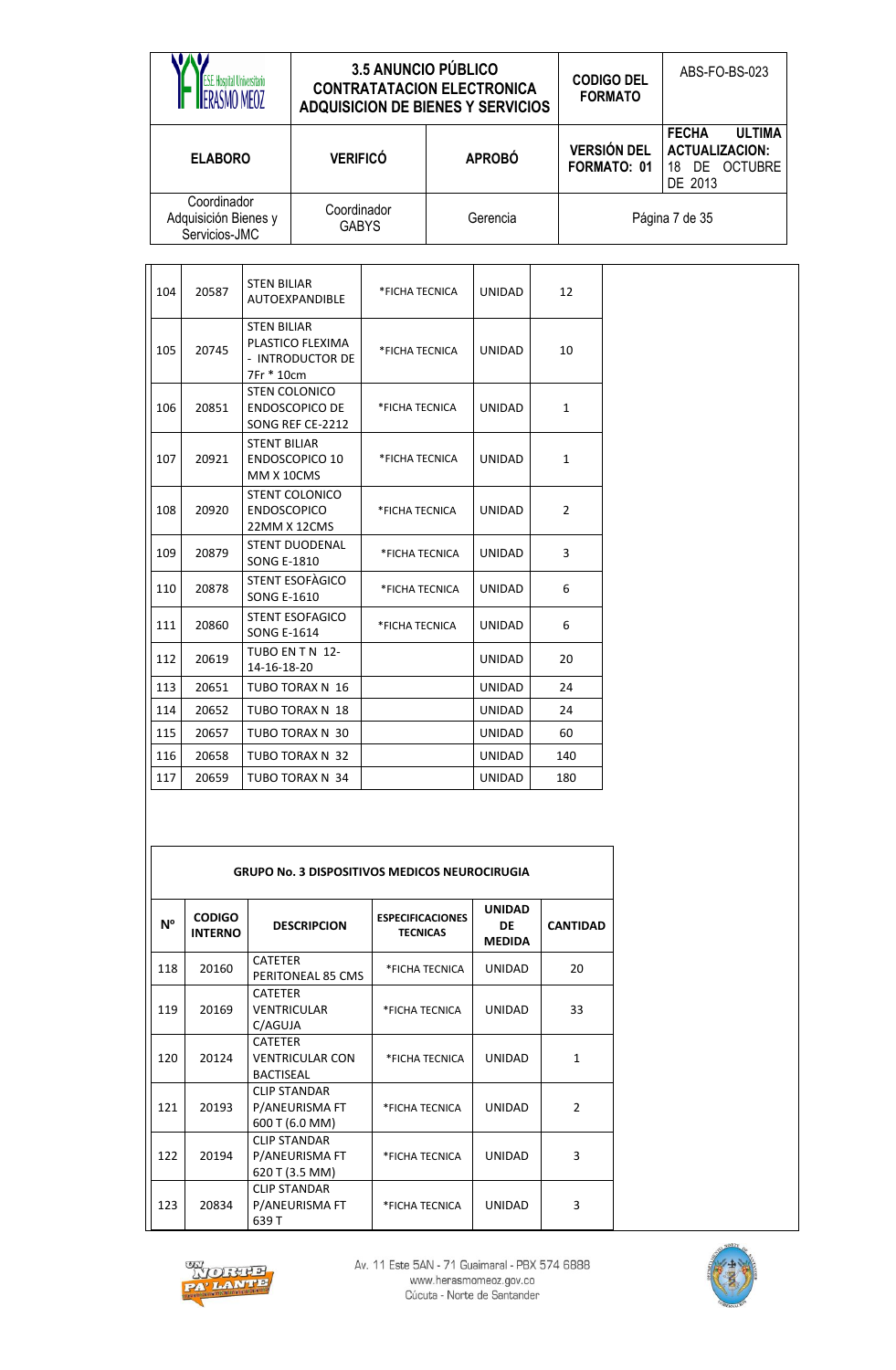|     | S.E. Hospital Universitario<br>RASMO MEOZ                         |                  |                                                             | <b>3.5 ANUNCIO PÚBLICO</b>                                                                                  |                | <b>CONTRATATACION ELECTRONICA</b><br><b>ADQUISICION DE BIENES Y SERVICIOS</b> | <b>CODIGO DEL</b><br><b>FORMATO</b> |                                                  | ABS-FO-BS-023                  |
|-----|-------------------------------------------------------------------|------------------|-------------------------------------------------------------|-------------------------------------------------------------------------------------------------------------|----------------|-------------------------------------------------------------------------------|-------------------------------------|--------------------------------------------------|--------------------------------|
|     | <b>ELABORO</b>                                                    |                  | <b>VERIFICÓ</b>                                             |                                                                                                             |                | <b>APROBÓ</b>                                                                 | <b>VERSIÓN DEL</b><br>FORMATO: 01   | <b>FECHA</b><br><b>ACTUALIZACION:</b><br>DE 2013 | <b>ULTIMA</b><br>18 DE OCTUBRE |
|     | Coordinador<br>Adquisición Bienes y<br>Servicios-JMC              |                  | Coordinador<br><b>GABYS</b>                                 |                                                                                                             |                | Gerencia                                                                      |                                     | Página 8 de 35                                   |                                |
| 124 | 20195                                                             | $L2 = 15.7$      | <b>CLIP STANDAR</b><br>P/ANEURISMA FT<br>650 T (L1=9.0 y    | *FICHA TECNICA                                                                                              |                | <b>UNIDAD</b>                                                                 | $\overline{3}$                      |                                                  |                                |
| 125 | 20196                                                             |                  | <b>CLIP STANDAR</b><br>P/ANEURISMA FT<br>740 T (7.0 MM)     | *FICHA TECNICA                                                                                              |                | <b>UNIDAD</b>                                                                 | $\overline{2}$                      |                                                  |                                |
| 126 | 20197                                                             |                  | <b>CLIP STANDAR</b><br>P/ANEURISMA FT<br>746 T (7.0 MM)     | *FICHA TECNICA                                                                                              |                | <b>UNIDAD</b>                                                                 | $\overline{2}$                      |                                                  |                                |
| 127 | 20198                                                             |                  | <b>CLIP STANDAR</b><br>P/ANEURISMA FT<br>750 T (9.0 MM)     | *FICHA TECNICA                                                                                              |                | <b>UNIDAD</b>                                                                 | 4                                   |                                                  |                                |
| 128 | 20199                                                             |                  | <b>CLIP STANDAR</b><br>P/ANEURISMA FT<br>752 T (8.3 MM)     | *FICHA TECNICA                                                                                              |                | <b>UNIDAD</b>                                                                 | 4                                   |                                                  |                                |
| 129 | 20200                                                             |                  | <b>CLIP STANDAR</b><br>P/ANEURISMA FT<br>760 T (11.0 MM)    | *FICHA TECNICA                                                                                              |                | <b>UNIDAD</b>                                                                 | $\overline{3}$                      |                                                  |                                |
| 130 | 20201                                                             |                  | <b>CLIP STANDAR</b><br>P/ANEURISMA FT<br>761 T (7.0 MM)     | *FICHA TECNICA                                                                                              |                | <b>UNIDAD</b>                                                                 | $\overline{2}$                      |                                                  |                                |
| 131 | 20202                                                             |                  | <b>CLIP STANDAR</b><br>P/ANEURISMA FT<br>762 T (10.2MM)     | *FICHA TECNICA                                                                                              |                | <b>UNIDAD</b>                                                                 | $\overline{3}$                      |                                                  |                                |
| 132 | 20206                                                             | <b>SEMICURVO</b> | <b>CLIP STANDAR</b><br>P/ANEURISMA FT<br>786 T 15.3 MM      | *FICHA TECNICA                                                                                              |                | UNIDAD                                                                        | 6                                   |                                                  |                                |
| 133 | 20211                                                             | EN ACERO         | <b>CONECTOR RECTO</b>                                       |                                                                                                             | *FICHA TECNICA | UNIDAD                                                                        | 16                                  |                                                  |                                |
| 134 | 20842                                                             | X1.3CM           | <b>COTONOIDE EN</b><br>ALGODON 1.3CM                        |                                                                                                             |                | <b>SOBRE</b>                                                                  | 720                                 |                                                  |                                |
| 135 | 20840                                                             |                  | <b>COTONOIDE EN</b><br>ALGODON 1.3CM<br>X7.6CM x200 UNID    |                                                                                                             |                | <b>SOBRE</b>                                                                  | 240                                 |                                                  |                                |
| 136 | 20841                                                             |                  | <b>COTONOIDE EN</b><br>ALGODON 1.9CM<br>X1.9CM x200 UNID    |                                                                                                             |                | SOBRE                                                                         | 240                                 |                                                  |                                |
| 137 | 20886                                                             | PULGADAS         | <b>COTONOIDE EN</b><br>ALGODON $1/2$ $*$ 2                  |                                                                                                             |                | <b>SOBRE</b>                                                                  | 120                                 |                                                  |                                |
| 138 | 20843                                                             |                  | <b>COTONOIDE EN</b><br>ALGODON 2.5CM<br>X2.5CM x200 UNID    |                                                                                                             |                | <b>SOBRE</b>                                                                  | 360                                 |                                                  |                                |
| 139 | <b>COTONOIDE EN</b><br>20845<br>ALGODON 2.5CM<br>X7.6CM x200 UNID |                  |                                                             |                                                                                                             |                | SOBRE                                                                         | 360                                 |                                                  |                                |
| 140 | 20844                                                             |                  | <b>COTONOIDE EN</b><br>ALGODON 7.6CM<br>X7.6CM X 200 UNID   |                                                                                                             |                | SOBRE                                                                         | 360                                 |                                                  |                                |
| 141 | 20861                                                             | 5 X 1 cm         | ESPONJA ESTERIL DE<br>GELATINA PORCINA<br>ABSORBIBLE DE 7 X | *FICHA TECNICA.<br><b>TIEMPO DE</b><br><b>ABSORCION DE 4</b><br>A 6 SEMANAS -<br>ESPONJA DE 7 X 5<br>X 1 cm |                | UNIDAD                                                                        | 720                                 |                                                  |                                |
| 142 | 20769                                                             |                  | FRESA MIDAS REX<br>LEGEND REF. 9BA60                        | EQUIPO INSTITUCIONAL                                                                                        |                | UNIDAD                                                                        | 36                                  |                                                  |                                |



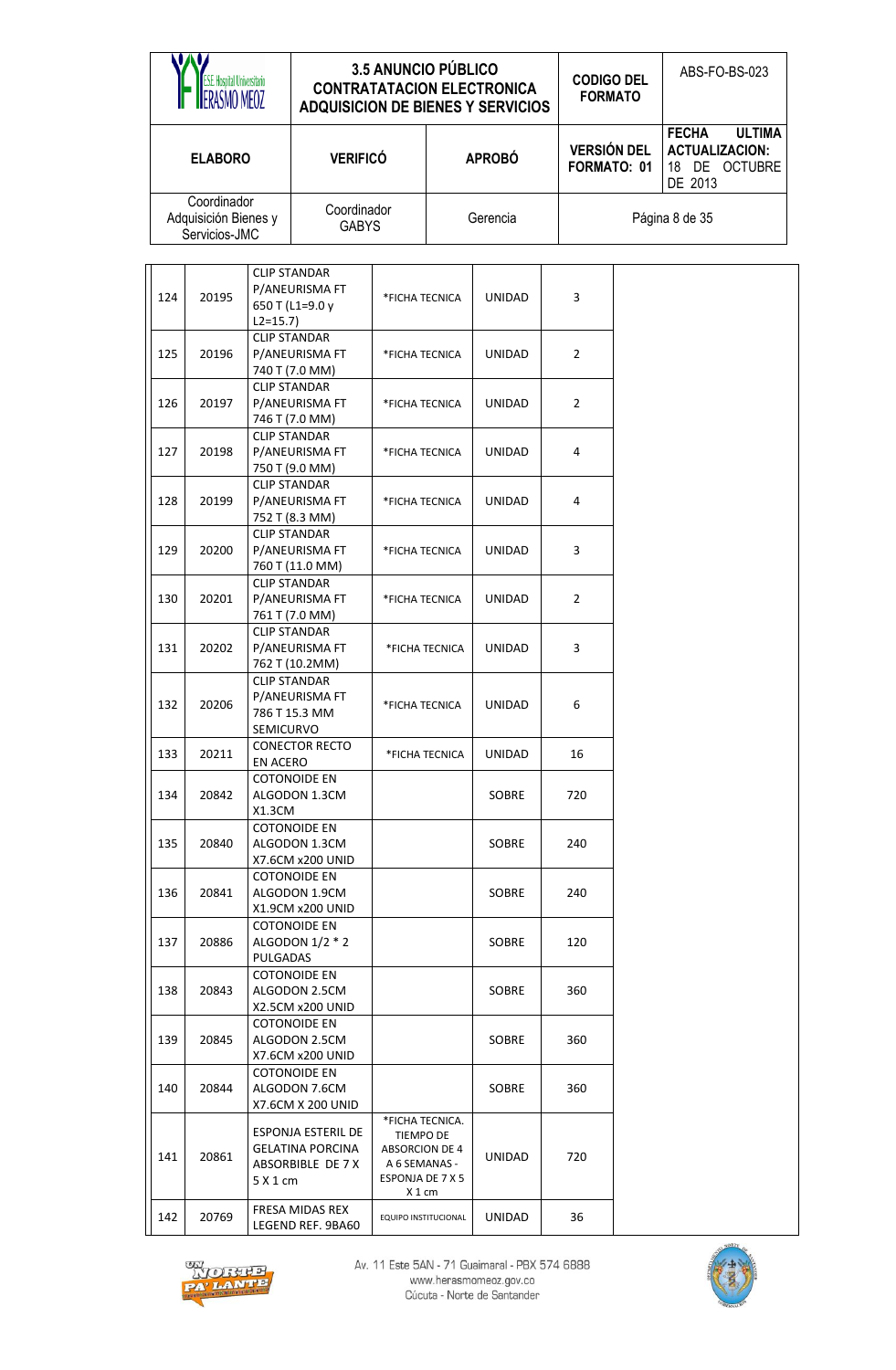|                                                      | <b>3.5 ANUNCIO PÚBLICO</b><br><b>CONTRATATACION ELECTRONICA</b><br><b>ADQUISICION DE BIENES Y SERVICIOS</b> |               | <b>CODIGO DEL</b><br><b>FORMATO</b> | ABS-FO-BS-023                                                                                   |  |
|------------------------------------------------------|-------------------------------------------------------------------------------------------------------------|---------------|-------------------------------------|-------------------------------------------------------------------------------------------------|--|
| <b>ELABORO</b>                                       | <b>VERIFICÓ</b>                                                                                             | <b>APROBÓ</b> | <b>VERSIÓN DEL</b><br>FORMATO: 01   | <b>ULTIMA</b><br><b>FECHA</b><br><b>ACTUALIZACION:</b><br><b>OCTUBRE</b><br>DE<br>18<br>DE 2013 |  |
| Coordinador<br>Adquisición Bienes y<br>Servicios-JMC | Coordinador<br><b>GABYS</b>                                                                                 | Gerencia      | Página 9 de 35                      |                                                                                                 |  |

|     |       | $-9BAGOD$                                               |                                                                 |               |    |
|-----|-------|---------------------------------------------------------|-----------------------------------------------------------------|---------------|----|
| 143 | 20723 | <b>FRESA MIDAS REX</b><br>LEGEND REF. 7BA60<br>- 7BA60D | EQUIPO INSTITUCIONAL                                            | <b>UNIDAD</b> | 66 |
| 144 | 20730 | FRESA MIDAS REX<br>LEGEND REF.7BA20 -<br>7BA20D         | EQUIPO INSTITUCIONAL                                            | <b>UNIDAD</b> | 5. |
| 145 | 20731 | FRESA MIDAS REX<br>LEGEND REF.7BA30 -<br>7BA30D         | EQUIPO INSTITUCIONAL                                            | UNIDAD        | 10 |
| 146 | 20732 | <b>FRESA MIDAS REX</b><br>LEGEND REF.7BA40 -<br>7BA40D  | EQUIPO INSTITUCIONAL                                            | UNIDAD        | 14 |
| 147 | 20289 | FRESA MIDAS REX<br>LEGEND REF.9BA75 -<br>9BA75D         | EQUIPO INSTITUCIONAL                                            | <b>UNIDAD</b> | 42 |
| 148 | 20292 | FRESA MIDAS REX<br>LEGEND<br>REF.F2/8TA23               | EQUIPO INSTITUCIONAL                                            | UNIDAD        | 90 |
| 149 | 20719 | GRAPA PARA TABLA<br>OSEA 12 MM                          | <b>FACILITAR PINZA PARA</b><br>COLOCACION DE LA<br><b>GRAPA</b> | UNIDAD        | 47 |
| 150 | 20720 | GRAPA PARA TABLA<br>OSEA 16 MM                          | FACILITAR PINZA PARA<br>COLOCACION DE LA<br><b>GRAPA</b>        | <b>UNIDAD</b> | 46 |
| 151 | 20721 | GRAPA PARA TABLA<br>OSEA 20 MM                          | <b>FACILITAR PINZA PARA</b><br><b>COLOCACION DE LA</b><br>GRAPA | UNIDAD        | 46 |
| 152 | 20538 | SIERRA DE GIGLI DE<br>6 HILOS X 400 MM                  |                                                                 | UNIDAD        | 30 |
| 153 | 20661 | VALVULA HAKIM<br>PRESION BAJA 40<br><b>MM H2O</b>       | *FICHA TECNICA                                                  | UNIDAD        | 22 |
| 154 | 20662 | VALVULA HAKIM<br>PRESION MEDIA 70<br>MM H-20            | *FICHA TECNICA                                                  | UNIDAD        | 22 |
| 155 | 20663 | VALVULA HAKIM<br>PRESION MEDIA<br>ALTA 100mm H2O        | *FICHA TECNICA                                                  | UNIDAD        | 10 |
| 156 | 20664 | VALVULA HAKIM<br>PROGRAMABLE<br>ADULTO                  | *FICHA TECNICA                                                  | UNIDAD        | 11 |
| 157 | 20865 | VALVULA<br>PROGRAMABLE<br>PEDIATRICA                    | *FICHA TECNICA                                                  | UNIDAD        | 12 |

| <b>GRUPO No. 4 DISPOSITIVOS MEDICOS GENERALES</b> |                                 |                    |                                            |                                      |                 |  |  |
|---------------------------------------------------|---------------------------------|--------------------|--------------------------------------------|--------------------------------------|-----------------|--|--|
| N°                                                | <b>CODIGO</b><br><b>INTERNO</b> | <b>DESCRIPCION</b> | <b>ESPECIFICACIONES</b><br><b>TECNICAS</b> | <b>UNIDAD</b><br>DE<br><b>MEDIDA</b> | <b>CANTIDAD</b> |  |  |



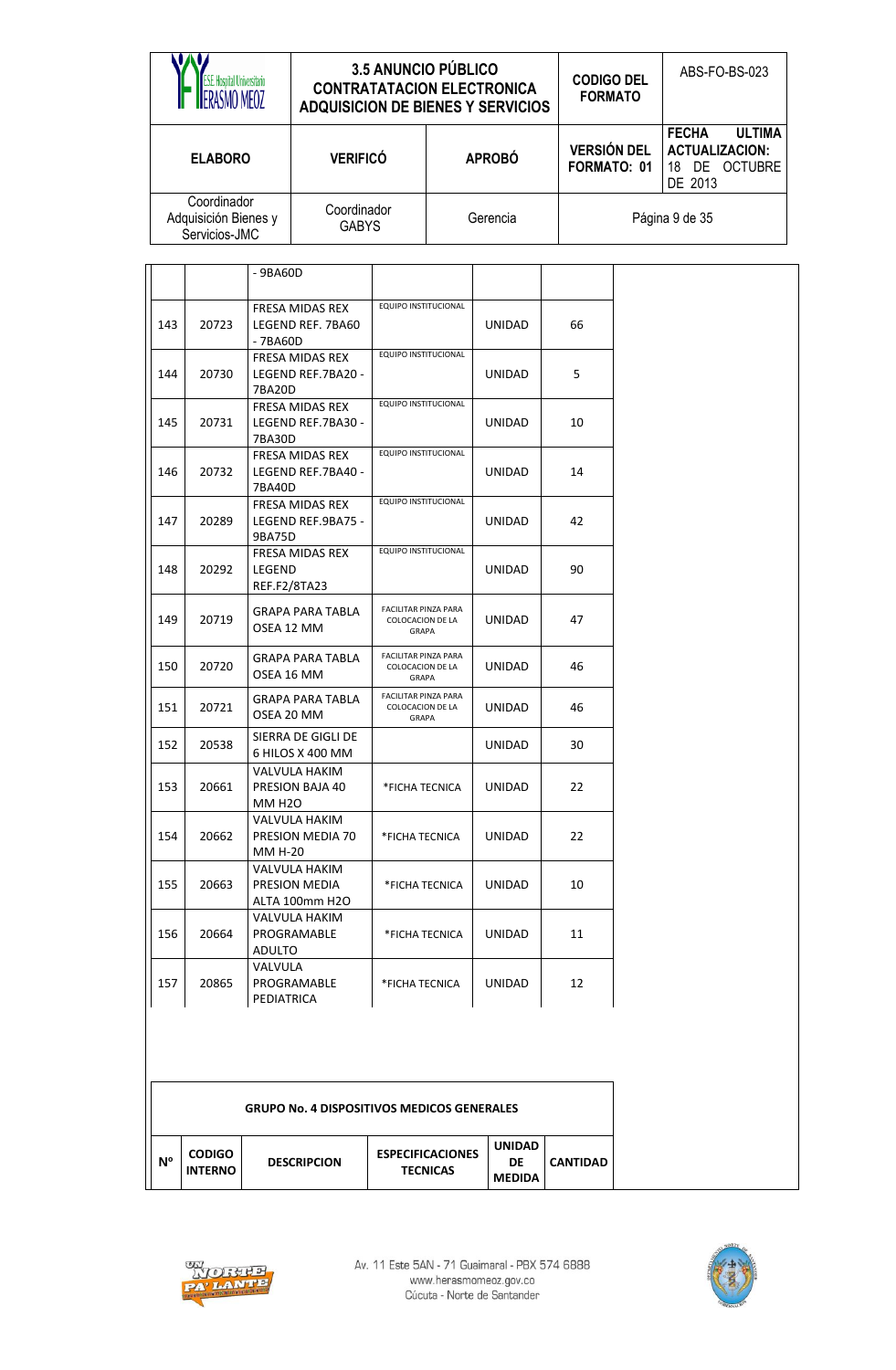|     | E.S.E. Hospital Universitario<br>FRASMO MEOZ<br><b>ADQUISICION DE BIENES Y SERVICIOS</b> |                                         |                                                             | 3.5 ANUNCIO PÚBLICO<br><b>CONTRATATACION ELECTRONICA</b> |                                  | <b>CODIGO DEL</b><br><b>FORMATO</b> | ABS-FO-BS-023                                                                      |                 |
|-----|------------------------------------------------------------------------------------------|-----------------------------------------|-------------------------------------------------------------|----------------------------------------------------------|----------------------------------|-------------------------------------|------------------------------------------------------------------------------------|-----------------|
|     | <b>ELABORO</b>                                                                           |                                         | <b>VERIFICÓ</b>                                             | <b>APROBÓ</b>                                            |                                  | <b>VERSIÓN DEL</b><br>FORMATO: 01   | <b>FECHA</b><br><b>ULTIMA</b><br><b>ACTUALIZACION:</b><br>18 DE OCTUBRE<br>DE 2013 |                 |
|     | Coordinador<br>Adquisición Bienes y<br>Servicios-JMC                                     |                                         |                                                             | Coordinador<br>Gerencia<br><b>GABYS</b>                  |                                  |                                     |                                                                                    | Página 10 de 35 |
| 158 | 20036                                                                                    |                                         | AGUJA CON ALAS G-<br>22X20 PARA ACCESO<br>SUBCUTANEO X 4.5F |                                                          |                                  | <b>UNIDAD</b>                       | 55                                                                                 |                 |
| 159 | 20018                                                                                    | <b>OSEA</b>                             | AGUJA PARA BIOPSIA                                          |                                                          | <b>ADULTO Y PEDIATRICAS</b>      | <b>UNIDAD</b>                       | 20                                                                                 |                 |
| 160 | 20044                                                                                    | <b>NEONATO CON</b><br><b>RESERVORIO</b> | AMBU RESUCITADOR                                            |                                                          |                                  | <b>UNIDAD</b>                       | 10                                                                                 |                 |
| 161 | 20045                                                                                    | <b>RESERVORIO</b>                       | AMBU RESUCITADOR<br>PEDIATRICO CON                          |                                                          |                                  | <b>UNIDAD</b>                       | 15                                                                                 |                 |
| 162 | 20922                                                                                    | <b>BARRERA</b><br>38MM                  | <b>COLOSTOMIA Nº</b>                                        |                                                          | CON OCHO BROCHES<br>DE SEGURIDAD | <b>UNIDAD</b>                       | 36                                                                                 |                 |
| 163 | 20909                                                                                    | <b>BARRERA DE</b><br>МM                 | COLOSTOMIA Nº 45                                            | CON OCHO BROCHES<br>DE SEGURIDAD                         |                                  | <b>UNIDAD</b>                       | 36                                                                                 |                 |
| 164 | 20063                                                                                    | <b>BARRERA DE</b>                       | COLOSTOMIA Nº 57                                            |                                                          | CON OCHO BROCHES<br>DE SEGURIDAD | <b>UNIDAD</b>                       | 108                                                                                |                 |
| 165 | 20911                                                                                    | <b>BARRERA DE</b><br>МM                 | COLOSTOMIA Nº 70                                            |                                                          | CON OCHO BROCHES<br>DE SEGURIDAD | <b>UNIDAD</b>                       | 72                                                                                 |                 |
| 166 | 20695                                                                                    | <b>BARRERA LISA</b><br>20               | STOMAHESIVE 20 X                                            |                                                          |                                  | <b>UNIDAD</b>                       | 20                                                                                 |                 |
| 167 | 20912                                                                                    | Nº 38MM                                 | <b>BOLSA COLOSTOMIA</b>                                     |                                                          | CON OCHO BROCHES<br>DE SEGURIDAD | UNIDAD                              | 10                                                                                 |                 |
| 168 | 20913                                                                                    | Nº 45MM                                 | <b>BOLSA COLOSTOMIA</b>                                     |                                                          | CON OCHO BROCHES<br>DE SEGURIDAD | <b>UNIDAD</b>                       | 10                                                                                 |                 |
| 169 | 20072                                                                                    | Nº 57 MM                                | BOLSA COLOSTOMIA                                            |                                                          | CON OCHO BROCHES<br>DE SEGURIDAD | UNIDAD                              | 10                                                                                 |                 |
| 170 | 20908                                                                                    | Nº 70MM                                 | <b>BOLSA COLOSTOMIA</b>                                     |                                                          | CON OCHO BROCHES<br>DE SEGURIDAD | <b>UNIDAD</b>                       | 10                                                                                 |                 |
| 171 | 20068                                                                                    | <b>BOLSA PARA</b><br>ALIMENTACION       | PARENTERAL X 0 5 L                                          |                                                          |                                  | UNIDAD                              | 80                                                                                 |                 |
| 172 | 20070                                                                                    | <b>BOLSA PARA</b><br>ALIMENTACION       | PARENTERAL X 2 L                                            |                                                          |                                  | UNIDAD                              | 180                                                                                |                 |
| 173 | 20071                                                                                    | <b>BOLSA PARA</b><br>ALIMENTACION       | PARENTERAL X 3 L                                            |                                                          |                                  | UNIDAD                              | 380                                                                                |                 |
| 174 | 20083                                                                                    | <b>BURETROL</b>                         |                                                             |                                                          | *FICHA TECNICA Y<br>MUESTRAS     | UNIDAD                              | 33000                                                                              |                 |
| 175 | 20126                                                                                    | CATETER DE<br>DRENAJE<br>10             | MULTIPROPOSITO N                                            |                                                          |                                  | UNIDAD                              | 10                                                                                 |                 |
| 176 | 20127                                                                                    | <b>CATETER DE</b><br>DRENAJE<br>12      | MULTIPROPOSITO N                                            |                                                          |                                  | UNIDAD                              | 60                                                                                 |                 |
| 177 | 20850                                                                                    | <b>CATETER DE</b><br>DRENAJE<br>14      | MULTIPROPOSITO N                                            |                                                          |                                  | <b>UNIDAD</b>                       | 20                                                                                 |                 |



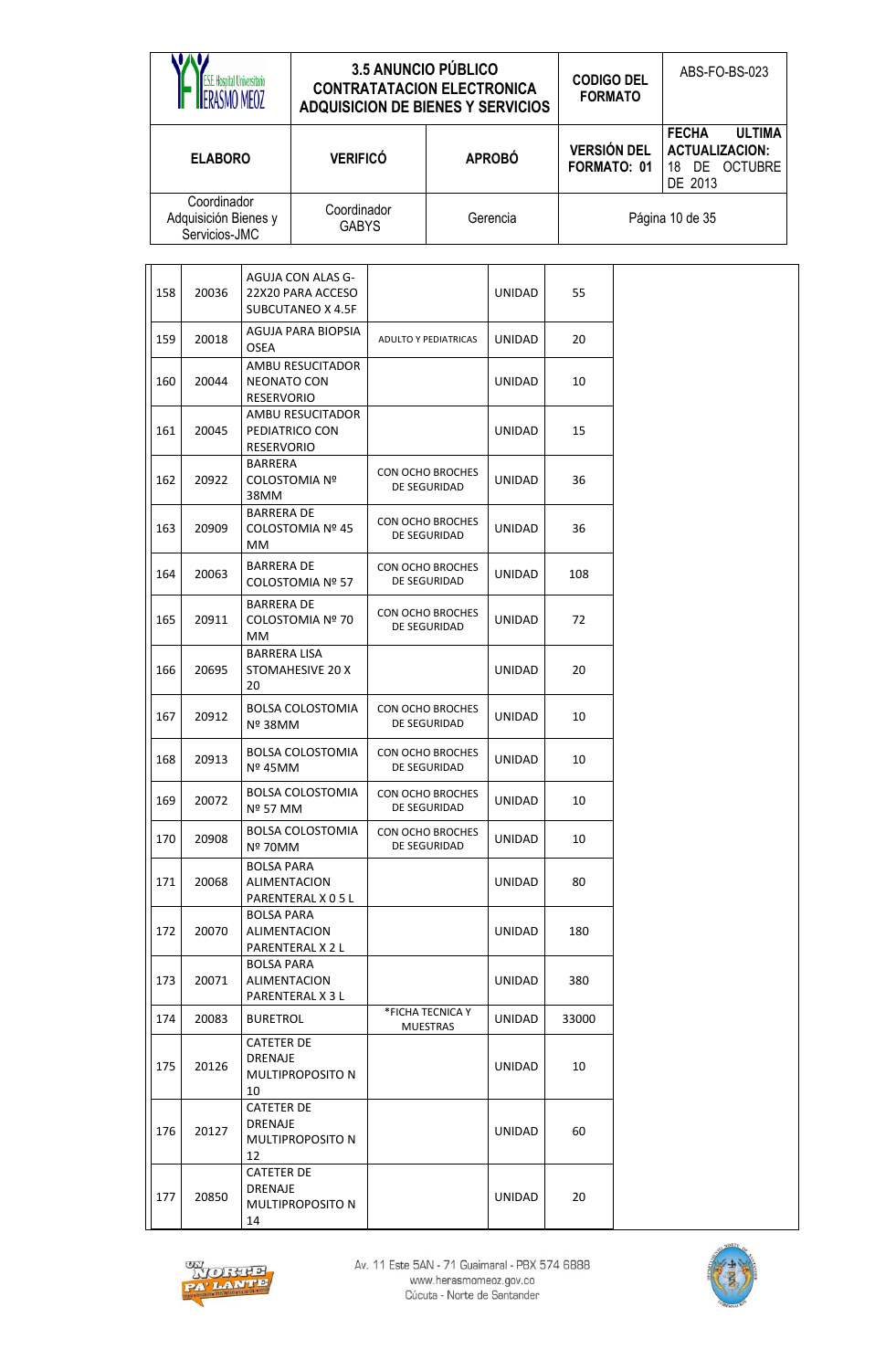|     | <b>E.S.E. Hospital Universitario</b><br>ERASMO MEOZ  |                                                 | <b>ADQUISICION DE BIENES Y SERVICIOS</b>      |               | 3.5 ANUNCIO PÚBLICO<br><b>CONTRATATACION ELECTRONICA</b> |                                   | <b>CODIGO DEL</b><br><b>FORMATO</b> |                                                  | ABS-FO-BS-023                  |  |
|-----|------------------------------------------------------|-------------------------------------------------|-----------------------------------------------|---------------|----------------------------------------------------------|-----------------------------------|-------------------------------------|--------------------------------------------------|--------------------------------|--|
|     | <b>ELABORO</b>                                       |                                                 | <b>VERIFICÓ</b>                               | <b>APROBÓ</b> |                                                          | <b>VERSIÓN DEL</b><br>FORMATO: 01 |                                     | <b>FECHA</b><br><b>ACTUALIZACION:</b><br>DE 2013 | <b>ULTIMA</b><br>18 DE OCTUBRE |  |
|     | Coordinador<br>Adquisición Bienes y<br>Servicios-JMC |                                                 | Coordinador<br><b>GABYS</b>                   | Gerencia      |                                                          |                                   | Página 11 de 35                     |                                                  |                                |  |
| 178 | 20819                                                | <b>CATETER DE</b><br><b>DRENAJE</b><br>8        | MULTIPROPOSITO N                              |               |                                                          | <b>UNIDAD</b>                     | 10                                  |                                                  |                                |  |
| 179 | 20151                                                | <b>CATETER</b><br>NEFROSTOMIA                   | PERCUTANEA 8.3 Fr                             |               |                                                          | <b>UNIDAD</b>                     | 12                                  |                                                  |                                |  |
| 180 | 20161                                                | 3.5 Fr.X 40CM                                   | CATETER UMBILICAL                             |               |                                                          | <b>UNIDAD</b>                     | 12                                  |                                                  |                                |  |
| 181 | 20162                                                | 5.0 Fr.X 40CM                                   | <b>CATETER UMBILICAL</b>                      |               |                                                          | <b>UNIDAD</b>                     | $\overline{2}$                      |                                                  |                                |  |
| 182 | 20164                                                | 8.0 Fr.X 40CM                                   | CATETER UMBILICAL                             |               |                                                          | <b>UNIDAD</b>                     | 12                                  |                                                  |                                |  |
| 183 | 20189                                                |                                                 | <b>CISTOFLO ADULTO</b>                        |               |                                                          | <b>UNIDAD</b>                     | 1400                                |                                                  |                                |  |
| 184 | 20191                                                | <b>PLASTICO</b>                                 | <b>CLAMP UMBILICAL</b>                        |               |                                                          | <b>UNIDAD</b>                     | 4400                                |                                                  |                                |  |
| 185 | 20958                                                | CONDON                                          |                                               |               |                                                          | <b>UNIDAD</b>                     | 14400                               |                                                  |                                |  |
| 186 | 20226                                                | <b>CUCHILLA</b><br><b>MAQUINA</b><br>RASURADORA | <b>QUIRURGICA PARA</b>                        |               | REMINGTON-MÁQUINAS<br>EN COMODATO                        | <b>UNIDAD</b>                     | 440                                 |                                                  |                                |  |
| 187 | 20247                                                | 20 X 8 MM                                       | <b>ELECTRODO DE ASA</b><br>LLETZ P/CONIZACION |               |                                                          | <b>UNIDAD</b>                     | 6                                   |                                                  |                                |  |
| 188 | 20249CI                                              | <b>MONITOREO</b><br><b>ADULTO</b>               | <b>ELECTRODO PARA</b>                         |               |                                                          | UNIDAD                            | 26000                               |                                                  |                                |  |
| 189 | 20250Cl                                              | <b>MONITOREO</b><br>PEDIATRICO                  | ELECTRODO PARA                                |               |                                                          | <b>UNIDAD</b>                     | 900                                 |                                                  |                                |  |
| 190 | 20252                                                | SANGRE                                          | EQUIPO ADMON DE                               |               |                                                          | <b>UNIDAD</b>                     | 4400                                |                                                  |                                |  |
| 191 | 20254                                                | <b>EQUIPO DE</b><br><b>NUTRIFLO</b>             |                                               |               |                                                          | UNIDAD                            | 260                                 |                                                  |                                |  |
| 192 | 20255                                                | EN Y                                            | <b>EQUIPO IRRIGACION</b>                      |               |                                                          | <b>UNIDAD</b>                     | 165                                 |                                                  |                                |  |
| 193 | 20256                                                | <b>EQUIPO</b><br><b>MACROGOTEO</b>              |                                               |               | *FICHA TECNICA Y<br><b>MUESTRAS</b>                      | UNIDAD                            | 46000                               |                                                  |                                |  |
| 194 | 20257                                                | <b>EQUIPO</b><br><b>MICROGOTEO</b>              |                                               |               | *FICHA TECNICA Y<br><b>MUESTRAS</b>                      | UNIDAD                            | 2200                                |                                                  |                                |  |
| 195 | 20258                                                |                                                 | EQUIPO MULTIFLO                               |               |                                                          | UNIDAD                            | 120                                 |                                                  |                                |  |
| 196 | 20260                                                | <b>BOLSA</b>                                    | EQUIPO PATROL CON                             |               |                                                          | <b>UNIDAD</b>                     | 12                                  |                                                  |                                |  |
| 197 | 20261                                                | <b>PUNZON</b>                                   | <b>EQUIPO PATROL</b>                          |               |                                                          | UNIDAD                            | 12                                  |                                                  |                                |  |
| 198 | 20264                                                | DESECHABLE                                      | ESPECULO VAGINAL                              |               |                                                          | <b>UNIDAD</b>                     | 640                                 |                                                  |                                |  |
| 199 | 20956                                                | REF. 754-1501                                   | FILTRO ESTERIL PARA<br>INSUFLADOR DE GAS      |               | <b>EQUIPO</b><br><b>INSTITUCIONAL</b>                    | UNIDAD                            | 100                                 |                                                  |                                |  |
| 200 | 20331SI                                              | <b>INCENTIVO</b><br><b>RESPIRATORIO</b>         |                                               |               |                                                          | <b>UNIDAD</b>                     | 120                                 |                                                  |                                |  |
| 201 | 20337                                                |                                                 | <b>INHALOCAMARAS</b>                          |               | ADULTO Y<br><b>PEDIATRICAS</b>                           | UNIDAD                            | 720                                 |                                                  |                                |  |
| 202 | 20342                                                | <b>JERINGA</b>                                  | DESECHABLE 1 ml                               |               |                                                          | <b>UNIDAD</b>                     | 36000                               |                                                  |                                |  |



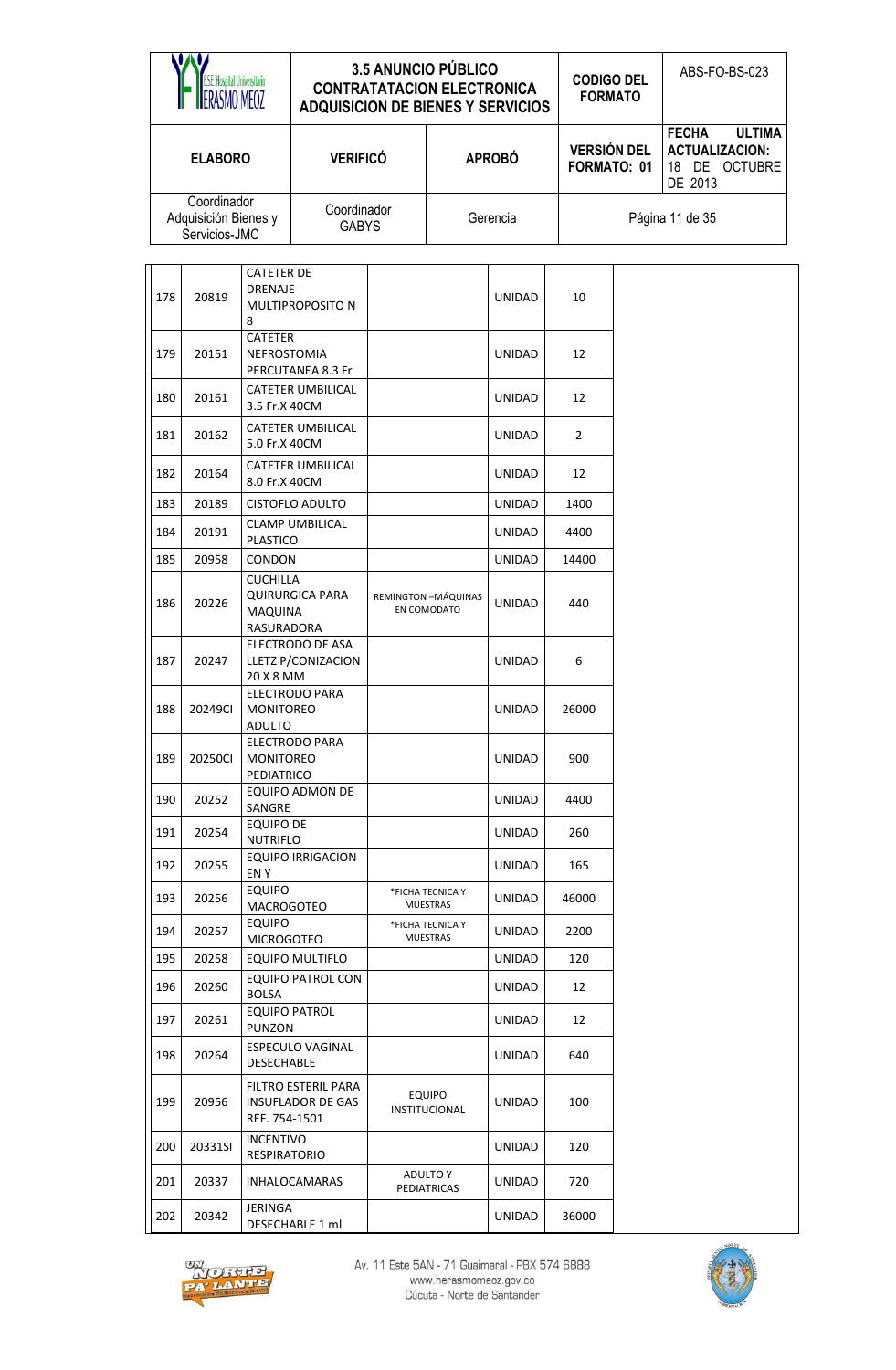|     | <b>ES.E. Hospital Universitario</b><br>ASMO MEOZ<br><b>ELABORO</b> |                                                  | <b>ADQUISICION DE BIENES Y SERVICIOS</b>  | 3.5 ANUNCIO PÚBLICO<br><b>CONTRATATACION ELECTRONICA</b>                                                                       |               | <b>CODIGO DEL</b><br><b>FORMATO</b> | ABS-FO-BS-023                                                                      |
|-----|--------------------------------------------------------------------|--------------------------------------------------|-------------------------------------------|--------------------------------------------------------------------------------------------------------------------------------|---------------|-------------------------------------|------------------------------------------------------------------------------------|
|     |                                                                    |                                                  | <b>VERIFICÓ</b>                           |                                                                                                                                | <b>APROBÓ</b> | <b>VERSIÓN DEL</b><br>FORMATO: 01   | <b>FECHA</b><br><b>ULTIMA</b><br><b>ACTUALIZACION:</b><br>18 DE OCTUBRE<br>DE 2013 |
|     | Coordinador<br>Adquisición Bienes y<br>Servicios-JMC               |                                                  | Coordinador<br><b>GABYS</b>               |                                                                                                                                | Gerencia      |                                     | Página 12 de 35                                                                    |
| 203 | 20343                                                              | <b>JERINGA</b>                                   | DESECHABLE 10 ML                          |                                                                                                                                | <b>UNIDAD</b> | 400000                              |                                                                                    |
| 204 | 20344                                                              | <b>JERINGA</b>                                   | DESECHABLE 2 ML                           |                                                                                                                                | <b>UNIDAD</b> | 600                                 |                                                                                    |
| 205 | 20345                                                              | <b>JERINGA</b>                                   | DESECHABLE 20 ML                          |                                                                                                                                | UNIDAD        | 33000                               |                                                                                    |
| 206 | 20346                                                              | <b>JERINGA</b>                                   | DESECHABLE 3 ML                           |                                                                                                                                | <b>UNIDAD</b> | 4000                                |                                                                                    |
| 207 | 20347                                                              | JERINGA                                          | <b>DESECHABLE 5 ML</b>                    |                                                                                                                                | <b>UNIDAD</b> | 260000                              |                                                                                    |
| 208 | 20348                                                              | <b>JERINGA</b>                                   | DESECHABLE 50 ML                          |                                                                                                                                | <b>UNIDAD</b> | 2000                                |                                                                                    |
| 209 | 20353                                                              | KIT DE<br>NEBULIZACION<br>ADULTO CON<br>MASCARA, | MANGUERA Y MICRO                          |                                                                                                                                | <b>UNIDAD</b> | 3600                                |                                                                                    |
| 210 | 20354                                                              | KIT DE<br>NEBULIZACION<br>MASCARA,               | PEDIATRICO CON<br><b>MANGUERA Y MICRO</b> |                                                                                                                                | <b>UNIDAD</b> | 2400                                |                                                                                    |
| 211 | 20366                                                              | <b>LAPIZ PORTA</b><br><b>ELECTRODO</b>           | DESECH.C/PULSADOR                         |                                                                                                                                | <b>UNIDAD</b> | 300                                 |                                                                                    |
| 212 | 20374                                                              | LINER 2L F                                       |                                           | SE REQUIERE APOYO<br><b>TECNOLOGICO CON</b><br>SOBORTES PARA SU<br><b>INSTALACION EN TODAS</b><br>LAS AREAS QUE SE<br>REQUIERA | UNIDAD        | 3200                                |                                                                                    |
| 213 | 20375                                                              | VIAS                                             | LLAVE PLASTICA 3                          |                                                                                                                                | <b>UNIDAD</b> | 1000                                |                                                                                    |
| 214 | 20388                                                              | REHINALACION                                     | MASCARA DE NO<br>ADULTO HUDSON            |                                                                                                                                | UNIDAD        | 80                                  |                                                                                    |
| 215 | 20480                                                              |                                                  | PINZA PARA BOLSA<br>DE COLOSTOMIA         | CAJA X 10 UNIDADES. NO<br>DESECHABLE                                                                                           | UNIDAD        | 140                                 |                                                                                    |
| 216 | 20125                                                              | VESICAL<br>X 8 CM                                | SET PARA DRENAJE<br>SUPRAPUBICO CH 10     |                                                                                                                                | UNIDAD        | 14                                  |                                                                                    |
| 217 | 20546                                                              | N 08                                             | SONDA DE SUCCION                          |                                                                                                                                | UNIDAD        | 240                                 |                                                                                    |
| 218 | 20547                                                              | N 10                                             | SONDA DE SUCCION                          |                                                                                                                                | UNIDAD        | 180                                 |                                                                                    |
| 219 | 20548                                                              | N 12                                             | SONDA DE SUCCION                          |                                                                                                                                | UNIDAD        | 200                                 |                                                                                    |
| 220 | 20549                                                              | N 14                                             | SONDA DE SUCCION                          |                                                                                                                                | UNIDAD        | 280                                 |                                                                                    |
| 221 | 20552                                                              | SILICONA                                         | SONDA FOLEY 06 DE                         |                                                                                                                                | UNIDAD        | 20                                  |                                                                                    |
| 222 | 20553                                                              |                                                  | SONDA FOLEY N 08                          |                                                                                                                                | UNIDAD        | 100                                 |                                                                                    |
| 223 | 20554                                                              | DE SILICONA                                      | SONDA FOLEY N 08                          |                                                                                                                                | UNIDAD        | 10                                  |                                                                                    |
| 224 | 20556                                                              | DE SILICONA                                      | SONDA FOLEY N 10                          |                                                                                                                                | UNIDAD        | 10                                  |                                                                                    |



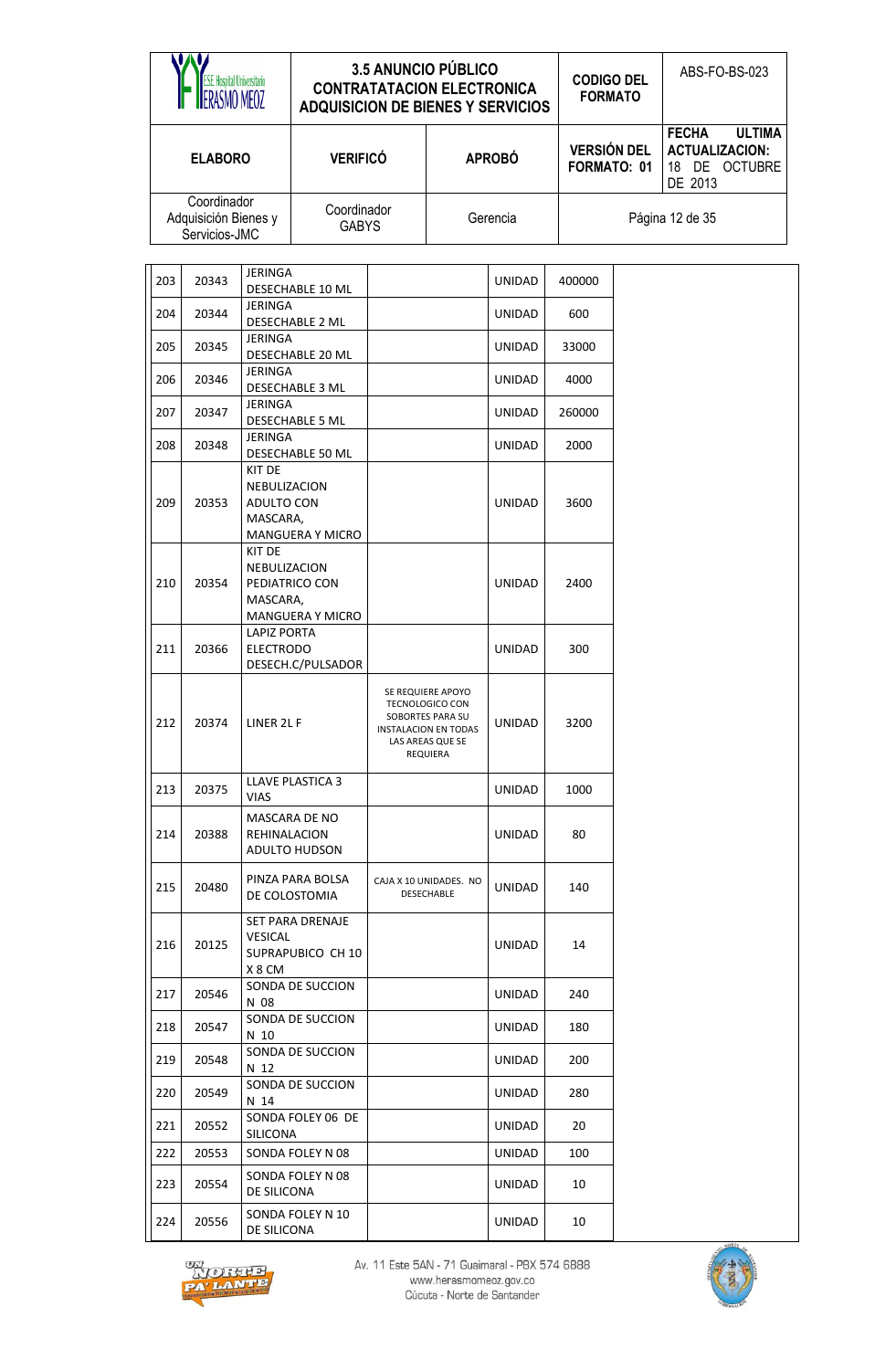|     | E.S.E. Hospital Universitario<br>ERASMO MEOZ         |                                | <b>ADQUISICION DE BIENES Y SERVICIOS</b>                   | <b>3.5 ANUNCIO PÚBLICO</b><br><b>CONTRATATACION ELECTRONICA</b> |                                               |               | <b>CODIGO DEL</b><br><b>FORMATO</b> | ABS-FO-BS-023                                                                      |  |
|-----|------------------------------------------------------|--------------------------------|------------------------------------------------------------|-----------------------------------------------------------------|-----------------------------------------------|---------------|-------------------------------------|------------------------------------------------------------------------------------|--|
|     | <b>ELABORO</b>                                       |                                | <b>VERIFICÓ</b>                                            |                                                                 |                                               | <b>APROBÓ</b> | <b>VERSIÓN DEL</b><br>FORMATO: 01   | <b>FECHA</b><br><b>ULTIMA</b><br><b>ACTUALIZACION:</b><br>18 DE OCTUBRE<br>DE 2013 |  |
|     | Coordinador<br>Adquisición Bienes y<br>Servicios-JMC |                                | Coordinador<br><b>GABYS</b>                                |                                                                 |                                               | Gerencia      |                                     | Página 13 de 35                                                                    |  |
| 225 | 20557                                                |                                | SONDA FOLEY N 12                                           |                                                                 |                                               | <b>UNIDAD</b> | 140                                 |                                                                                    |  |
| 226 | 20558                                                |                                | SONDA FOLEY N 14                                           |                                                                 |                                               | UNIDAD        | 720                                 |                                                                                    |  |
| 227 | 20559                                                |                                | SONDA FOLEY N 16                                           |                                                                 |                                               | <b>UNIDAD</b> | 1100                                |                                                                                    |  |
| 228 | 20560                                                |                                | SONDA FOLEY N 18                                           |                                                                 |                                               | UNIDAD        | 600                                 |                                                                                    |  |
| 229 | 20561                                                |                                | SONDA FOLEY N 20                                           |                                                                 |                                               | UNIDAD        | 165                                 |                                                                                    |  |
| 230 | 20555                                                |                                | SONDA FOLEY Nº 10                                          |                                                                 |                                               | <b>UNIDAD</b> | 20                                  |                                                                                    |  |
| 231 | 20562                                                |                                | SONDA FOLEY Nº 20                                          |                                                                 |                                               | <b>UNIDAD</b> | 20                                  |                                                                                    |  |
| 232 | 20563                                                | DE 3 VIAS                      | SONDA FOLEY Nº 22                                          |                                                                 |                                               | <b>UNIDAD</b> | 30                                  |                                                                                    |  |
|     |                                                      |                                | SONDA FOLEY Nº 22                                          |                                                                 |                                               |               |                                     |                                                                                    |  |
| 233 | 20564                                                | DE 3 VIAS                      |                                                            |                                                                 |                                               | <b>UNIDAD</b> | 50                                  |                                                                                    |  |
| 234 | 20570                                                | SONDA                          | NASOGASTRICA N 10                                          |                                                                 |                                               | <b>UNIDAD</b> | 60                                  |                                                                                    |  |
| 235 | 20573                                                | SONDA                          | NASOGASTRICA N 14                                          |                                                                 |                                               | <b>UNIDAD</b> | 300                                 |                                                                                    |  |
| 236 | 20575                                                | SONDA                          | NASOGASTRICA N 16                                          |                                                                 |                                               | <b>UNIDAD</b> | 840                                 |                                                                                    |  |
| 237 | 20576                                                | SONDA                          | NASOGASTRICA N 18                                          |                                                                 |                                               | <b>UNIDAD</b> | 440                                 |                                                                                    |  |
| 238 | 20566                                                | SONDA                          | NASOGASTRICA N 06                                          |                                                                 |                                               | <b>UNIDAD</b> | 140                                 |                                                                                    |  |
| 239 | 20568                                                | SONDA                          | NASOGASTRICA N 08                                          |                                                                 |                                               | <b>UNIDAD</b> | 150                                 |                                                                                    |  |
| 240 | 20571                                                | SONDA                          | NASOGASTRICA N 12                                          |                                                                 |                                               | <b>UNIDAD</b> | 100                                 |                                                                                    |  |
| 241 | 20580                                                | 10                             | SONDA NELATON N                                            |                                                                 |                                               | UNIDAD        | 1000                                |                                                                                    |  |
| 242 | 20581                                                | 12                             | SONDA NELATON N                                            |                                                                 |                                               | UNIDAD        | 3960                                |                                                                                    |  |
| 243 | 20582                                                | 14                             | SONDA NELATON N                                            |                                                                 |                                               | <b>UNIDAD</b> | 1800                                |                                                                                    |  |
| 244 | 20583                                                | 16                             | SONDA NELATON N                                            |                                                                 |                                               | <b>UNIDAD</b> | 2100                                |                                                                                    |  |
| 245 | 20609                                                | X UNIDAD                       | TERMOMETRO ORAL                                            |                                                                 |                                               | UNIDAD        | 800                                 |                                                                                    |  |
| 246 | 20660                                                | <b>UROFUNDAS</b>               |                                                            |                                                                 |                                               | UNIDAD        | 120                                 |                                                                                    |  |
| 247 | 20827                                                | PARA EL TTO.<br>7.5 cm X 7.5cm | APOSITO ACTIVADO<br>HUMEDO 24 ACTIVE                       |                                                                 | *FICHA TECNICA Y<br><b>MUESTRAS</b>           | UNIDAD        | 60                                  |                                                                                    |  |
| 248 | 20047                                                | PARA EL TTO.<br>10cm X 10cm    | APOSITO ACTIVADO<br>HUMEDO 24 ACTIVE                       |                                                                 | *FICHA TECNICA Y<br><b>MUESTRAS</b>           | UNIDAD        | 240                                 |                                                                                    |  |
| 249 | 20049                                                | APOSITO DE<br>X 10 CM          | ALGINATO DE CALCIO<br>A BASE DE ALGAS<br>PARDAS MARINAS 10 |                                                                 | *FICHA TECNICA Y<br>MUESTRAS. 100%<br>NATURAL | UNIDAD        | 400                                 |                                                                                    |  |
| 250 | 20050                                                |                                | APOSITO DE ESPUMA<br>DE POLIURETANO<br>10cm X 10cm Ag      |                                                                 | *FICHA TECNICA Y<br>MUESTRAS                  | UNIDAD        | 60                                  |                                                                                    |  |
| 251 | 20051                                                |                                | APOSITO DE ESPUMA<br>DE POLIURETANO<br>10cm X 20cm Ag      |                                                                 | *FICHA TECNICA Y<br><b>MUESTRAS</b>           | UNIDAD        | 60                                  |                                                                                    |  |



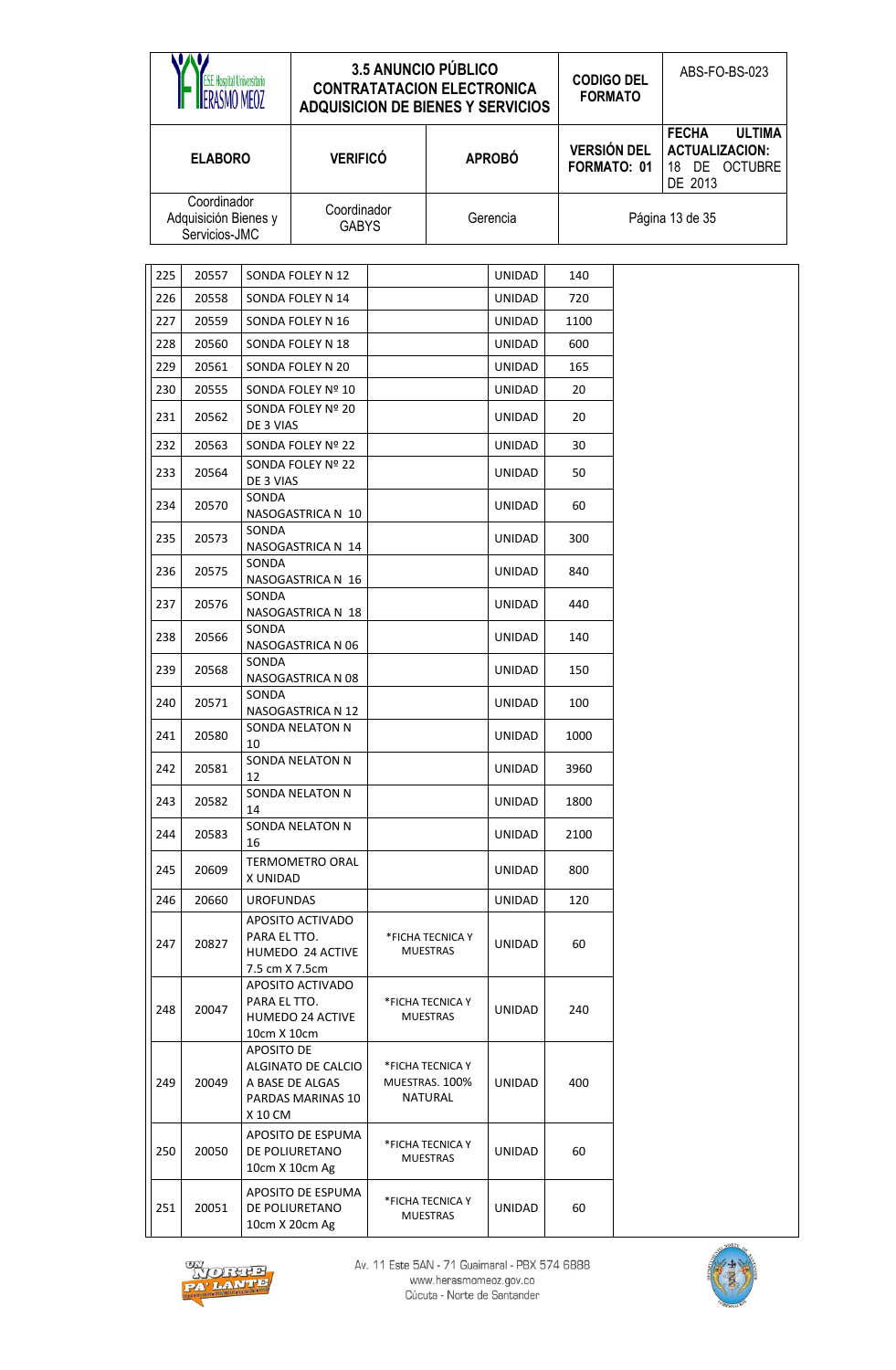| Hosnital Hniversitario                               | <b>3.5 ANUNCIO PÚBLICO</b><br><b>CONTRATATACION ELECTRONICA</b><br><b>ADQUISICION DE BIENES Y SERVICIOS</b> |               | <b>CODIGO DEL</b><br><b>FORMATO</b> | ABS-FO-BS-023                                                                         |  |
|------------------------------------------------------|-------------------------------------------------------------------------------------------------------------|---------------|-------------------------------------|---------------------------------------------------------------------------------------|--|
| <b>ELABORO</b>                                       | <b>VERIFICÓ</b>                                                                                             | <b>APROBÓ</b> | <b>VERSIÓN DEL</b><br>FORMATO: 01   | <b>ULTIMA</b><br><b>FECHA</b><br><b>ACTUALIZACION:</b><br>DE OCTUBRE<br>18<br>DE 2013 |  |
| Coordinador<br>Adquisición Bienes y<br>Servicios-JMC | Coordinador<br><b>GABYS</b>                                                                                 | Gerencia      |                                     | Página 14 de 35                                                                       |  |

| 252 | 20238 | APOSITO DE<br>HIDROCOLOIDE 10 X                                                                         | *FICHA TECNICA Y<br><b>MUESTRAS</b>                                     | UNIDAD        | 300 |
|-----|-------|---------------------------------------------------------------------------------------------------------|-------------------------------------------------------------------------|---------------|-----|
| 253 | 20239 | 10 CM<br>APOSITO DE<br><b>HIDROCOLOIDE 15 X</b><br>15 CM                                                | *FICHA TECNICA Y<br><b>MUESTRAS</b>                                     | <b>UNIDAD</b> | 500 |
| 254 | 20240 | <b>APOSITO DE</b><br>HIDROCOLOIDE 5 X<br>20 CM                                                          | *FICHA TECNICA Y<br><b>MUESTRAS</b>                                     | UNIDAD        | 300 |
| 255 | 20705 | <b>APOSITO DE</b><br><b>HIDROFIBRA CON</b><br>PLATA IONICA AL<br>1,2% DE 15 X 15 CM                     | *FICHA TECNICA Y<br><b>MUESTRAS</b>                                     | UNIDAD        | 60  |
| 256 | 20053 | APOSITO DE<br><b>HIDROGEL</b><br>TRANSPARENTE<br>PARA EPITELIZACION<br>CON LAMINA<br>ADHESIVA 10X 10 CM | *FICHA TECNICA Y<br><b>MUESTRAS</b>                                     | <b>UNIDAD</b> | 60  |
| 257 | 20867 | <b>APOSITO SUPER</b><br>ABSORBENTE DE<br>SILICONA 5 cm X 6<br>cm                                        | *FICHA TECNICA Y<br><b>MUESTRAS</b>                                     | <b>UNIDAD</b> | 100 |
| 258 | 20054 | <b>APOSITO SUPER</b><br>ABSORBENTE DE<br>SILICONA 10 cm X 10<br>cm                                      | *FICHA TECNICA Y<br><b>MUESTRAS</b>                                     | <b>UNIDAD</b> | 100 |
| 259 | 20907 | <b>APOSITO SUPER</b><br>ABSORBENTE DE<br><b>SILICONA</b><br>AUTOADHESIVO 12,5<br>cm X 12,5 cm           | *FICHA TECNICA Y<br><b>MUESTRAS</b>                                     | <b>UNIDAD</b> | 100 |
| 260 | 20056 | <b>APOSITO SUPER</b><br>ABSORBENTE DE<br>SILICONA 20 cm X 20<br>cm                                      | *FICHA TECNICA Y<br><b>MUESTRAS</b>                                     | UNIDAD        | 100 |
| 261 | 20234 | <b>APOSITO</b><br>HIDROACTIVO CON<br><b>HIDROCOLOIDES 10X</b><br>10 CM                                  | *FICHA TECNICA<br>gelatina, pectina y<br>carboximetilcelulosa<br>sódica | <b>UNIDAD</b> | 300 |
| 262 | 20235 | <b>APOSITO</b><br>HIDROACTIVO CON<br><b>HIDROCOLOIDES 15X</b><br>15 CM                                  | *FICHA TECNICA<br>gelatina, pectina y<br>carboximetilcelulosa<br>sódica | <b>UNIDAD</b> | 400 |
| 263 | 20236 | <b>APOSITO</b><br>HIDROACTIVO CON<br><b>HIDROCOLOIDES 20X</b><br>20 CM                                  | *FICHA TECNICA<br>gelatina, pectina y<br>carboximetilcelulosa<br>sódica | <b>UNIDAD</b> | 300 |
| 264 | 20237 | <b>APOSITO</b><br>HIDROACTIVO CON<br><b>HIDROCOLOIDES 20X</b><br>30 CM                                  | *FICHA TECNICA<br>gelatina, pectina y<br>carboximetilcelulosa<br>sódica | <b>UNIDAD</b> | 300 |
| 265 | 20830 | <b>APOSITO</b><br><b>TRANSPARENTE 10 X</b><br>20 CM                                                     | *FICHA TECNICA Y<br><b>MUESTRAS</b>                                     | <b>UNIDAD</b> | 240 |



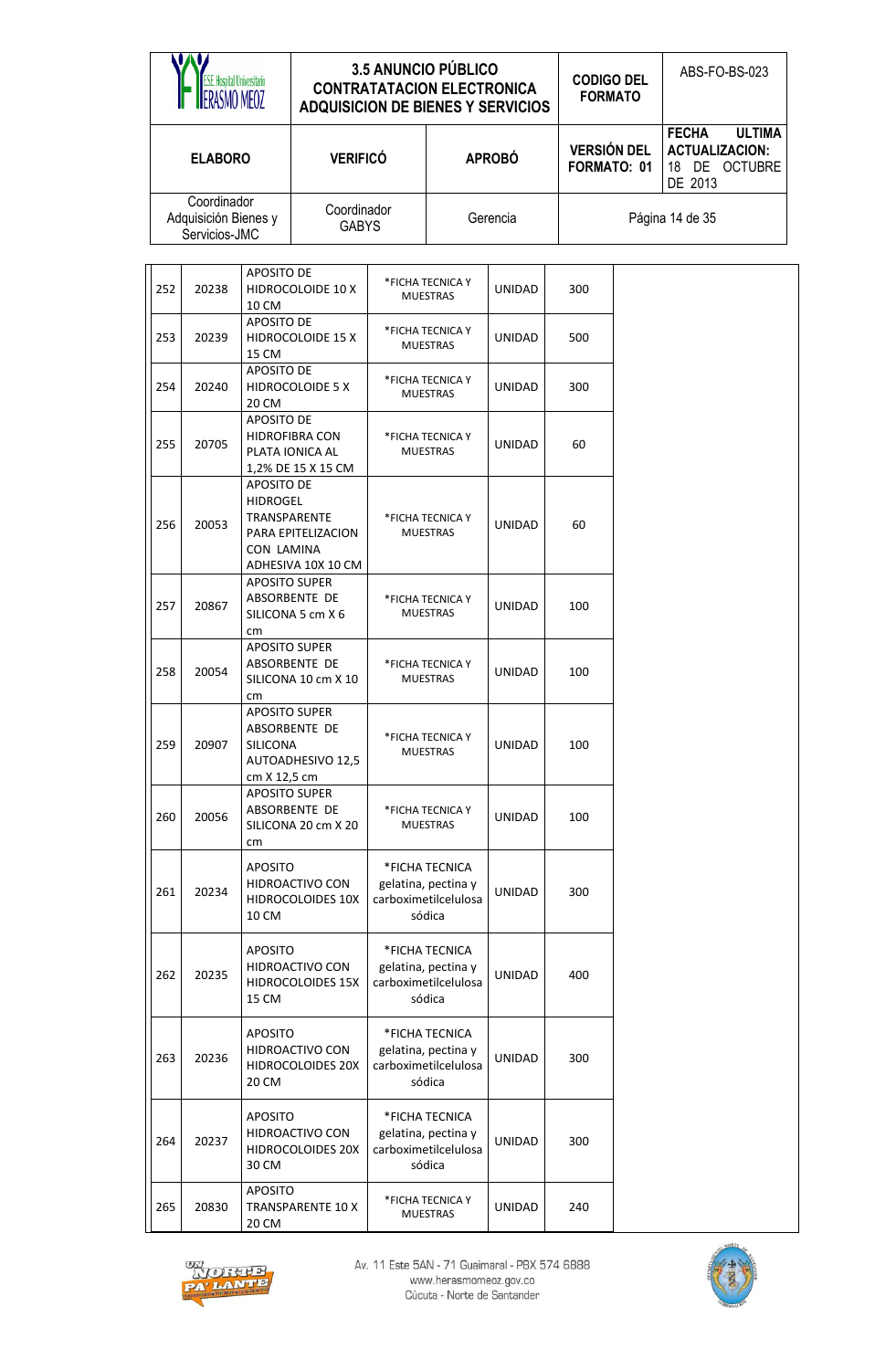| ISMO MFO7                                            | <b>3.5 ANUNCIO PÚBLICO</b><br><b>CONTRATATACION ELECTRONICA</b><br><b>ADQUISICION DE BIENES Y SERVICIOS</b> |               | <b>CODIGO DEL</b><br><b>FORMATO</b> | ABS-FO-BS-023                                                                         |
|------------------------------------------------------|-------------------------------------------------------------------------------------------------------------|---------------|-------------------------------------|---------------------------------------------------------------------------------------|
| <b>ELABORO</b>                                       | <b>VERIFICÓ</b>                                                                                             | <b>APROBÓ</b> | <b>VERSIÓN DEL</b><br>FORMATO: 01   | <b>ULTIMA</b><br><b>FECHA</b><br><b>ACTUALIZACION:</b><br>DE OCTUBRE<br>18<br>DE 2013 |
| Coordinador<br>Adquisición Bienes y<br>Servicios-JMC | Coordinador<br><b>GABYS</b>                                                                                 | Gerencia      |                                     | Página 15 de 35                                                                       |

| 266 | 20324 | <b>APOSITO</b><br><b>TRANSPARENTE 5 X 7</b><br><b>CM</b>                | *FICHA TECNICA Y<br><b>MUESTRAS</b> | <b>UNIDAD</b> | 240 |
|-----|-------|-------------------------------------------------------------------------|-------------------------------------|---------------|-----|
| 267 | 20325 | <b>APOSITO</b><br><b>TRANSPARENTE 8 X</b><br>12 CM                      | *FICHA TECNICA Y<br><b>MUESTRAS</b> | <b>UNIDAD</b> | 240 |
| 268 | 20829 | <b>APOSITO</b><br>TRANSPARENTE CON<br>PACK DE GASA 9 X<br>10 CM         | *FICHA TECNICA Y<br><b>MUESTRAS</b> | <b>UNIDAD</b> | 240 |
| 269 | 20914 | <b>APOSITO</b><br>TRANSPARENTE CON<br>PACK DE GASA 10 X<br>30 CM        | *FICHA TECNICA Y<br><b>MUESTRAS</b> | <b>UNIDAD</b> | 240 |
| 270 | 20320 | <b>APOSITO</b><br>TRANSPARENTE CON<br>PACK DE GASA 10 X<br>15 CM        | *FICHA TECNICA Y<br><b>MUESTRAS</b> | <b>UNIDAD</b> | 120 |
| 271 | 20321 | <b>APOSITO</b><br><b>TRANSPARENTE CON</b><br>PACK DE GASA 12 X<br>25 CM | *FICHA TECNICA Y<br><b>MUESTRAS</b> | <b>UNIDAD</b> | 60  |
| 272 | 20905 | PELICULA<br>TRANSPARENTE I.V.<br>6 X 8 CM                               | *FICHA TECNICA Y<br><b>MUESTRAS</b> | <b>UNIDAD</b> | 600 |
| 273 | 20906 | PELICULA<br>TRANSPARENTE I.V.<br>8.5 X 11.5 CM                          | *FICHA TECNICA Y<br><b>MUESTRAS</b> |               | 600 |

|                | <b>GRUPO No. 5 EQUIPOS DE INFUSION</b> |                                                                              |                                            |                                      |                 |  |  |  |  |  |  |
|----------------|----------------------------------------|------------------------------------------------------------------------------|--------------------------------------------|--------------------------------------|-----------------|--|--|--|--|--|--|
| N <sup>o</sup> | <b>CODIGO</b><br><b>INTERNO</b>        | <b>DESCRIPCION</b>                                                           | <b>ESPECIFICACIONES</b><br><b>TECNICAS</b> | <b>UNIDAD</b><br>DE<br><b>MEDIDA</b> | <b>CANTIDAD</b> |  |  |  |  |  |  |
| 274            | 20259                                  | <b>EQUIPO PARA</b><br><b>BOMBA DE INFUSION</b>                               | *FICHA TECNICA                             | <b>UNIDAD</b>                        | 20000           |  |  |  |  |  |  |
| 275            | 20361                                  | KIT PERFUSOR 20 CC                                                           | *FICHA TECNICA                             | <b>UNIDAD</b>                        | 980             |  |  |  |  |  |  |
|                |                                        | NIOTA : El afaccado que populaba que qota queno algles cotrogos como conquis |                                            |                                      |                 |  |  |  |  |  |  |

**NOTA :** El oferente que participe en este grupo, debe entregar como soporte tecnológico las bombas de infusión y los perfusores requeridos por la ESE HUEM.

### **OBLIGACIONES CONTRATISTA**

- LOS EMPAQUES DE LOS PRODUCTOS OFRECIDOS DEBEN SER ORIGINALES DE FÁBRICA, CON LAS ETIQUETAS O RÓTULOS ÍNTEGROS, PERFECTAMENTE LEGIBLES Y CON INSTRUCCIONES DE USO Y MANEJO.
- EL CONTRATISTA DEBERÁ PRESENTAR CERTIFICADO DE BUENAS PRÁCTICAS DE MANUFACTURA EXPEDIDO POR EL INVIMA, TAL COMO LO RECOMIENDA LA ORGANIZACIÓN MUNDIAL DE LA SALUD (OMS), ASÍ COMO CUMPLIR CON LOS MECANISMOS DE CONTROL DE CALIDAD Y LAS NORMAS LEGALES Y REGLAMENTARIAS VIGENTES EN LA MATERIA.
- EL TIPO Y LA CALIDAD DEL MATERIAL DEL EMPAQUE DEBEN SER ADECUADOS PARA PROTEGER EL PRODUCTO EN LAS CONDICIONES EXTREMAS DE TEMPERATURA Y HUMEDAD DE LAS DISTINTAS REGIONES DEL DEPARTAMENTO,



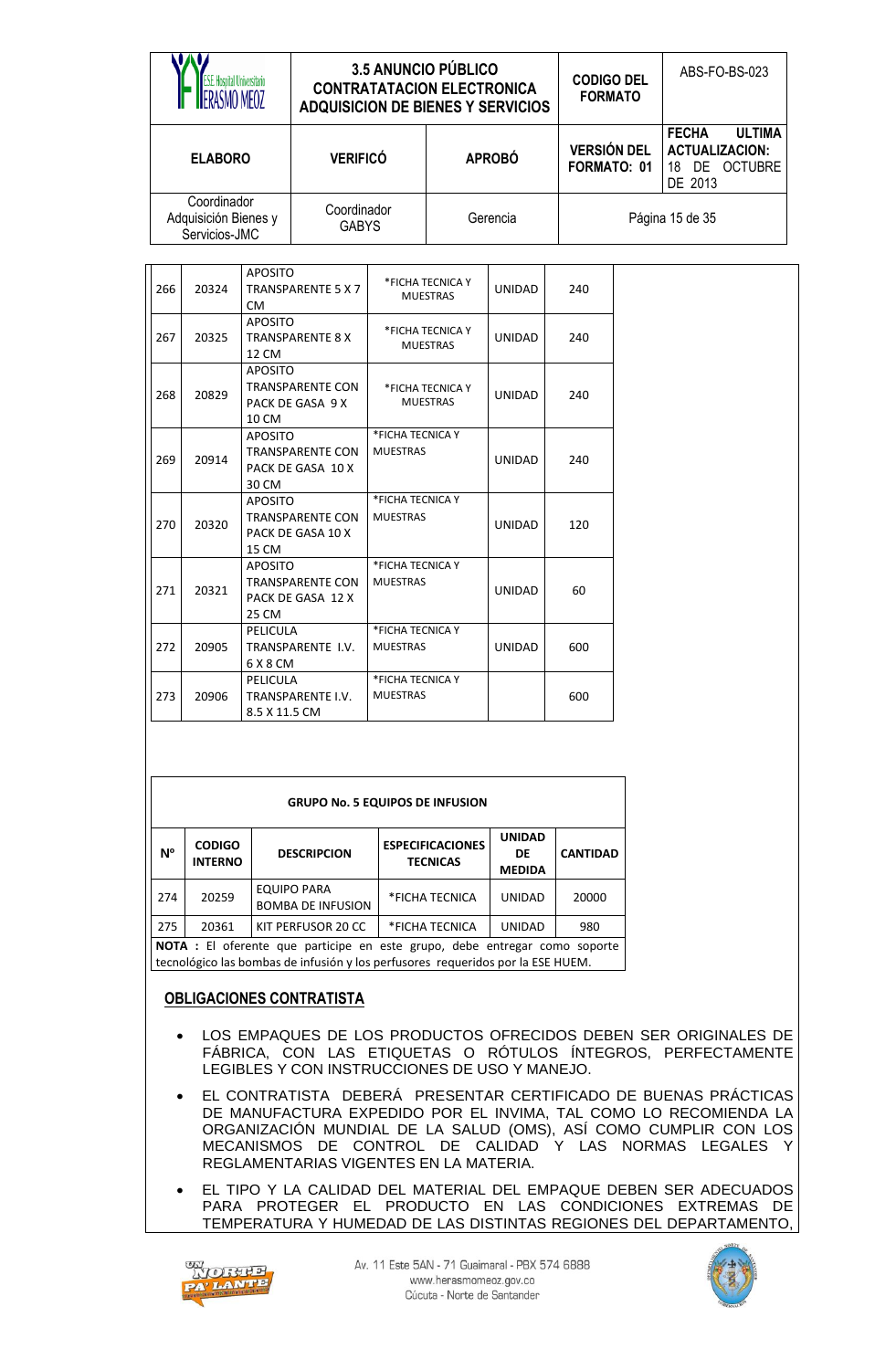| <b>ESE</b> . Hospital Universitario<br>RASMO MFO7                                                                                                                                                                                                                                                                                                                                                                                                                                                                                                                                                                                                                                                                                                                                                                                                                                | <b>3.5 ANUNCIO PÚBLICO</b><br><b>CONTRATATACION ELECTRONICA</b><br><b>ADQUISICION DE BIENES Y SERVICIOS</b>                                                                                                                                                                                                         |                  | <b>CODIGO DEL</b><br><b>FORMATO</b> | ABS-FO-BS-023                                                                      |  |
|----------------------------------------------------------------------------------------------------------------------------------------------------------------------------------------------------------------------------------------------------------------------------------------------------------------------------------------------------------------------------------------------------------------------------------------------------------------------------------------------------------------------------------------------------------------------------------------------------------------------------------------------------------------------------------------------------------------------------------------------------------------------------------------------------------------------------------------------------------------------------------|---------------------------------------------------------------------------------------------------------------------------------------------------------------------------------------------------------------------------------------------------------------------------------------------------------------------|------------------|-------------------------------------|------------------------------------------------------------------------------------|--|
| <b>ELABORO</b>                                                                                                                                                                                                                                                                                                                                                                                                                                                                                                                                                                                                                                                                                                                                                                                                                                                                   | <b>VERIFICÓ</b>                                                                                                                                                                                                                                                                                                     | <b>APROBÓ</b>    | <b>VERSIÓN DEL</b><br>FORMATO: 01   | <b>FECHA</b><br><b>ULTIMA</b><br><b>ACTUALIZACION:</b><br>18 DE OCTUBRE<br>DE 2013 |  |
| Coordinador<br>Adquisición Bienes y<br>Servicios-JMC                                                                                                                                                                                                                                                                                                                                                                                                                                                                                                                                                                                                                                                                                                                                                                                                                             | Coordinador<br><b>GABYS</b>                                                                                                                                                                                                                                                                                         | Gerencia         |                                     | Página 16 de 35                                                                    |  |
| PRODUCTO.                                                                                                                                                                                                                                                                                                                                                                                                                                                                                                                                                                                                                                                                                                                                                                                                                                                                        | ASÍ COMO DURANTE EL TRANSPORTE, ALMACENAMIENTO Y USO                                                                                                                                                                                                                                                                |                  |                                     | <b>DEL</b>                                                                         |  |
| $\bullet$                                                                                                                                                                                                                                                                                                                                                                                                                                                                                                                                                                                                                                                                                                                                                                                                                                                                        | EL CONTRATISTA NO ENTREGARÁ PRODUCTOS EN ENVASES DETERIORADOS,<br>CON DEFECTOS DE FÁBRICA Y/O VENCIDOS.                                                                                                                                                                                                             |                  |                                     |                                                                                    |  |
| $\bullet$                                                                                                                                                                                                                                                                                                                                                                                                                                                                                                                                                                                                                                                                                                                                                                                                                                                                        | ACORDE CON LA NORMATIVIDAD SANITARIA LEGAL VIGENTE EN MATERIA DE<br>MEDICAMENTOS Y DISPOSITIVOS MEDICOS, CADA UNO DEBERA CONTAR CON EL<br>RESPECTIVO REGISTRO SANITARIO EXPEDIDO POR EL INVIMA.                                                                                                                     |                  |                                     |                                                                                    |  |
|                                                                                                                                                                                                                                                                                                                                                                                                                                                                                                                                                                                                                                                                                                                                                                                                                                                                                  | INSTITUCIÓN POR LA PLATAFORMA ELECTRONICA EN UN PLAZO MÁXIMO<br>POSTERIOR A LA CONFIRMACION DE PEDIDO DE CINCO (5) DIAS HÁBILES.                                                                                                                                                                                    |                  |                                     | LAS ENTREGAS SE HARÁN DE ACUERDO A LOS REQUERIMIENTOS DE LA                        |  |
| $\bullet$                                                                                                                                                                                                                                                                                                                                                                                                                                                                                                                                                                                                                                                                                                                                                                                                                                                                        | FACTURA DEBIDAMENTE DILIGENCIADA.                                                                                                                                                                                                                                                                                   |                  |                                     | LAS ENTREGAS DEBEN EJECUTARSE EN EL ALMACEN DE LA ESE HUEM CON LA                  |  |
|                                                                                                                                                                                                                                                                                                                                                                                                                                                                                                                                                                                                                                                                                                                                                                                                                                                                                  | SE RECIBEN PROPUESTAS PRESENTADAS POR OFERENTES QUE GARANTICEN Y<br>EVIDENCIEN MAXIMO UNA CADENA DE DISTRIBUCION (AUTORIZACIÓN DE<br>PRIMER IMPORTADOR).                                                                                                                                                            |                  |                                     |                                                                                    |  |
| $\bullet$                                                                                                                                                                                                                                                                                                                                                                                                                                                                                                                                                                                                                                                                                                                                                                                                                                                                        | EL OFERENTE DEBE GARANTIZAR ACOMPAÑAMIENTO, ENTRENAMIENTO Y<br>SEGUIMIENTO PARA USO DE LOS PRODUCTOS OFERTADOS, POR TANTO, DEBE<br>ENTREGAR UNA VEZ CONFIRMADO EL CONTRATO Y/O ACEPTADA LA OFERTA UN<br>CRONOGRAMA DE ENTRENAMIENTO PARA EL PERSONAL QUE ESTÁ EN<br>CONTACTO Y/O MANEJA EL PRODUCTO EN LA ESE HUEM. |                  |                                     |                                                                                    |  |
| $\bullet$                                                                                                                                                                                                                                                                                                                                                                                                                                                                                                                                                                                                                                                                                                                                                                                                                                                                        | EL PROVEEDOR DEBE COMPROMETERSE A BRINDAR APOYO TECNICO (EN CASO<br>DE SER REQUERIDO DE MANERA EXPLICITA POR LA INSTITUCION) PARA EL<br>PROGRAMA DE TECNOVIGILANCIA Y DE EVENTOS ADVERSOS DE LA ESE HUEM.                                                                                                           |                  |                                     |                                                                                    |  |
|                                                                                                                                                                                                                                                                                                                                                                                                                                                                                                                                                                                                                                                                                                                                                                                                                                                                                  | EN CASO DE QUE EL PRODUCTO OFERTADO GENERE RESIDUOS DE MANEJO<br>ESPECIAL, EL PROVEEDOR DEBE GARANTIZAR LA LOGÍSTICA INVERSA DEL<br>MISMO Y COORDINAR DICHO TRAMITE (PROCEDIMIENTO) CON LAS AREAS<br>PERTINENTES.                                                                                                   |                  |                                     |                                                                                    |  |
| <b>PRODUCTO</b>                                                                                                                                                                                                                                                                                                                                                                                                                                                                                                                                                                                                                                                                                                                                                                                                                                                                  | LOS PRODUCTOS ENTREGADOS DEBEN VENIR CON<br>UNA<br>DE<br><b>FECHA</b><br>VENCIMIENTO MÍNIMA DE DOCE (12) MESES, QUE PODRÁ SER AJUSTADA AL<br>MOMENTO DE LA SOLICITUD DEL PEDIDO DE ACUERDO A LA ROTACION DEL                                                                                                        |                  |                                     |                                                                                    |  |
|                                                                                                                                                                                                                                                                                                                                                                                                                                                                                                                                                                                                                                                                                                                                                                                                                                                                                  |                                                                                                                                                                                                                                                                                                                     | 3. PARTICIPANTES |                                     |                                                                                    |  |
| Podrán participar en la presente convocatoria todas las personas naturales o jurídicas legalmente<br>constituidas y domiciliadas en Colombia, individualmente o bajo las modalidades de consorcios o uniones<br>temporales, cuyo objeto social esté relacionado directamente con el objeto de la presente convocatoria, de<br>manera que permita la ejecución del contrato requerido; siempre y cuando no estén incursas en las<br>prohibiciones, inhabilidades e incompatibilidades consagradas en la Constitución Política y la Ley, referidas<br>en el Capítulo V, artículo 23 del Acuerdo 008 de junio 13 de 2013, emanado de la Junta Directiva de La<br>Empresa Social Del Estado Hospital Universitario Erasmo Meoz, previstas en la Resolución No. 001236 de<br>septiembre 13 de 2013 - Manual de Contratación de la E.S.E HUEM- y por remisión expresa, los artículos 8 |                                                                                                                                                                                                                                                                                                                     |                  |                                     |                                                                                    |  |

y 9 de la Ley 80 de 1993, con las modificaciones introducidas por la Ley 1150 de 2007 y demás normas concordantes.

Los miembros del Consorcio o de la Unión Temporal deberán designar la persona que para todos los efectos, representará al Consorcio o Unión Temporal y definir las condiciones de facturación. En general, deberán señalar las reglas básicas que regulen las relaciones entre ellos y su responsabilidad.

Las personas jurídicas y/o naturales, y las personas integrantes de un consorcio o unión temporal deben acreditar individualmente la identificación tributaria e información sobre el régimen de impuesto a las ventas



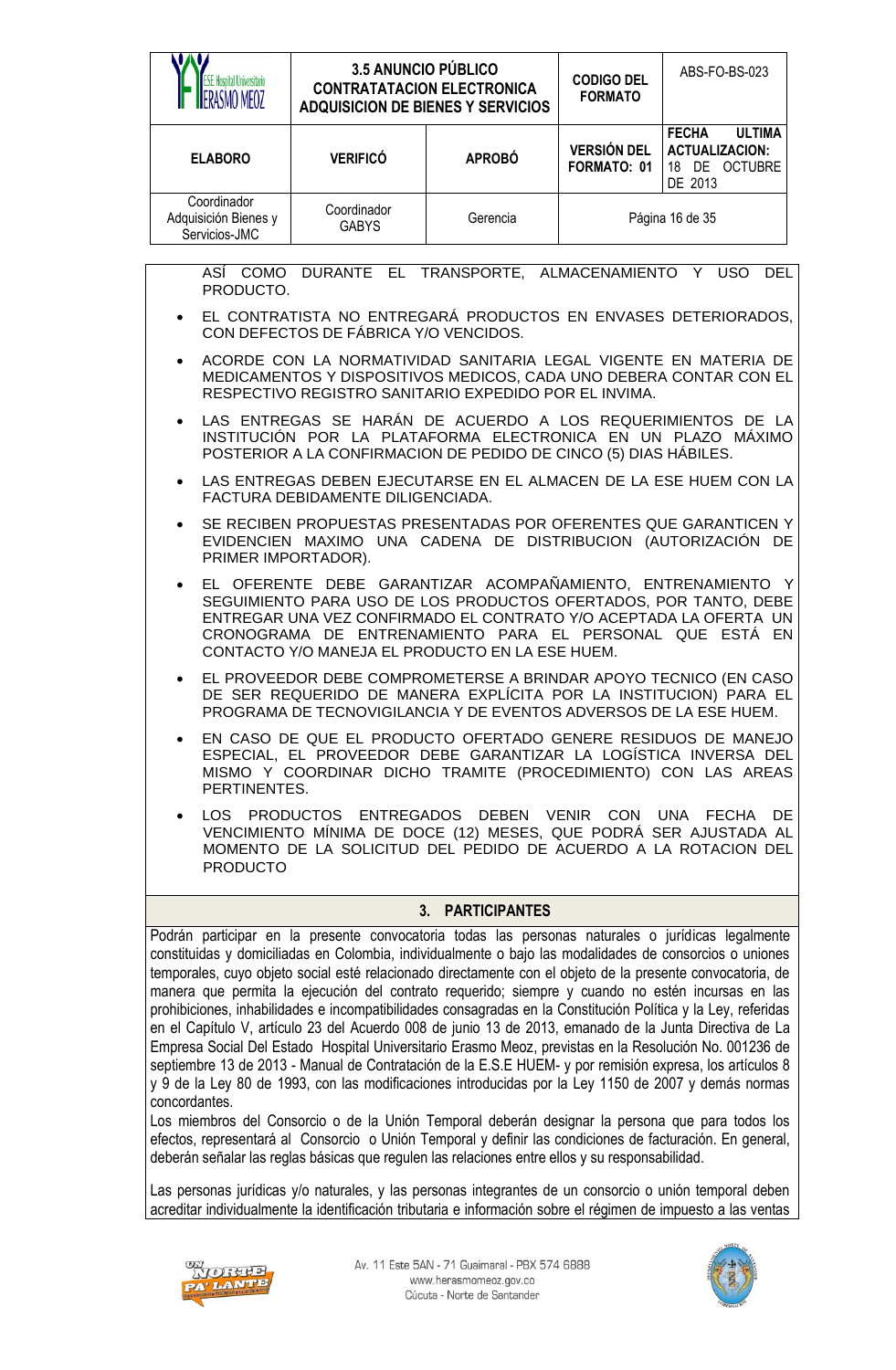|                                                      | 3.5 ANUNCIO PÚBLICO<br><b>CONTRATATACION ELECTRONICA</b><br><b>ADQUISICION DE BIENES Y SERVICIOS</b> |               | <b>CODIGO DEL</b><br><b>FORMATO</b> | ABS-FO-BS-023                                                                         |
|------------------------------------------------------|------------------------------------------------------------------------------------------------------|---------------|-------------------------------------|---------------------------------------------------------------------------------------|
| <b>ELABORO</b>                                       | <b>VERIFICÓ</b>                                                                                      | <b>APROBÓ</b> | <b>VERSIÓN DEL</b><br>FORMATO: 01   | <b>ULTIMA</b><br><b>FECHA</b><br><b>ACTUALIZACION:</b><br>DE OCTUBRE<br>18<br>DE 2013 |
| Coordinador<br>Adquisición Bienes y<br>Servicios-JMC | Coordinador<br><b>GABYS</b>                                                                          | Gerencia      |                                     | Página 17 de 35                                                                       |

al que pertenece y el Certificado de Existencia y Representación Legal.

# **PERSONAS JURÍDICAS EXTRANJERAS:**

Cuando se trate de personas extranjeras deberán acreditar su existencia, representación legal y objeto social conforme lo dispuesto en la legislación colombiana y se sujetan a los siguientes requisitos: 1) Acreditar la existencia y representación legal, mediante documento expedido con fecha igual o inferior a los dos (2) meses anteriores a la fecha de presentación de la propuesta, en el que conste su existencia, objeto y vigencia y el nombre del representante legal de la sociedad o de la persona o personas que tengan la capacidad para comprometerla jurídicamente y sus facultades, y en el cual se señale expresamente que el representante no tiene limitaciones para presentar la propuesta, suscribir el contrato y comprometer a la entidad a través de su propuesta. 2) Acreditar un término mínimo remanente de duración de la sociedad, de un (1) año contado a partir del vencimiento del plazo máximo para la entrega de los bienes y/o servicios o de la vigencia del contrato. 3) Acreditar la suficiencia de la capacidad del representante legal para suscribir el contrato ofrecido. Cuando el representante legal tenga limitaciones estatutarias, se presentará adicionalmente copia del acta en la que conste la decisión del órgano social correspondiente que autorice al representante legal para presentar la propuesta y para actuar en los demás actos requeridos para la contratación en el caso de confirmársele o aceptársele la oferta. 4) Acreditar que su objeto principal está directamente relacionado con el objeto del contrato, de manera que le permita a la persona jurídica celebrar y ejecutar el contrato ofrecido, teniendo en cuenta a estos efectos el alcance y la naturaleza de las diferentes obligaciones que adquiere. 5) En todos los casos, cumplirán todos y cada uno de los requisitos legales exigidos para la validez y oponibilidad en Colombia de documentos expedidos en el exterior con el propósito que obren como prueba conforme con los artículos 259 y 260 del Código de Procedimiento Civil y las demás normas vigentes.

En todo caso, el proponente incluirá la totalidad de requisitos y formalidades exigidos, bien sea en la legislación nacional o en el convenio o tratado internacional, coherente a lo exigido por la norma a la cual se acoge el proponente para tal efecto. En el evento de que al documento suscrito en el exterior, le sea aplicable un convenio o tratado internacional que verse sobre la supresión del requisito de legalización (convención 12 de la Haya del 05 de octubre de 1961 o similares), el proponente DEBERÁ APORTAR LOS DOCUMENTOS IDÓNEOS Y PLENOS CON FORMALIDADES, EN ORIGINAL. Si se trata de documentos suscritos en el exterior que requieren de actos notariales o que se consideren documentos públicos siéndoles aplicables la Ley 455 de 1998, deberá el proponente aportar el original del documento donde se distingan los sellos y firmas necesarios, requeridos y certificados, así como el APOSTILLE ORIGINAL del aludido documento, de tal manera que lo certificado en el formato del apostille corresponda y sea atribuible al documento expedido en el exterior. En caso de ausencia o falta de alguna de las formalidades exigidas por el ordenamiento jurídico, los actos que sustancian los documentos aportados en la propuesta serán tenidos como INEXISTENTES conforme al art. 898 del Código de Comercio, sin perjuicio de que el HOSPITAL le requiera su aporte, por una sola vez y dentro del plazo fijado en el cronograma. Para los fines previstos con antelación, se deben tener en cuenta las siguientes disposiciones legales: Código de Procedimiento Civil Colombiano*: "Artículo 48. Representación de personas jurídicas extranjeras y organizaciones no gubernamentales sin ánimo de lucro. Las personas jurídicas extranjeras de derecho privado y las organizaciones no gubernamentales extranjeras sin ánimo de lucro, con domicilio en el exterior, que establezcan negocios permanentes o deseen desarrollar su objeto social en Colombia, deberán constituir en el lugar donde tengan tales negocios o en el lugar de su domicilio principal en el país, apoderados con capacidad para representarlas judicialmente. Con tal fin se protocolizará en la notaría del respectivo circuito prueba idónea de la existencia y representación de dichas personas jurídicas y del correspondiente poder. Un extracto de los documentos protocolizados se inscribirá en el registro de la respectiva cámara de comercio del lugar. Las personas jurídicas extranjeras que no tengan negocios permanentes en Colombia, estarán representadas en los procesos por el apoderado que constituyan con las formalidades prescritas en este Código."*

Decreto 19 de 2012: *Artículo 51. DEMOSTRACIÓN DEL TRATAMIENTO A LAS OFERTAS DE BIENES Y SERVICIOS COLOMBIANOS EN EL EXTERIOR. Modificatorio del [parágrafo](http://www.alcaldiabogota.gov.co/sisjur/normas/Norma1.jsp?i=8788#1.P) del artículo 1 de la Ley 816 de* 



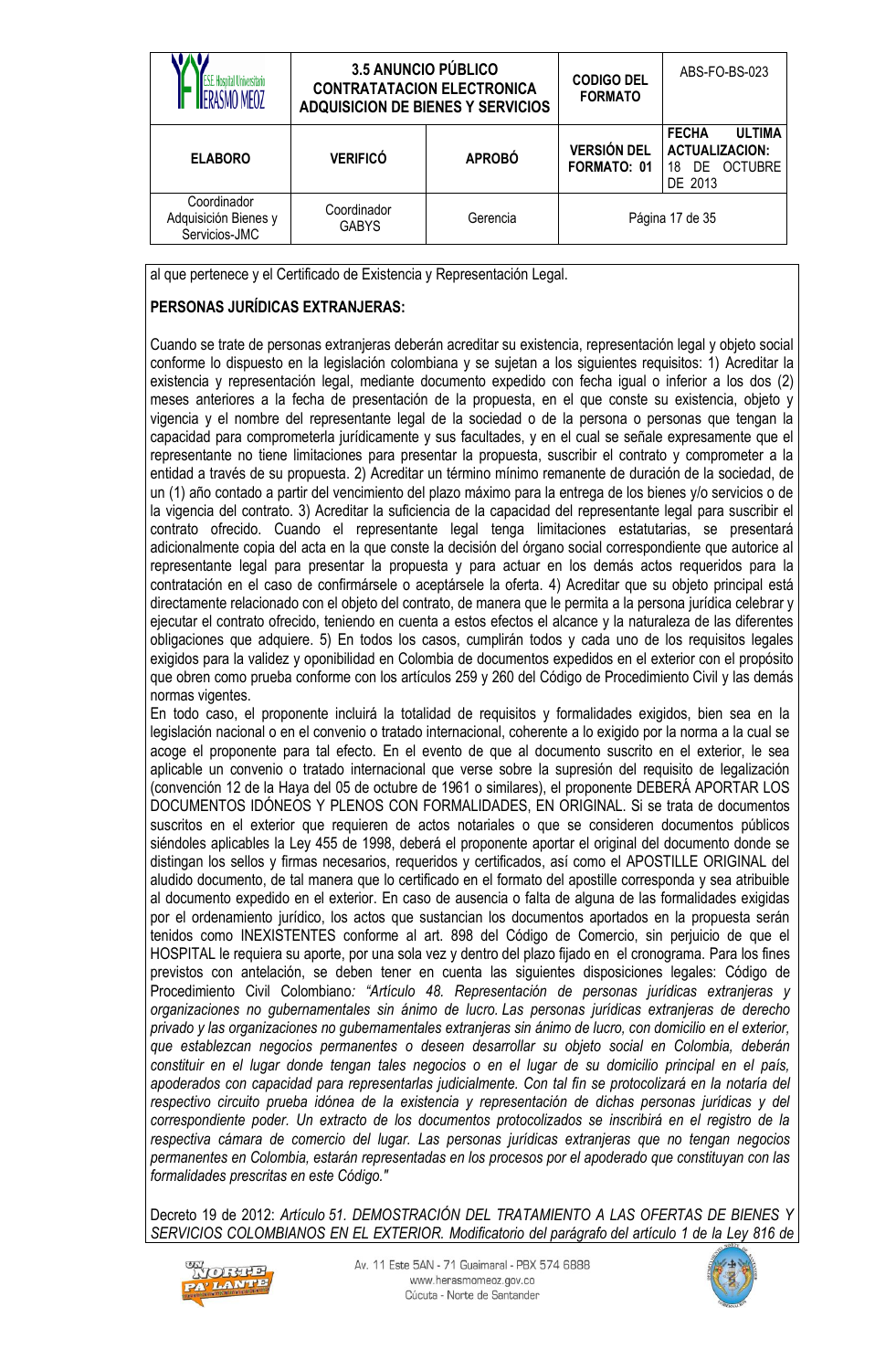| ISMO MFO7                                            | <b>3.5 ANUNCIO PÚBLICO</b><br><b>CONTRATATACION ELECTRONICA</b><br><b>ADQUISICION DE BIENES Y SERVICIOS</b> |               | <b>CODIGO DEL</b><br><b>FORMATO</b> | ABS-FO-BS-023                                                                            |
|------------------------------------------------------|-------------------------------------------------------------------------------------------------------------|---------------|-------------------------------------|------------------------------------------------------------------------------------------|
| <b>ELABORO</b>                                       | <b>VERIFICÓ</b>                                                                                             | <b>APROBÓ</b> | <b>VERSIÓN DEL</b><br>FORMATO: 01   | <b>ULTIMA</b><br><b>FECHA</b><br><b>ACTUALIZACION:</b><br>OCTUBRE<br>18<br>DE<br>DE 2013 |
| Coordinador<br>Adquisición Bienes y<br>Servicios-JMC | Coordinador<br><b>GABYS</b>                                                                                 | Gerencia      |                                     | Página 18 de 35                                                                          |

*2003: "Se otorgará tratamiento de bienes y servicios nacionales a aquellos bienes y servicios originarios de los países con los que Colombia ha negociado trato nacional en materia de compras estatales y de aquellos países en los cuales a las ofertas de bienes y servicios colombianos se les conceda el mismo tratamiento otorgado a sus bienes y servicios nacionales. La acreditación o demostración de tal circunstancia se hará en los términos que señale el reglamento". Artículo 52. APOSTILLAJE. A más tardar el primero de julio de 2012, los trámites de apostillaje, dentro del territorio nacional y en el extranjero, se podrán solicitar mediante el uso de correo postal, sin que se requiera la presentación personal del solicitante. El Gobierno Nacional reglamentará el procedimiento y el uso de medios electrónicos.*

### **RESPONSABILIDAD DEL PROPONENTE.**

Los **PROPONENTES** al elaborar su PROPUESTA, deben incluir los aspectos y requerimientos necesarios para cumplir con todas y cada una de las obligaciones contractuales y asumir los riesgos inherentes a la ejecución del Contrato, así mismo deben tener en cuenta que el cálculo de los costos y gastos, cualesquiera que ellos sean, se deben basar estrictamente en sus propios estudios y estimativos técnicos, bajo su cuenta y riesgo. De manera especial y respecto de los aspectos técnicos, deben tener en cuenta la obligatoriedad de cumplir con los estándares mínimos establecidos en este pliego de condiciones.

Por tanto, es entendido que el análisis de la información ofrecida y obtenida de conformidad con lo establecido en este numeral y de cualquier otra información que los PROPONENTES estimen necesaria para la elaboración y presentación de sus PROPUESTAS es responsabilidad de ellos. La presentación de la PROPUESTA implica que el proponente ha realizado el estudio y análisis de dicha información, que recibió las aclaraciones necesarias por parte del HOSPITAL sobre inquietudes o dudas previamente consultadas, que ha aceptado que éste Pliego de Condiciones es completo, compatible y adecuado; que ha tenido en cuenta todo lo anterior para fijar los precios, plazos y demás aspectos de la propuesta necesarios para el debido cumplimiento del objeto. En razón de ello, se entiende para todos los efectos que el proponente conoce y acepta los términos y condiciones planteados por la E.S.E HUEM.

Todas las interpretaciones equivocadas, que con base en sus propios juicios, conclusiones, análisis, etc., obtenga el PROPONENTE respecto del pliego de esta convocatoria, son de su exclusiva responsabilidad, por tanto, ésta no será extendida al HOSPITAL.

# **4. OFERTA**

1. **TIPOS DE OFERTA**: LAS OFERTAS SERAN TENIDAS EN CUENTA BAJO LOS SIGUIENTES **CRITERIOS** 

GRUPO 1: DISPOSITIVOS MEDICOS DE ANESTESIA. OFERTA POR ITEMS. SE TENDRA EN CUENTA EL CONCEPTO TECNICO DE LA ESPECIALIDAD AL IGUAL QUE LAS EXPERIENCIAS INSTITUCIONALES PARA LA TOMA DE DECISIONES. DEBEN ENTREGARSE LAS FICHAS TECNICAS SOLICITADAS, EN LA FECHA DE CIERRE DEL PROCESO ESTABLECIDA EN EL CRONOGRAMA .

GRUPO 2: DISPOSITIVOS MEDICOS QUIRURGICOS. OFERTA POR ITEMS. SE TENDRA EN CUENTA EL CONCEPTO TECNICO DE LA ESPECIALIDAD AL IGUAL QUE LAS EXPERIENCIAS INSTITUCIONALES PARA LA TOMA DE DECISIONES. DEBEN ENTREGARSE LAS FICHAS TECNICAS SOLICITADAS. EN LA FECHA DE CIERRE DEL PROCESO ESTABLECIDA EN EL CRONOGRAMA .

GRUPO 3: DISPOSITIVOS MEDICOS NEUROCIRUGIA. OFERTA POR ITEMS. SE TENDRA EN CUENTA EL CONCEPTO TECNICO DE LA ESPECIALIDAD AL IGUAL QUE LAS EXPERIENCIAS INSTITUCIONALES PARA LA TOMA DE DECISIONES. DEBEN ENTREGARSE LAS FICHAS TECNICAS SOLICITADAS. EN LA FECHA DE CIERRE DEL PROCESO ESTABLECIDA EN EL CRONOGRAMA .



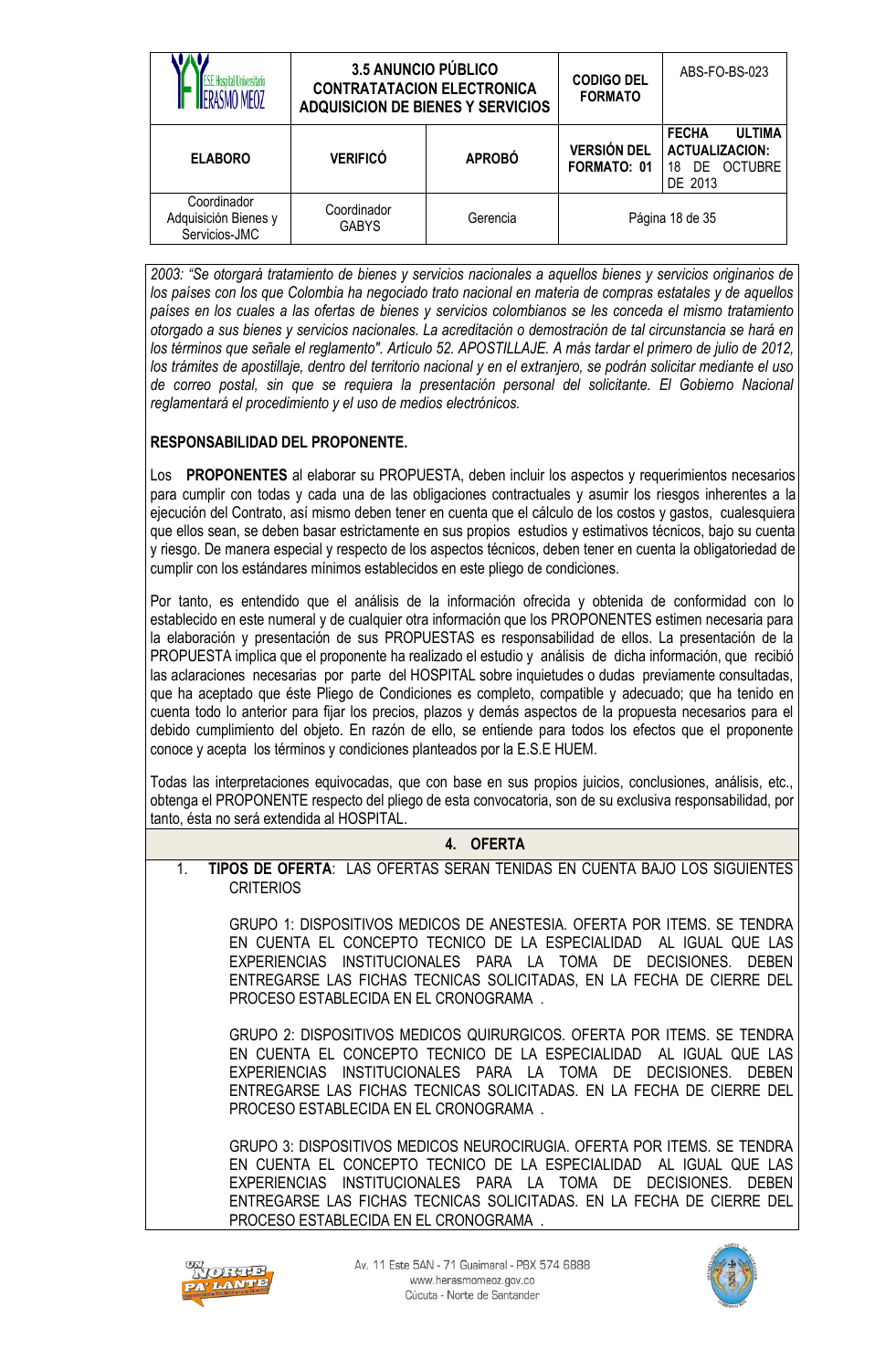|                                                            | <b>3.5 ANUNCIO PÚBLICO</b><br>S.E. Hospital Universitario<br><b>CONTRATATACION ELECTRONICA</b><br><b>ADQUISICION DE BIENES Y SERVICIOS</b> |                                                                                                                                                                                                                                                                                                                                                                                                                                                                                                                                                                                                                                                                                                                                                                                                                                                                                                                      |               | <b>CODIGO DEL</b><br><b>FORMATO</b> | ABS-FO-BS-023                                                                                                                                                                                                                                                                                                                                                                                                                                                                                                                                                                                                                                                                                                                                                                                                                                                                                                                                                                                                                                                                                                                                                                                                                                                                                                                                                                                                                                                                                                                                                                                                                                                                                                                                                                                                                                                                                                                                                                                                                                                                                                                                                                                                                                                                                                                                                                                                                                             |
|------------------------------------------------------------|--------------------------------------------------------------------------------------------------------------------------------------------|----------------------------------------------------------------------------------------------------------------------------------------------------------------------------------------------------------------------------------------------------------------------------------------------------------------------------------------------------------------------------------------------------------------------------------------------------------------------------------------------------------------------------------------------------------------------------------------------------------------------------------------------------------------------------------------------------------------------------------------------------------------------------------------------------------------------------------------------------------------------------------------------------------------------|---------------|-------------------------------------|-----------------------------------------------------------------------------------------------------------------------------------------------------------------------------------------------------------------------------------------------------------------------------------------------------------------------------------------------------------------------------------------------------------------------------------------------------------------------------------------------------------------------------------------------------------------------------------------------------------------------------------------------------------------------------------------------------------------------------------------------------------------------------------------------------------------------------------------------------------------------------------------------------------------------------------------------------------------------------------------------------------------------------------------------------------------------------------------------------------------------------------------------------------------------------------------------------------------------------------------------------------------------------------------------------------------------------------------------------------------------------------------------------------------------------------------------------------------------------------------------------------------------------------------------------------------------------------------------------------------------------------------------------------------------------------------------------------------------------------------------------------------------------------------------------------------------------------------------------------------------------------------------------------------------------------------------------------------------------------------------------------------------------------------------------------------------------------------------------------------------------------------------------------------------------------------------------------------------------------------------------------------------------------------------------------------------------------------------------------------------------------------------------------------------------------------------------------|
|                                                            | <b>ELABORO</b>                                                                                                                             | <b>VERIFICÓ</b>                                                                                                                                                                                                                                                                                                                                                                                                                                                                                                                                                                                                                                                                                                                                                                                                                                                                                                      | <b>APROBÓ</b> | <b>VERSIÓN DEL</b><br>FORMATO: 01   | <b>FECHA</b><br><b>ULTIMA</b><br><b>ACTUALIZACION:</b><br>18 DE OCTUBRE<br>DE 2013                                                                                                                                                                                                                                                                                                                                                                                                                                                                                                                                                                                                                                                                                                                                                                                                                                                                                                                                                                                                                                                                                                                                                                                                                                                                                                                                                                                                                                                                                                                                                                                                                                                                                                                                                                                                                                                                                                                                                                                                                                                                                                                                                                                                                                                                                                                                                                        |
|                                                            | Coordinador<br>Adquisición Bienes y<br>Servicios-JMC                                                                                       | Coordinador<br><b>GABYS</b>                                                                                                                                                                                                                                                                                                                                                                                                                                                                                                                                                                                                                                                                                                                                                                                                                                                                                          | Gerencia      |                                     | Página 19 de 35                                                                                                                                                                                                                                                                                                                                                                                                                                                                                                                                                                                                                                                                                                                                                                                                                                                                                                                                                                                                                                                                                                                                                                                                                                                                                                                                                                                                                                                                                                                                                                                                                                                                                                                                                                                                                                                                                                                                                                                                                                                                                                                                                                                                                                                                                                                                                                                                                                           |
| 2.<br>3.<br>4.<br>5.<br>6.<br>7.<br>8.<br>9.<br>10.<br>11. | CUBRIR LAS<br>notificaciones.                                                                                                              | PROCESO ESTABLECIDA EN EL CRONOGRAMA<br>20256-20257-TODOS LOS APOSITOS Y PELICULAS TRANSPARENTES.<br>DEL PROCESO ESTABLECIDA EN EL CRONOGRAMA.<br>revocación cause a la E.S.E. HUEM.<br>IDIOMA: La propuesta debe presentarse en idioma español.<br>MONEDA NACIONAL: Los valores deben expresarse en pesos colombianos.<br><b>COSTOS E IMPUESTOS:</b> El valor de la propuesta debe incluir los costos directos e indirectos,<br>impuestos y demás gastos que se ocasionen. En la oferta se debe discriminar el IVA.<br>oficina de almacén de la entidad.<br>la misma, transmitidas a través de medios electrónicos.<br>tanto, se entiende para todos los efectos legales que el proponente acepta tales disposiciones.<br>mediante mensaje de datos, requiriéndose el respectivo acuse de recibo y aceptación expresa.<br>siempre y cuando no se afecte el valor del presupuesto oficial estimado para el contrato. |               |                                     | GRUPO 4: DISPOSITIVOS MEDICOS GENERALES. OFERTA POR ITEMS. DEBEN<br>ENTREGARSE LAS FICHAS TECNICAS SOLICITADAS. EN LA FECHA DE CIERRE DEL<br>.SE TENDRAN EN CUENTA LAS<br>EXPERIENCIAS INSTITUCIONALESCON LOS DISPOSITIVOS. PARA LOS CODIGOS 20083-<br>GRUPO 5: DISPOSITIVOS MEDICOS DE EQUIPOS DE INFUSION. OFERTA GRUPAL. SE<br>REQUIERE APOYO TECNOLOGICO DE BOMBAS DE INFUSION Y DE PERFUSORES PARA<br>NECESIDADES DE TODA LA INSTITUCIÓN, AL IGUAL QUE<br>ENTRENAMIENTO PARA SU MANEJO. COORDINAR CON EL AREA DE EQUIPOS<br>MEDICOS DE LA INSTITUCIÓN SU MANTENIMIENTO PREVENTIVO Y/O CORRECTIVO.<br>DEBEN ENTREGARSE LAS FICHAS TECNICAS SOLICITADAS EN LA FECHA DE CIERRE<br>DIRECCION ELECTRONICA: Los proponentes además de precisar la dirección, teléfono y<br>domicilio, deben fijar la dirección electrónica a través del cual la Empresa efectuará todas las<br>IRREVOCABILIDAD DE LA OFERTA: La propuesta será irrevocable. En consecuencia, una vez<br>comunicada, no podrá retractarse el proponente, so pena de indemnizar los perjuicios que con su<br>LUGAR DE ENTREGA O PRESTACION DEL SERVICIO: El objeto contractual se ejecutará en las<br>instalaciones de la E.S.E. HUEM, localizada en la Av. 11 Este 5AN -71 Guaimaral de la ciudad de<br>Cúcuta, Departamento Norte de Santander, País Colombia. Los bienes deben ser entregados en la<br>FORMACION DEL CONTRATO: El contrato se conforma con la oferta y la aceptación expresa de<br>EFECTOS JURIDICOS. - Las consecuencias legales del mensaje de datos se regirán conforme a<br>las normas aplicables al acto o negocio jurídico contenido en dicho mensaje de datos, el cual se<br>supedita a las condiciones contractuales estipuladas en el presente anuncio y al régimen legal<br>contenido en el Acuerdo No: 008 del 13 de junio de 2013 y Resolución No: 001236 del 13 de<br>septiembre de 2013, Estatuto y Manual de Contratación de la E.S.E. HUEM, respectivamente. Por<br><b>MODIFICACIONES Y ADICIONES:</b> Las modificaciones y adiciones a que haya lugar, se realizarán<br>PARÁGRAFO: Cuando existan variaciones en las propuestas relacionadas con el factor de<br>empaque, la empresa podrá realizar ajustes a las cantidades, en forma previa a la confirmación,<br>OFERTA CON VALOR ARTIFICIALMENTE BAJO. Conforme lo dispuesto en el parágrafo del<br>literal c, del artículo 22 del Manual de Contratación, en la etapa de evaluación debe tenerse en |
|                                                            | selección.                                                                                                                                 |                                                                                                                                                                                                                                                                                                                                                                                                                                                                                                                                                                                                                                                                                                                                                                                                                                                                                                                      |               |                                     | cuenta que "Si de acuerdo con la información obtenida en el estudio del sector económico, el valor<br>de una oferta parece artificialmente bajo, la Empresa debe requerir al oferente para que explique<br>las razones que sustentan el valor ofrecido. Analizadas las explicaciones, el comité de contratación,<br>o quien haga la evaluación de las ofertas, determina si el valor que generó dudas responde a<br>circunstancias objetivas del oferente que no ponen en riesgo el cumplimiento del contrato;<br>recomendando continuar con la evaluación de la propuesta o, en su defecto, rechazarla. Aspectos<br>que deben ser consignados en el informe de evaluación o en acta, según la modalidad de                                                                                                                                                                                                                                                                                                                                                                                                                                                                                                                                                                                                                                                                                                                                                                                                                                                                                                                                                                                                                                                                                                                                                                                                                                                                                                                                                                                                                                                                                                                                                                                                                                                                                                                                               |



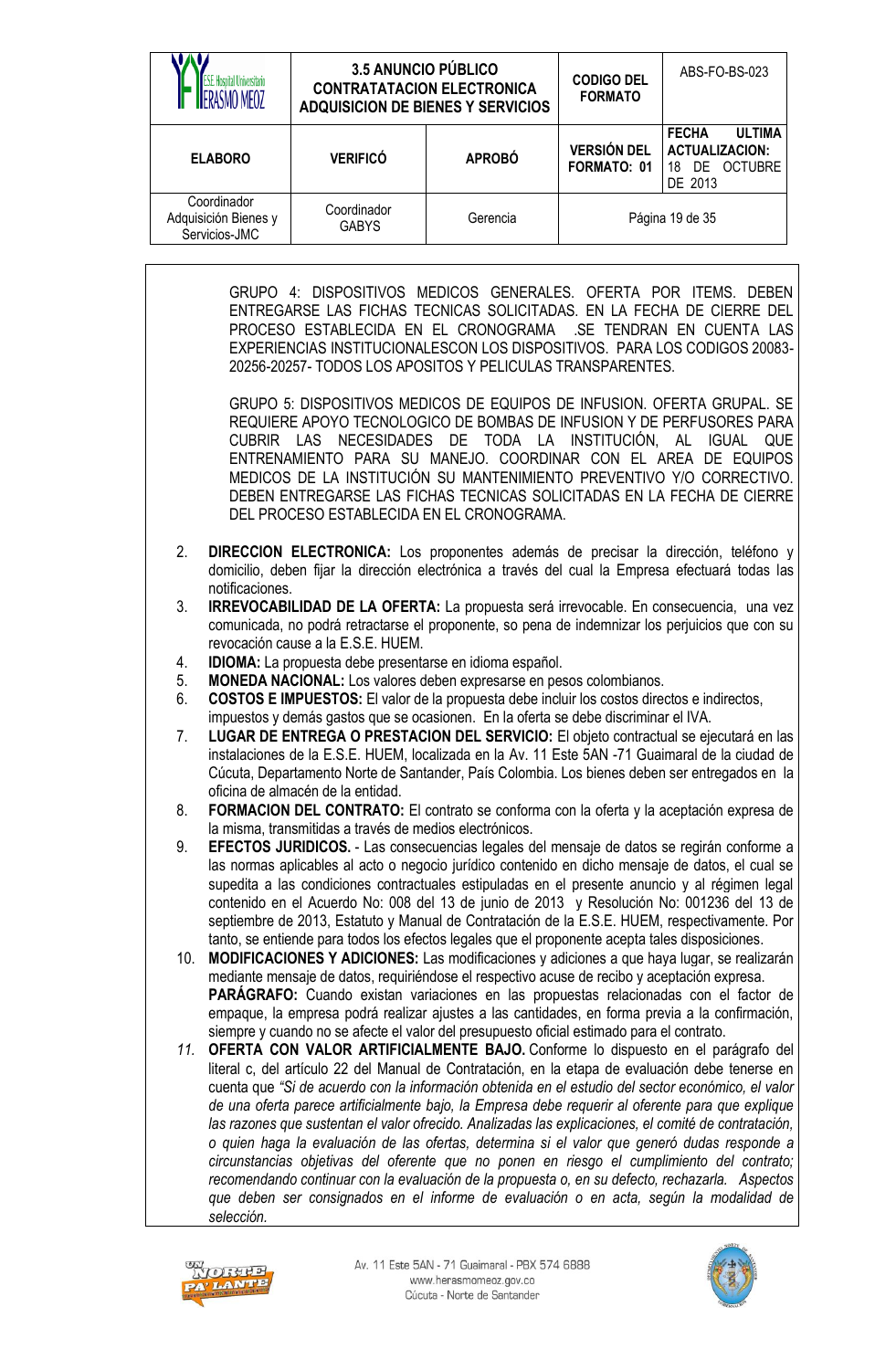|                                                      | <b>3.5 ANUNCIO PÚBLICO</b><br><b>CONTRATATACION ELECTRONICA</b><br><b>ADQUISICION DE BIENES Y SERVICIOS</b> |               | <b>CODIGO DEL</b><br><b>FORMATO</b> | ABS-FO-BS-023                                                                            |
|------------------------------------------------------|-------------------------------------------------------------------------------------------------------------|---------------|-------------------------------------|------------------------------------------------------------------------------------------|
| <b>ELABORO</b>                                       | <b>VERIFICÓ</b>                                                                                             | <b>APROBÓ</b> | <b>VERSIÓN DEL</b><br>FORMATO: 01   | <b>ULTIMA</b><br><b>FECHA</b><br><b>ACTUALIZACION:</b><br>OCTUBRE<br>DE<br>18<br>DE 2013 |
| Coordinador<br>Adquisición Bienes y<br>Servicios-JMC | Coordinador<br><b>GABYS</b>                                                                                 | Gerencia      |                                     | Página 20 de 35                                                                          |

*En el mecanismo de subasta inversa, esta disposición es aplicable sobre el precio obtenido al final de la misma."*

**12. SUBASTA ELECTRONICA:** Dentro del proceso de contratación electrónica será facultativo de la E.S.E HUEM desarrollar el mecanismo de "Subasta Inversa" en forma electrónica o presencial. **PARÁGRAFO 1:** Cuando la subasta se realice en forma electrónica, en la fecha prevista en el respectivo cronograma, el oferente deberá realizar el proceso de presentación de oferta inicial, a través de la respectiva plataforma electrónica, previa habilitación por parte de la E.S.E. HUEM. Dentro del proceso de subasta inversa electrónica, podrá la E.S.E HUEM negociar con el oferente que haya presentado la mejor propuesta económica.

Cuando los precios ofertados no correspondan al rango de precios contemplado por la entidad en los respectivos estudios previos, será facultativo de la E.S.E HUEM su aceptación o rechazo, en el último evento será declarado "Desierto", por incumplimiento de los requisitos económicos.

**PARÁGRAFO 2:** En el evento de surgir fallas técnicas durante la subasta inversa electrónica se procederá conforme lo consagrado en el artículo 56 del manual de contratación, el cual estipula: "Si en el curso de una subasta inversa electrónica se presentan fallas técnicas que impidan a los oferentes presentar sus lances, la subasta debe ser suspendida y cuando la falla técnica haya sido superada la Empresa estatal debe reiniciar la subasta.

Si por causas imputables al oferente o a su proveedor de soluciones de tecnología de la información y telecomunicaciones, durante la subasta inversa electrónica la conexión con el sistema se pierde, la subasta continuará y la Empresa entiende que el proveedor que pierde su conexión ha desistido de participar en la misma."

**PARAGRAFO 3:** La subasta inversa podrá suspenderse cuando se presenten circunstancias que a juicio del comité de contratación, requieran un tiempo prudencial y razonable para adoptar la decisión pertinente, conforme las observaciones que dentro de su desarrollo presenten los oferentes o, aquellas otras que se susciten.

**PARAGRAFO 4:** Los oferentes deben mantener las especificaciones y condiciones propuestas en el momento del cierre en la respectiva plataforma (bionexo), sin que sea posible modificarlas en la subasta inversa cuando se utilice otra plataforma (publinexo).

**PARAGRAFO 5:** El incumplimiento pleno de requisitos habilitantes o, la omisión de complementación requerida por la entidad, conlleva la exclusión del proceso. Por tanto, no es viable continuar con la etapa de subasta inversa ni ser adjudicatario.

**PARAGRAFO 6:** Los oferentes deben cumplir con todas las etapas del proceso en los términos y condiciones fijados en el anuncio público, so pena de ser excluido del mimo. Por tanto, los oferentes deben registrar sus propuestas y/o habilitarse en la plataforma de bionexo, así como en la de publinexo, cuando se aplique el mecanismo de subasta inversa.

**13. INHABILIDADES E INCOMPATIBILIDADES.-** El contratista debe manifestar en la oferta, bajo la gravedad de juramento, que no se encuentra incurso en inhabilidades e incompatibilidades legales para contratar.

# **5. PRESUPUESTO**

**VALOR DEL CONTRATO: DE ACUERDO A LOS ITEMS Y/O GRUPOS ADJUDICADOS**  $\vert$  \$1.530.609.832

El valor del contrato incluye costos directos, indirectos, impuestos y aquellos de cualquier naturaleza que se deriven de la ejecución contractual.

#### **CERTIFICADO DE DISPONIBILIDAD PRESUPUESTAL No:170** Rubro Presupuestal: 22120101 Medico Quirúrgico

**Fecha: 31 de Enero de 2014.** 



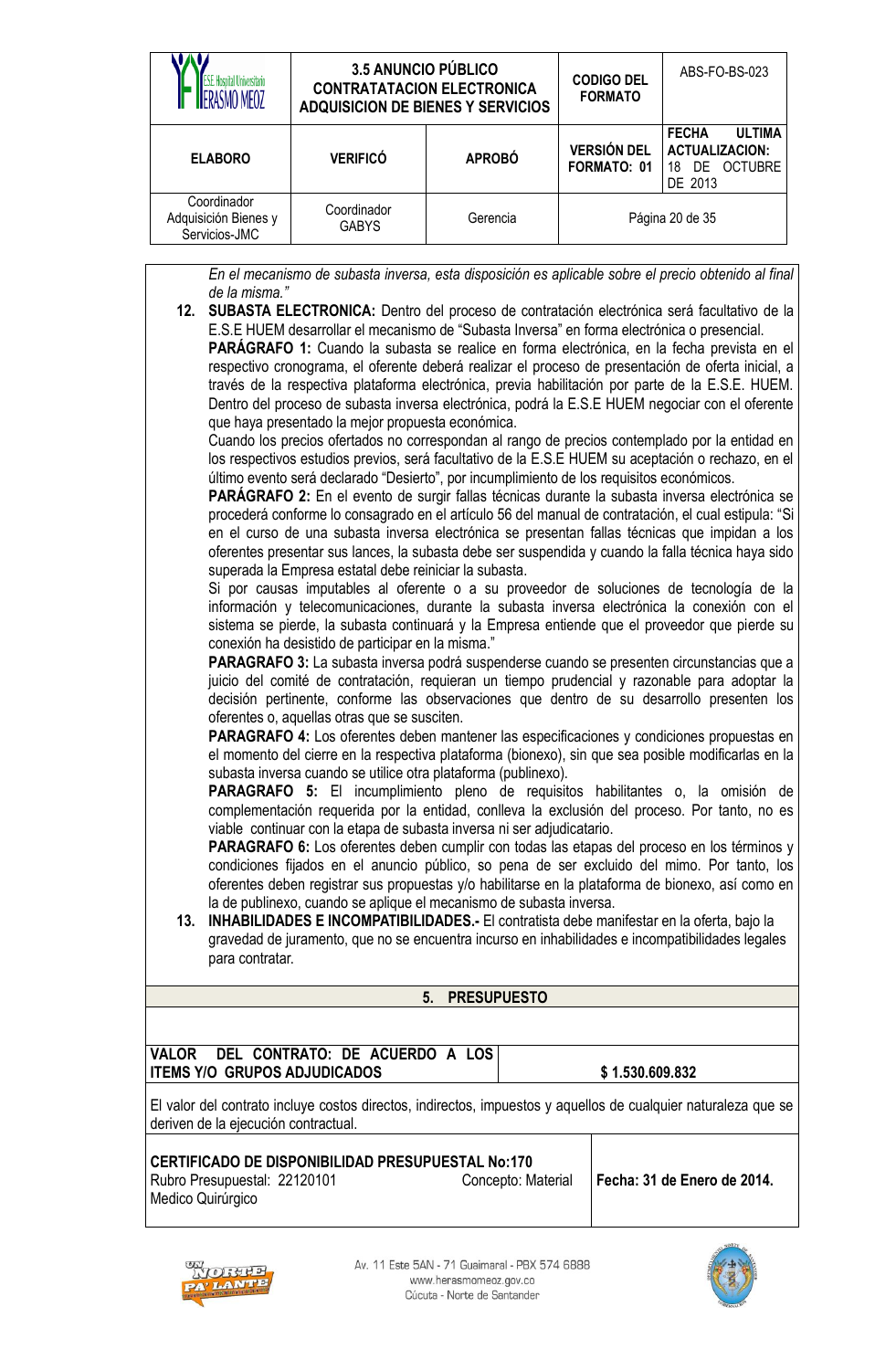| <b>E.S.E. Hospital Universitario</b><br>RASMO MFO7                                                                                                                                                                                                                                                                                                                                                                                                                                                                                                                                                                                                              | <b>3.5 ANUNCIO PÚBLICO</b><br>ABS-FO-BS-023<br><b>CODIGO DEL</b><br><b>CONTRATATACION ELECTRONICA</b><br><b>FORMATO</b><br><b>ADQUISICION DE BIENES Y SERVICIOS</b>                                                                                                                                                                                                                                      |                                |                                   |                                                                                                                                                                                                                                                                                                                                      |  |  |
|-----------------------------------------------------------------------------------------------------------------------------------------------------------------------------------------------------------------------------------------------------------------------------------------------------------------------------------------------------------------------------------------------------------------------------------------------------------------------------------------------------------------------------------------------------------------------------------------------------------------------------------------------------------------|----------------------------------------------------------------------------------------------------------------------------------------------------------------------------------------------------------------------------------------------------------------------------------------------------------------------------------------------------------------------------------------------------------|--------------------------------|-----------------------------------|--------------------------------------------------------------------------------------------------------------------------------------------------------------------------------------------------------------------------------------------------------------------------------------------------------------------------------------|--|--|
| <b>ELABORO</b>                                                                                                                                                                                                                                                                                                                                                                                                                                                                                                                                                                                                                                                  | <b>VERIFICÓ</b>                                                                                                                                                                                                                                                                                                                                                                                          | <b>APROBÓ</b>                  | <b>VERSIÓN DEL</b><br>FORMATO: 01 | <b>FECHA</b><br><b>ULTIMA</b><br><b>ACTUALIZACION:</b><br>18 DE OCTUBRE<br>DE 2013                                                                                                                                                                                                                                                   |  |  |
| Coordinador<br>Adquisición Bienes y<br>Servicios-JMC                                                                                                                                                                                                                                                                                                                                                                                                                                                                                                                                                                                                            | Coordinador<br><b>GABYS</b>                                                                                                                                                                                                                                                                                                                                                                              | Gerencia                       |                                   | Página 21 de 35                                                                                                                                                                                                                                                                                                                      |  |  |
|                                                                                                                                                                                                                                                                                                                                                                                                                                                                                                                                                                                                                                                                 | 6.                                                                                                                                                                                                                                                                                                                                                                                                       | <b>REQUISITOS HABILITANTES</b> |                                   |                                                                                                                                                                                                                                                                                                                                      |  |  |
| El Contratista debe aportar:                                                                                                                                                                                                                                                                                                                                                                                                                                                                                                                                                                                                                                    |                                                                                                                                                                                                                                                                                                                                                                                                          |                                |                                   |                                                                                                                                                                                                                                                                                                                                      |  |  |
| <b>6.1 EXPERIENCIA</b>                                                                                                                                                                                                                                                                                                                                                                                                                                                                                                                                                                                                                                          | con el objeto a contratar, durante los cuatro (4) años anteriores al cierre de la invitación.<br>Los oferentes deben cumplir con el anterior requerimiento; de lo contrario, se calificarán como No Admisible                                                                                                                                                                                            |                                |                                   | El proponente debe acreditar, mediante certificación y/o acta de liquidación, cinco (5) contratos relacionados                                                                                                                                                                                                                       |  |  |
| o No cumple.                                                                                                                                                                                                                                                                                                                                                                                                                                                                                                                                                                                                                                                    |                                                                                                                                                                                                                                                                                                                                                                                                          |                                |                                   |                                                                                                                                                                                                                                                                                                                                      |  |  |
|                                                                                                                                                                                                                                                                                                                                                                                                                                                                                                                                                                                                                                                                 | Las certificaciones o actas de liquidación deben contener como mínimo la siguiente información:                                                                                                                                                                                                                                                                                                          |                                |                                   |                                                                                                                                                                                                                                                                                                                                      |  |  |
| Nombre o razón social de la empresa o persona contratante;<br>a.<br>Objeto del contrato; el cual debe cumplir con lo solicitado en la presente invitación.<br>b.<br>Valor del contrato*;<br>C.<br>Nombre, cargo, teléfono y firma de quién la expide.<br>d.<br>En caso que el contratista haya participado en el contrato como consorcio o unión temporal, indicar<br>е.<br>el porcentaje de participación de cada uno de los miembros del consorcio o unión temporal;<br>f.<br>Duración del contrato.<br>Aclaración de no haberse sancionado o declarado el incumplimiento.<br>g.<br>El valor del contrato certificado se debe presentar en pesos Colombianos. |                                                                                                                                                                                                                                                                                                                                                                                                          |                                |                                   |                                                                                                                                                                                                                                                                                                                                      |  |  |
|                                                                                                                                                                                                                                                                                                                                                                                                                                                                                                                                                                                                                                                                 | Las certificaciones de experiencia exigidas podrán hacer referencia a más de un contrato, siempre y cuando<br>se especifique claramente en cada uno de ellos el valor, el objeto, y demás datos correspondientes, de<br>acuerdo a lo exigido en la presente invitación.<br>El PROPONENTE debe relacionar su experiencia de conformidad con la información contenida en las<br>certificaciones aportadas. |                                |                                   |                                                                                                                                                                                                                                                                                                                                      |  |  |
|                                                                                                                                                                                                                                                                                                                                                                                                                                                                                                                                                                                                                                                                 | tengan calificación del servicio regular o mala.                                                                                                                                                                                                                                                                                                                                                         |                                |                                   | No se tendrán en cuenta certificaciones de contratos a los que se les haya impuesto sanciones o que                                                                                                                                                                                                                                  |  |  |
| invitación.                                                                                                                                                                                                                                                                                                                                                                                                                                                                                                                                                                                                                                                     | El HOSPITAL no recibirá documentos relacionados con el contrato, tales como, copias de facturación o                                                                                                                                                                                                                                                                                                     |                                |                                   | similares. Sólo serán válidas las certificaciones que se presenten con los requisitos exigidos en la presente                                                                                                                                                                                                                        |  |  |
|                                                                                                                                                                                                                                                                                                                                                                                                                                                                                                                                                                                                                                                                 | Las certificaciones no podrán ser expedidas por el propio PROPONENTE, el Consorcio, o la Unión<br>Temporal de la cual formó parte en la ejecución del contrato.                                                                                                                                                                                                                                          |                                |                                   |                                                                                                                                                                                                                                                                                                                                      |  |  |
| Los documentos otorgados en el exterior deberán presentarse traducidos al idioma castellano y<br>legalizados en la forma prevista por la normatividad vigente en la materia; de lo contrario, el<br>HOSPITAL entenderá que no existe el cumplimiento del requisito.<br>NOTAS: Serán causales de rechazo de la PROPUESTA, aplicables a este numeral:                                                                                                                                                                                                                                                                                                             |                                                                                                                                                                                                                                                                                                                                                                                                          |                                |                                   |                                                                                                                                                                                                                                                                                                                                      |  |  |
| a.<br>b.                                                                                                                                                                                                                                                                                                                                                                                                                                                                                                                                                                                                                                                        | La no presentación de las certificaciones y/o actas de liquidación.<br>La presentación de certificaciones y/o actas de liquidación de forma incompleta o inconsistente.                                                                                                                                                                                                                                  |                                |                                   |                                                                                                                                                                                                                                                                                                                                      |  |  |
| PROPUESTA.                                                                                                                                                                                                                                                                                                                                                                                                                                                                                                                                                                                                                                                      |                                                                                                                                                                                                                                                                                                                                                                                                          |                                |                                   | El contenido de las certificaciones será subsanable. Para lo cual, el HOSPITAL podrá requerir al proponente<br>en cualquier momento y por una sola vez, antes de la publicación de la evaluación. Si el PROPONENTE no<br>responde a la solicitud dentro del plazo estipulado por el HOSPITAL, se configurará causal de rechazo de la |  |  |
| <b>6.2 CAPACIDAD JURIDICA</b>                                                                                                                                                                                                                                                                                                                                                                                                                                                                                                                                                                                                                                   |                                                                                                                                                                                                                                                                                                                                                                                                          |                                |                                   |                                                                                                                                                                                                                                                                                                                                      |  |  |
|                                                                                                                                                                                                                                                                                                                                                                                                                                                                                                                                                                                                                                                                 |                                                                                                                                                                                                                                                                                                                                                                                                          |                                |                                   |                                                                                                                                                                                                                                                                                                                                      |  |  |



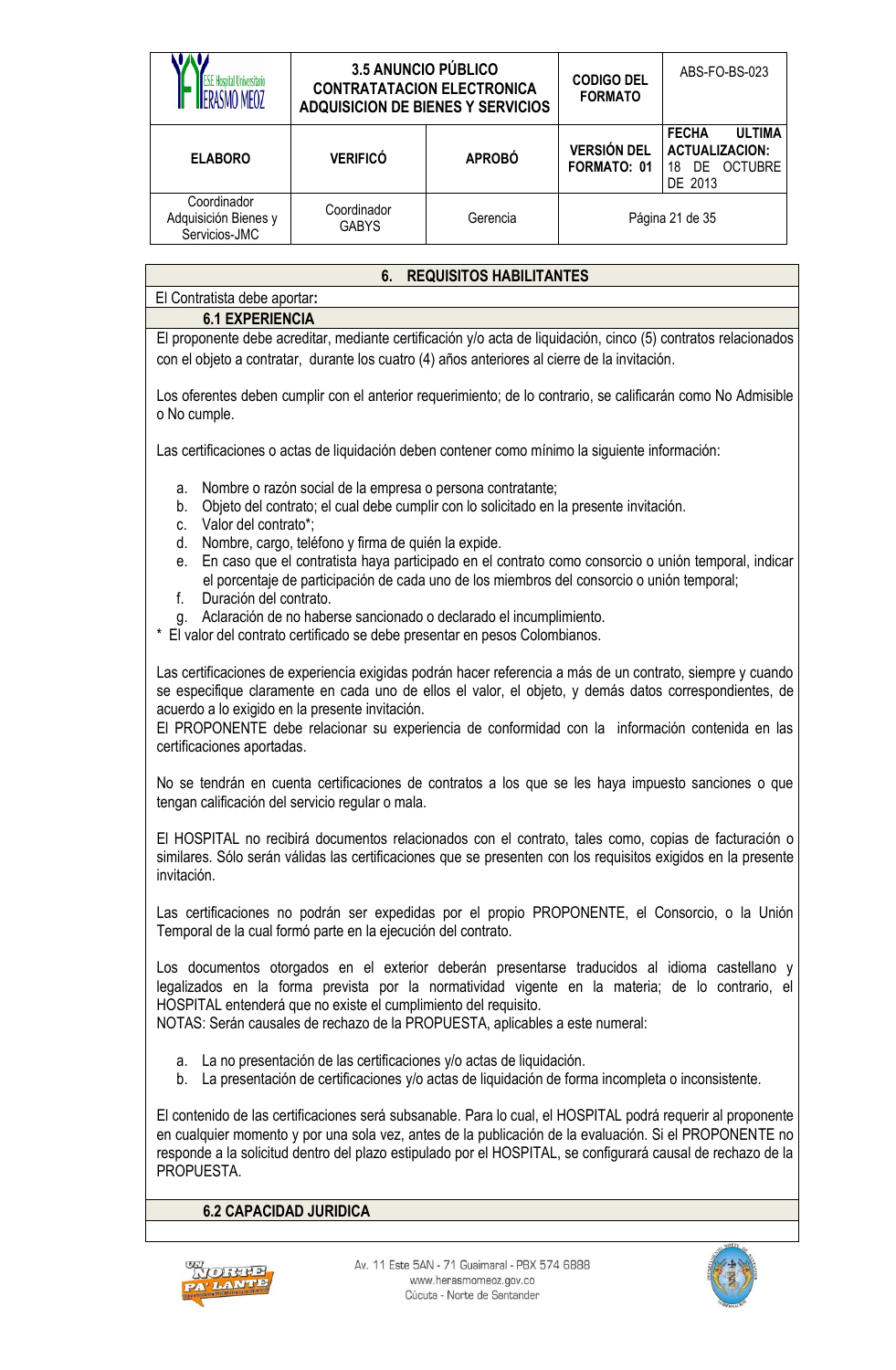| ISMO MFO7                                            | 3.5 ANUNCIO PÚBLICO<br><b>CONTRATATACION ELECTRONICA</b><br><b>ADQUISICION DE BIENES Y SERVICIOS</b> |               | <b>CODIGO DEL</b><br><b>FORMATO</b> | ABS-FO-BS-023                                                                         |
|------------------------------------------------------|------------------------------------------------------------------------------------------------------|---------------|-------------------------------------|---------------------------------------------------------------------------------------|
| <b>ELABORO</b>                                       | <b>VERIFICÓ</b>                                                                                      | <b>APROBÓ</b> | <b>VERSIÓN DEL</b><br>FORMATO: 01   | <b>ULTIMA</b><br><b>FECHA</b><br><b>ACTUALIZACION:</b><br>DE OCTUBRE<br>18<br>DE 2013 |
| Coordinador<br>Adquisición Bienes y<br>Servicios-JMC | Coordinador<br><b>GABYS</b>                                                                          | Gerencia      |                                     | Página 22 de 35                                                                       |

|                 | Carta de presentación de la oferta.                                                                                   |
|-----------------|-----------------------------------------------------------------------------------------------------------------------|
| $\overline{2}$  | Cédula de Ciudadanía o extranjería.                                                                                   |
| 3               | Matricula mercantil, si es del caso.                                                                                  |
| 4               | Certificado de existencia y Representación Legal y NIT, cuando a ello haya lugar.                                     |
| 5               | Fotocopia del Registro Único Tributario Actualizado - RUT.                                                            |
| 6               | Afiliación al Sistema Integral de Seguridad Social y Parafiscales.                                                    |
| 7               | Libreta militar (contratistas hasta 50 años de edad) o solicitar consulta.                                            |
| 8               | Certificado de Antecedentes Fiscales o autorizar la consulta en línea.                                                |
| 9               | Tarjeta profesional y certificación de vigencia de inscripción y antecedentes disciplinarios del<br>contador público. |
| 10 <sup>1</sup> | Tarjeta profesional y certificación de vigencia de inscripción y antecedentes disciplinarios del revisor<br>fiscal.   |

En caso de no presentarse alguno de los documentos o adolecer de los requisitos exigidos, el HOSPITAL podrá solicitar por una sola vez, que se subsane y el PROPONENTE deberá acreditarlo en el término que se le señale, so pena de incurrir en causal de rechazo.

### **1. PRESENTACIÓN DE LA PROPUESTA**

Se debe elaborar con base en el FORMATO ANEXO 2, firmada por el proponente si es persona natural, por el Representante Legal de la persona jurídica, o por apoderado debidamente constituido.

En caso que el valor de la propuesta supere el monto de la autorización prevista en los estatutos para que el representante legal pueda presentar propuesta o contratar, deberá anexarse el respectivo documento donde previamente a la presentación de la propuesta se le faculte para contratar, mínimo, por el valor propuesto.

Con la firma de dicho documento, el oferente declara bajo la gravedad del juramento que no se encuentra incurso en ninguna causal de incompatibilidad e inhabilidad para presentar la oferta, acepta y conviene expresamente los términos, condiciones y obligaciones previstos en esta invitación.

### **2. CEDULA DE CIUDADANÍA O DE EXTRANJERÍA DEL REPRESENTANTE LEGAL**

El PROPONENTE deberá presentar la respectiva copia de la Cédula de Ciudadanía o de Extranjería del Representante Legal.

En caso de Consorcios o Uniones Temporales, cada uno de los representantes legales de los miembros deberá presentar éste documento.

#### **3. CERTIFICADO DE EXISTENCIA Y REPRESENTACIÓN LEGAL**

Cuando el PROPONENTE, o alguno de los integrantes del consorcio o unión temporal, sea una persona jurídica, CADA UNO deberá comprobar su existencia y representación legal mediante Certificado expedido por la Cámara de Comercio, donde conste su razón social y representación legal, además de lo siguiente:

En el certificado se verificará la siguiente información.

 $\checkmark$  Que su objeto social esté relacionado directamente con el objeto de la presente invitación.



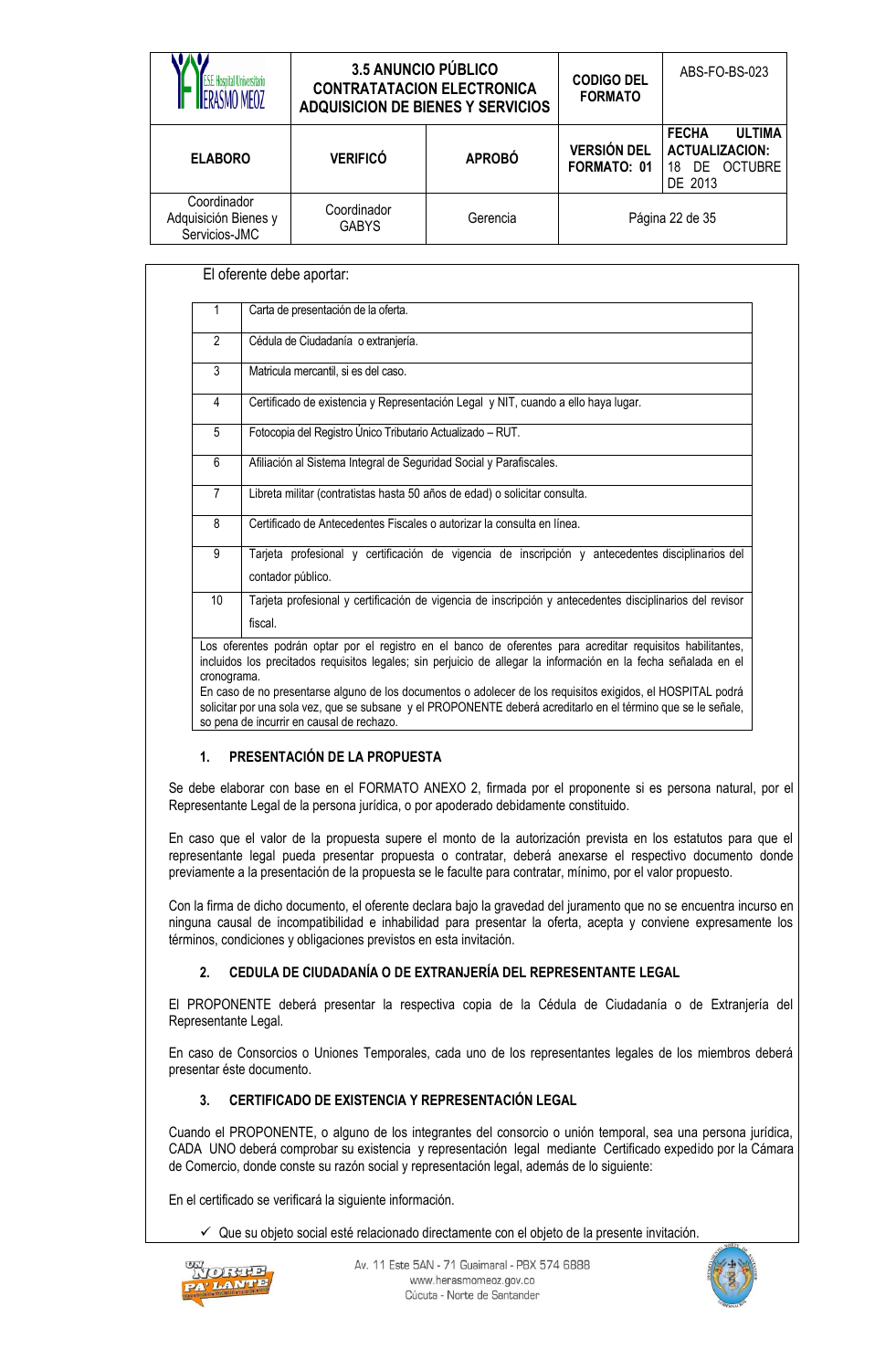|                                                      | <b>3.5 ANUNCIO PÚBLICO</b><br><b>CONTRATATACION ELECTRONICA</b><br><b>ADQUISICION DE BIENES Y SERVICIOS</b> |               | <b>CODIGO DEL</b><br><b>FORMATO</b> | ABS-FO-BS-023                                                                            |
|------------------------------------------------------|-------------------------------------------------------------------------------------------------------------|---------------|-------------------------------------|------------------------------------------------------------------------------------------|
| <b>ELABORO</b>                                       | <b>VERIFICÓ</b>                                                                                             | <b>APROBÓ</b> | <b>VERSIÓN DEL</b><br>FORMATO: 01   | <b>ULTIMA</b><br><b>FECHA</b><br><b>ACTUALIZACION:</b><br>OCTUBRE<br>DE<br>18<br>DE 2013 |
| Coordinador<br>Adquisición Bienes y<br>Servicios-JMC | Coordinador<br><b>GABYS</b>                                                                                 | Gerencia      |                                     | Página 23 de 35                                                                          |

- $\checkmark$  Que estén contempladas las facultades del representante legal.
- $\checkmark$  Que esté contemplado el nombramiento del revisor fiscal, si está obligado a tenerlo.
- $\checkmark$  La persona jurídica debe haberse constituido legalmente por lo menos tres (3) años antes, contados desde la fecha de cierre de la presente convocatoria.
- La duración de la sociedad no será inferior al plazo del contrato y tres (3) años más contados a partir de la fecha de apertura de la presente convocatoria.
- $\checkmark$  Fecha de expedición con una antelación máxima de noventa (90) días, contados a partir de la fecha inicialmente establecida para el cierre del presente proceso.

Solamente en el caso de no ser posible acreditar en el Certificado de Cámara de Comercio la información relacionada con las facultades del representante legal, a la fecha de cierre del presente proceso, el PROPONENTE deberá presentar el documento idóneo, legalmente permitido, que contenga dicha información. Dicho documento podrá ser: Escrituras públicas de la sociedad, Actas de Asambleas de Accionistas y/o Estatutos de la sociedad.

Los miembros de los consorcios o uniones temporales, deberán presentar cada uno el documento que acredite su existencia y representación legal en los términos estipulados en el presente pliego.

Serán causales de rechazo de la PROPUESTA, aplicables a este numeral:

- La presentación de documentos distintos a los expresamente exigidos, incumpliendo lo requerido.
- Cuando la información solicitada no repose en el Certificado expedido por la Cámara de Comercio.
- La omisión por parte de alguno de los miembros de uniones temporales o consorcios, de la presentación de los documentos expresamente exigidos aunque los demás miembros los hubieren presentado.

#### **4. DOCUMENTO FORMAL QUE ACREDITE LA CONFORMACIÓN DEL CONSORCIO O UNIÓN TEMPORAL**

Debe señalarse la duración del Consorcio o Unión Temporal, la cual no será inferior a la del plazo del contrato y UN (1) años más.

En caso de Unión Temporal, al menos uno de sus integrantes deberá tener una participación como mínimo del cuarenta por ciento 40%.

#### **5. AUTORIZACIÓN PARA PRESENTAR PROPUESTA Y SUSCRIBIR CONTRATO**

Si el representante legal del PROPONENTE o de alguno de los integrantes de un consorcio o unión temporal requiere autorización de sus órganos de dirección para presentar propuesta y suscribir contrato en caso de ser asignado, deberá anexar los documentos que acrediten dicha autorización, debidamente firmados por el presidente o el secretario de la reunión del órgano competente para emitir dicha autorización de acuerdo con los estatutos o reglamentos de la respectiva persona jurídica.

En caso de nombrar apoderado, se deberá presentar el Poder que lo faculte para presentar propuestas y celebrar contratos.

#### **6. CERTIFICACIÓN DE PAGO DE APORTES A SEGURIDAD SOCIAL Y PARAFISCALES**

Los PROPONENTES deberán presentar el certificado expedido por el revisor fiscal (Si está obligado a tenerlo) o por el representante legal en caso contrario, en que conste que se encuentra a paz y salvo por concepto de pago de aportes a salud, pensiones, riesgos profesionales, SENA, ICBF y cajas de compensación familiar, de acuerdo a lo establecido en el artículo 50 de la ley 789 de 2002, modificado por la Ley 828 de 2003.

Las personas jurídicas y/o naturales integrantes de un Consorcio o Unión Temporal deben presentar individualmente el certificado sobre el pago de los aportes al Sistema General de Seguridad Social y aportes parafiscales.

Dicha certificación deberá expedirse con una antelación inferior a treinta (30) días de la fecha prevista para el cierre de la presente convocatoria.

#### **7. TARJETA PROFESIONAL Y CERTIFICACIÓN DE VIGENCIA DE INSCRIPCIÓN Y ANTECEDENTES DISCIPLINARIOS DEL CONTADOR PÚBLICO**



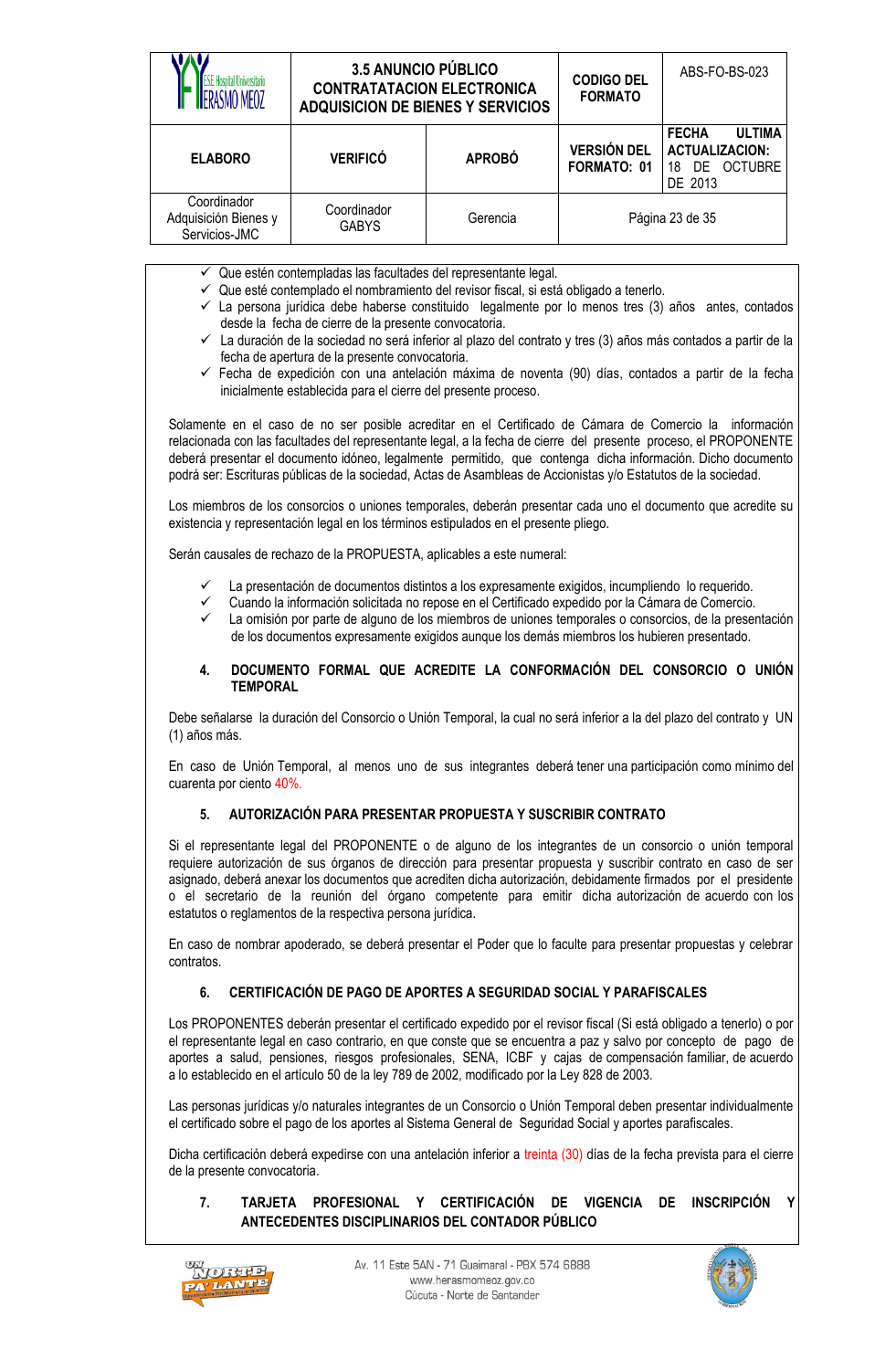|                                                      | 3.5 ANUNCIO PÚBLICO<br><b>CONTRATATACION ELECTRONICA</b><br><b>ADQUISICION DE BIENES Y SERVICIOS</b> |               | <b>CODIGO DEL</b><br><b>FORMATO</b> | ABS-FO-BS-023                                                                         |
|------------------------------------------------------|------------------------------------------------------------------------------------------------------|---------------|-------------------------------------|---------------------------------------------------------------------------------------|
| <b>ELABORO</b>                                       | <b>VERIFICÓ</b>                                                                                      | <b>APROBÓ</b> | <b>VERSIÓN DEL</b><br>FORMATO: 01   | <b>FECHA</b><br><b>ULTIMA</b><br><b>ACTUALIZACION:</b><br>DE OCTUBRE<br>18<br>DE 2013 |
| Coordinador<br>Adquisición Bienes y<br>Servicios-JMC | Coordinador<br><b>GABYS</b>                                                                          | Gerencia      |                                     | Página 24 de 35                                                                       |

El PROPONENTE deberá anexar copia de la Tarjeta Profesional y de la Certificación de Vigencia de Inscripción y Antecedentes Disciplinarios vigente, expedida por la Junta Central de Contadores, del Contador Público responsable de la suscripción del Balance General solicitado.

Para el caso de consorcios o uniones temporales cada uno de los participantes deberá anexar la Certificación de Vigencia de Inscripción y Antecedentes Disciplinarios del Contador que certifica su Balance General.

#### **8. TARJETA PROFESIONAL Y CERTIFICACIÓN DE VIGENCIA DE INSCRIPCIÓN Y ANTECEDENTES DISCIPLINARIOS DEL REVISOR FISCAL.**

Conforme a lo dispuesto en el parágrafo 2° del Artículo 13 de la Ley 43 de 1990, en las empresas en que se requiera tener Revisor Fiscal, el PROPONENTE deberá anexar copia de la Tarjeta Profesional y de la Certificación de Vigencia de Inscripción y Antecedentes Disciplinarios vigente, expedida por la Junta Central de Contadores, del Revisor Fiscal.

Para el caso de consorcios o uniones temporales cada uno de los participantes deberá anexar la Certificación de Vigencia de Inscripción y Antecedentes Disciplinarios del Revisor Fiscal que dictamina su Balance General.

Nota: Si el PROPONENTE no allega la tarjeta profesional y el certificado de antecedentes disciplinarios del (os) contador(es) público(s) que suscribe(n) el Balance General, o si el certificado de antecedentes disciplinarios allegado con la PROPUESTA no se encuentra vigente, el HOSPITAL podrá solicitarlo(s) en cualquier momento y por una sola vez, antes de la publicación de la evaluación definitiva; si el PROPONENTE no responde a la solicitud dentro del plazo estipulado por el HOSPITAL, se configurará causal de rechazo de la PROPUESTA.

### 9. **RUT (Registro Único Tributario)**

El PROPONENTE deberá presentar el respectivo certificado expedido por el ente legal, donde conste si se encuentra en representación de una persona jurídica o natural debidamente registrada, y que su actividad económica corresponde a la del objeto a contratar. En caso de Consorcios o Uniones Temporales, cada uno de los miembros deberá presentar éste documento.

El consorcio o la unión temporal constituido para la presente convocatoria se compromete, en caso de ser seleccionada su propuesta, a inscribirse en el RUT (Registro Único Tributario), con el fin de obtener el NIT.

### **6.3 CAPACIDAD FINANCIERA Y ORGANIZACIONAL**

### **CAPACIDAD FINANCIERA**

Este factor analiza la capacidad del proponente para realizar la gestión financiera del trabajo propuesto en esta invitación.

Cada uno de los proponentes que se presenten en forma individual y cada uno de los integrantes del Consorcio o Unión Temporal deben presentar los documentos enunciados a continuación para que el HOSPITAL realice la verificación Financiera.

### **ESTADOS FINANCIEROS**

Los siguientes documentos deben ser presentados por cada uno de los PROPONENTES que se presenten ya sea en forma individual, consorcio o unión temporal:

Balance General clasificado y Estado de Resultados con corte a 31 de diciembre de 2012 con sus respectivas Notas a los Estados Financieros, debidamente certificados y dictaminados. La omisión de cualquiera de estos documentos no



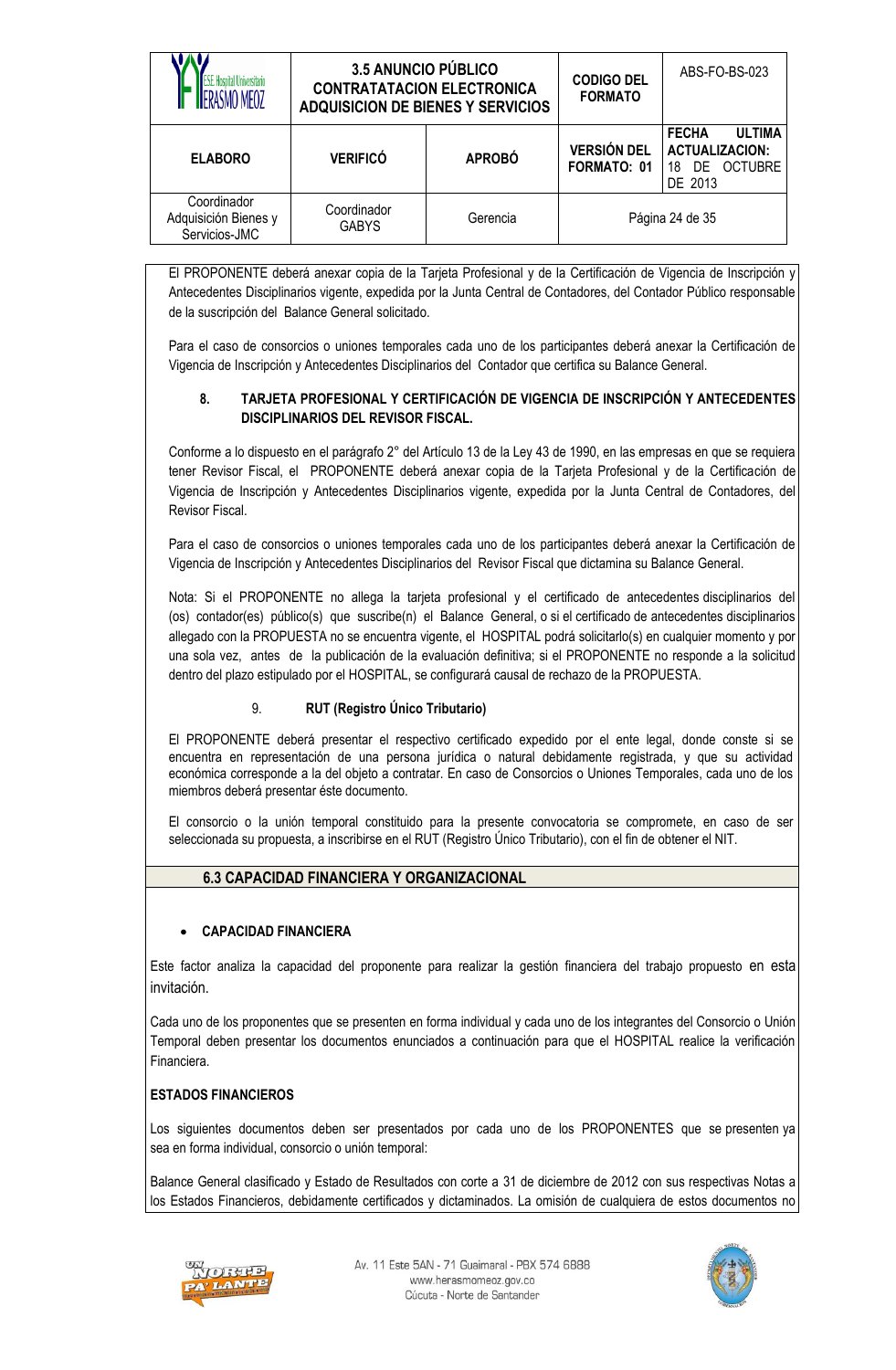|                                                      | <b>3.5 ANUNCIO PÚBLICO</b><br><b>CONTRATATACION ELECTRONICA</b><br><b>ADQUISICION DE BIENES Y SERVICIOS</b> |               | <b>CODIGO DEL</b><br><b>FORMATO</b> | ABS-FO-BS-023                                                                         |
|------------------------------------------------------|-------------------------------------------------------------------------------------------------------------|---------------|-------------------------------------|---------------------------------------------------------------------------------------|
| <b>ELABORO</b>                                       | <b>VERIFICÓ</b>                                                                                             | <b>APROBÓ</b> | <b>VERSIÓN DEL</b><br>FORMATO: 01   | <b>ULTIMA</b><br><b>FECHA</b><br><b>ACTUALIZACION:</b><br>DE OCTUBRE<br>18<br>DE 2013 |
| Coordinador<br>Adquisición Bienes y<br>Servicios-JMC | Coordinador<br><b>GABYS</b>                                                                                 | Gerencia      |                                     | Página 25 de 35                                                                       |

será subsanable y generará el rechazo de la oferta.

El Balance General y Estado de Resultados debe ser firmado por el Representante Legal, el Contador Público y el Revisor Fiscal en los casos en que este último sea necesario, conforme a lo establecido en el Artículo 13 parágrafo 2º de la Ley 43 de 1990. La omisión de este requisito no será subsanable y generará el rechazo de la propuesta. Cuando alguno de estos Estados Financieros presente inconsistencias en la Ecuación Contable, se podrá subsanar.

Tanto los estados financieros solicitados como sus notas deben ser elaborados y presentados conforme al Decreto 2649 de 1993, "Por el cual se reglamenta la contabilidad en general y se expiden los principios o normas de contabilidad generalmente aceptados en Colombia" para el caso de entidades de naturaleza privada, y conforme a la Resolución No. 222 del 5 de julio de 2006 "Por la cual se adopta el Régimen de Contabilidad Pública y se define su ámbito de aplicación" para los casos de entidades de naturaleza pública.;

Para los proponentes extranjeros deberán presentar Balance General clasificado y Estados de Resultado con sus respectivas Notas a los Estados Financieros, según la normatividad que rija en su país de origen, traducidos al español y expresado en pesos colombianos, utilizando para ello la TRM del 31 de diciembre de 2013 .

El HOSPITAL podrá solicitar las correspondientes aclaraciones de los documentos de verificación financiera de acuerdo a la fecha establecida en el cronograma presentado en esta invitación. Una vez analizada y revisada la respectiva información por parte del HOSPITAL, se procederá a hacer las reclasificaciones que correspondan, para efecto del cálculo de los indicadores financieros, cuando haya lugar a esto. Si tal requerimiento no es atendido por el PROPONENTE, se configurará causal de rechazo de la PROPUESTA.

### **CAPACIDAD FINANCIERA (ADMISIBLE/NO ADMISIBLE)**

El HOSPITAL revisará la información suministrada por los proponentes y se calcularán con base en el balance general con corte a 31 de Diciembre de 2013, los siguientes indicadores financieros:

- Capital de trabajo
- **Liquidez**
- Nivel de endeudamiento.
- Patrimonio
- Rentabilidad del Patrimonio
- Rentabilidad del Activo

| <b>ITEM</b> | <b>CRITERIO</b>                                                                                                                                                                                                                                                                                                                                                                                                      | <b>EXIGIDO</b>                                                                                                                                                                                                                                                                                                                                                                      |
|-------------|----------------------------------------------------------------------------------------------------------------------------------------------------------------------------------------------------------------------------------------------------------------------------------------------------------------------------------------------------------------------------------------------------------------------|-------------------------------------------------------------------------------------------------------------------------------------------------------------------------------------------------------------------------------------------------------------------------------------------------------------------------------------------------------------------------------------|
|             | CAPITAL DE TRABAJO = ACTIVO CORRIENTE – PASIVO CORRIENTE<br>Si el proponente no cumple con el requisito anterior será declarado NO<br>ADMISIBLE O NO CUMPLE<br>Si el proponente es un consorcio o una unión temporal, el capital de<br>trabajo se calculará así:<br>$CT = \sum Cti$<br>$CT =$<br>Capital de trabajo del Consorcio o Unión Temporal.<br>$Cti =$<br>Capital de trabajo de cada uno de los integrantes. | Presupuesto oficial:<br>Podrán presentar<br>propuestas<br>totales<br>teniendo en cuenta la cuantía de la oferta<br>expresada en salarios mínimos legales<br>vigentes así:<br>Mayor a 2.000<br>$\geq$ 2.500 SMMLV<br>1.000 a 2.000 millones.<br>$\geq$ 1.500 SMMLV<br>Podrán presentar propuestas parciales por<br>grupos o ítems teniendo en cuenta la<br>cuantía de la oferta así: |
|             |                                                                                                                                                                                                                                                                                                                                                                                                                      | 589.5 a 1.000 millones                                                                                                                                                                                                                                                                                                                                                              |



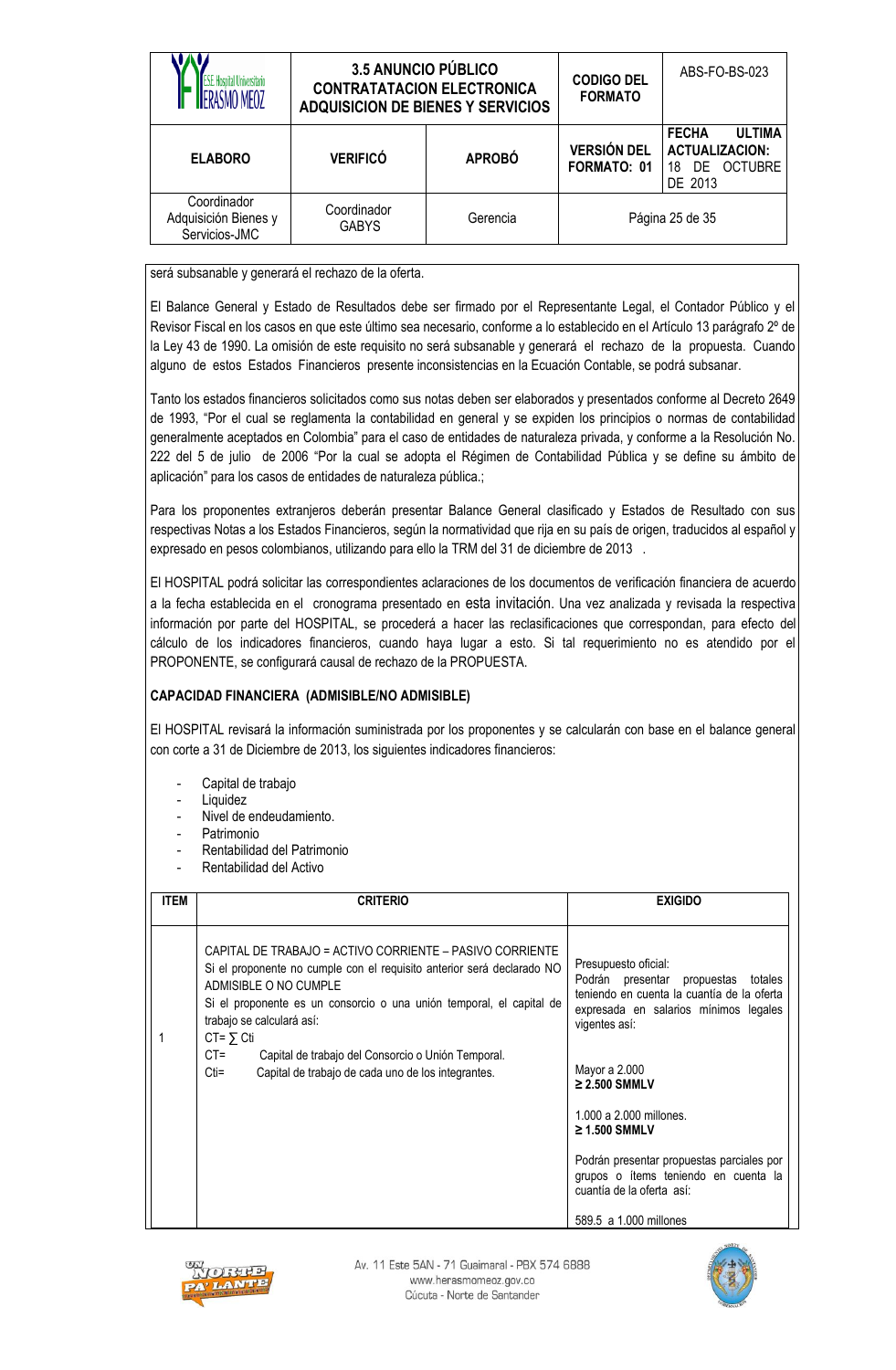| Hosnital Universitarie                               | <b>3.5 ANUNCIO PÚBLICO</b><br><b>CONTRATATACION ELECTRONICA</b><br><b>ADQUISICION DE BIENES Y SERVICIOS</b> |               | <b>CODIGO DEL</b><br><b>FORMATO</b> | ABS-FO-BS-023                                                                         |
|------------------------------------------------------|-------------------------------------------------------------------------------------------------------------|---------------|-------------------------------------|---------------------------------------------------------------------------------------|
| <b>ELABORO</b>                                       | <b>VERIFICÓ</b>                                                                                             | <b>APROBÓ</b> | <b>VERSIÓN DEL</b><br>FORMATO: 01   | <b>FECHA</b><br><b>ULTIMA</b><br><b>ACTUALIZACION:</b><br>DE OCTUBRE<br>18<br>DE 2013 |
| Coordinador<br>Adquisición Bienes y<br>Servicios-JMC | Coordinador<br><b>GABYS</b>                                                                                 | Gerencia      |                                     | Página 26 de 35                                                                       |

|   |                                                                                                                                                                                                                                                                                                                                                                                                                                                                                 | $\geq$ 750 SMMLV<br>250 a 589 millones<br>$\geq 500$ SMMLV<br>150 a 250 millones<br>≥250 SMMLV<br>Menor de 150 millones<br>= PPTO OFICIAL                                    |
|---|---------------------------------------------------------------------------------------------------------------------------------------------------------------------------------------------------------------------------------------------------------------------------------------------------------------------------------------------------------------------------------------------------------------------------------------------------------------------------------|------------------------------------------------------------------------------------------------------------------------------------------------------------------------------|
| 2 | LIQUIDEZ= ACTIVO CORRIENTE / PASIVO CORRIENTE<br>Si el proponente no cumple con el requisito anterior será declarado NO<br>ADMISIBLE O NO CUMPLE<br>Si el proponente es un Consorcio o una Unión Temporal el capital de<br>trabajo se calculará así:<br>$LIQ = \sum Aci / \sum Pci$<br>$LIQ=$<br>Índice de Liquidez del Consorcio o Unión Temporal.<br>$Aci=$<br>Activo Corriente de cada uno de sus integrantes.<br>Pasivo Corriente de cada uno de sus integrantes.<br>$Pci=$ | Para poder presentar propuestas totales o<br>parciales debe ser igual o mayor al ≥ 1                                                                                         |
| 3 | NIVEL DE ENDEUDAMIENTO= (PASIVO TOTAL / ACTIVO TOTAL) X<br>100<br>Si el proponente no cumple con el requisito anterior será declarado NO<br>ADMISIBLE O NO CUMPLE<br>Si el proponente es un Consorcio o una Unión Temporal el capital de<br>trabajo se calculará así:<br>NE= ∑Pti / ∑Ati                                                                                                                                                                                        | Para poder presentar propuestas totales o<br>parciales debe ser menor o igual al≤ 70%                                                                                        |
|   | Nivel del Consorcio o Unión Temporal<br>$NE =$<br>$Pti =$<br>Pasivo total de cada uno de su integrantes<br>Activ total de cada uno de su integrantes<br>Ati=                                                                                                                                                                                                                                                                                                                    |                                                                                                                                                                              |
|   | PATRIMONIO:                                                                                                                                                                                                                                                                                                                                                                                                                                                                     | Presupuesto oficial:<br>Podrán<br>presentar<br>propuestas<br>totales<br>teniendo en cuenta la cuantía de la oferta<br>expresada en salarios mínimos legales<br>vigentes así: |
|   | Si el proponente es un Consorcio o una Unión Temporal el PATRIMONIO<br>será la su a de sus valore individuales.                                                                                                                                                                                                                                                                                                                                                                 | Mayor a 2.000<br>$\geq$ 2.500 SMMLV                                                                                                                                          |
| 4 |                                                                                                                                                                                                                                                                                                                                                                                                                                                                                 | 1.000 a 2.000 millones.<br>$\geq$ 1.500 SMMLV                                                                                                                                |
|   |                                                                                                                                                                                                                                                                                                                                                                                                                                                                                 | Podrán presentar propuestas parciales por<br>grupos o ítems teniendo en cuenta la<br>cuantía de la oferta así:                                                               |
|   |                                                                                                                                                                                                                                                                                                                                                                                                                                                                                 | 589.5 a 1.000 millones<br>$\geq$ 750 SMMLV                                                                                                                                   |
|   |                                                                                                                                                                                                                                                                                                                                                                                                                                                                                 | 250 a 589 millones<br>$\geq 500$ SMMLV                                                                                                                                       |
|   |                                                                                                                                                                                                                                                                                                                                                                                                                                                                                 | 150 a 250 millones                                                                                                                                                           |



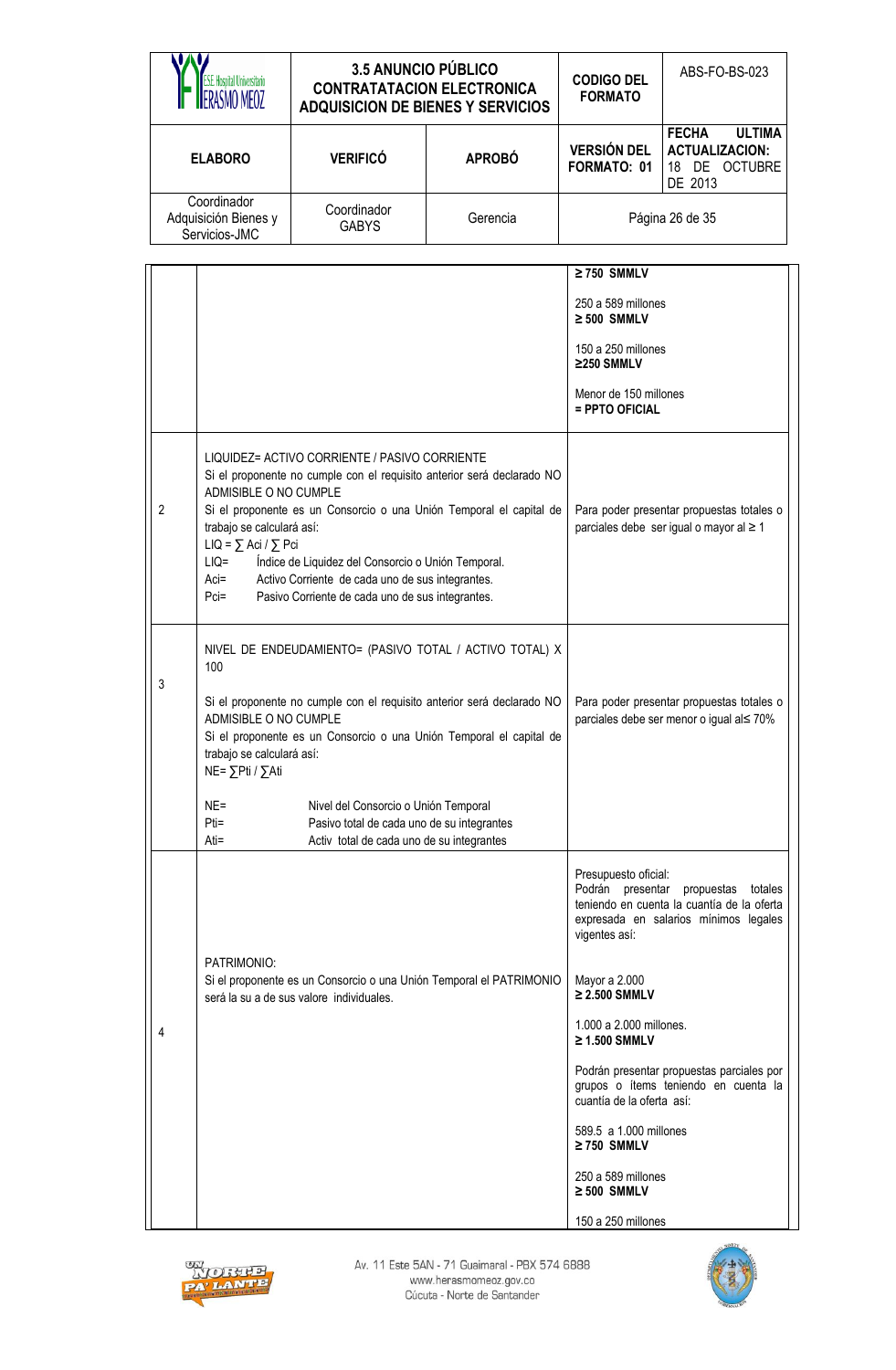| RASMO MFO7                                           | <b>3.5 ANUNCIO PÚBLICO</b><br><b>CONTRATATACION ELECTRONICA</b><br><b>ADQUISICION DE BIENES Y SERVICIOS</b> |               | <b>CODIGO DEL</b><br><b>FORMATO</b> | ABS-FO-BS-023                                                                                   |
|------------------------------------------------------|-------------------------------------------------------------------------------------------------------------|---------------|-------------------------------------|-------------------------------------------------------------------------------------------------|
| <b>ELABORO</b>                                       | <b>VERIFICÓ</b>                                                                                             | <b>APROBÓ</b> | <b>VERSIÓN DEL</b><br>FORMATO: 01   | <b>ULTIMA</b><br><b>FECHA</b><br><b>ACTUALIZACION:</b><br><b>OCTUBRE</b><br>DE<br>18<br>DE 2013 |
| Coordinador<br>Adquisición Bienes y<br>Servicios-JMC | Coordinador<br><b>GABYS</b>                                                                                 | Gerencia      |                                     | Página 27 de 35                                                                                 |

| ≥250 SMMLV                                |
|-------------------------------------------|
| Menor de 150 millones<br>$=$ PPTO OFICIAL |

#### **CAPACIDAD ORGANIZACIONAL**

| RENTAB. DEL PATRIMONIO= (UTILIDAD OPERACIONAL/PATRIMONIO)                                        |                                                                                     |
|--------------------------------------------------------------------------------------------------|-------------------------------------------------------------------------------------|
| Si el proponente no cumple con el requisito anterior será declarado NO ADMISIBLE                 |                                                                                     |
| Si el proponente es un Consorcio o una Unión Temporal el capital de trabajo se<br>calculará así: | Para poder presentar propuestas totales<br>o parciales debe ser igual o mayor al 5% |
| RP= (UOi/Pi)                                                                                     |                                                                                     |
| $RP =$<br>Rentabilidad del Patrimonio del Consorcio o Unión Temporal.                            |                                                                                     |
| $UO =$<br>Utilidad Operacional de cada uno de sus integrantes.                                   |                                                                                     |
| Patrimonio de cada uno de sus integrantes.<br>$Pi =$                                             |                                                                                     |
| RENTAB. DEL ACTIVO= (UTILIDAD OPERACIONAL/ACTIVO TOTAL)                                          |                                                                                     |
| Si el proponente no cumple con el requisito anterior será declarado NO ADMISIBLE                 |                                                                                     |
| Si el proponente es un Consorcio o una Unión Temporal el capital de trabajo se<br>calculará así: | Para poder presentar propuestas totales<br>o parciales debe ser igual o mayor al 5% |
| RA= (UOi/ATi)                                                                                    |                                                                                     |
| $RP =$<br>Rentabilidad del Activo del Consorcio o Unión Temporal.                                |                                                                                     |
| $UOi =$<br>Utilidad Operacional de cada uno de sus integrantes.                                  |                                                                                     |
| ATi = ActivoTotal de cada uno de sus integrantes.                                                |                                                                                     |

Los proponentes deben cumplir con los anteriores indicadores; si no se declarará como NO ADMISIBLE O NO CUMPLE y en consecuencia, se RECHAZA LA PROPUESTA.

Para determinar la capacidad financiera de las Uniones Temporales, se calcularán separadamente los indicadores financieros de los integrantes. Los índices obtenidos se multiplicarán por el porcentaje de participación de cada uno de ellos y el resultado se sumará para consolidar el total de los índices de la Unión Temporal.

Para determinar la capacidad financiera de los Consorcios, se calcularán separadamente los indicadores financieros de los integrantes. Los índices obtenidos se sumarán y se dividirán luego por el número de integrantes del Consorcio. Este resultado consolidado constituirá los índices del Consorcio.

### **7. CRITERIOS DE SELECCION**

La ESE HUEM, revisará como principal criterio de selección el cumplimiento de las especificaciones técnicas establecidas. Una vez cumplidas las mismas, se priorizará la oferta con mejores especificaciones técnicas y precio pertinente para la Institución en una revisión de costo – beneficio con el área o servicio usuario.

Para la evaluación técnica, el oferente debe presentar dentro de los plazos de cierre del proceso las fichas técnicas solicitadas, para la verificación de requisitos.



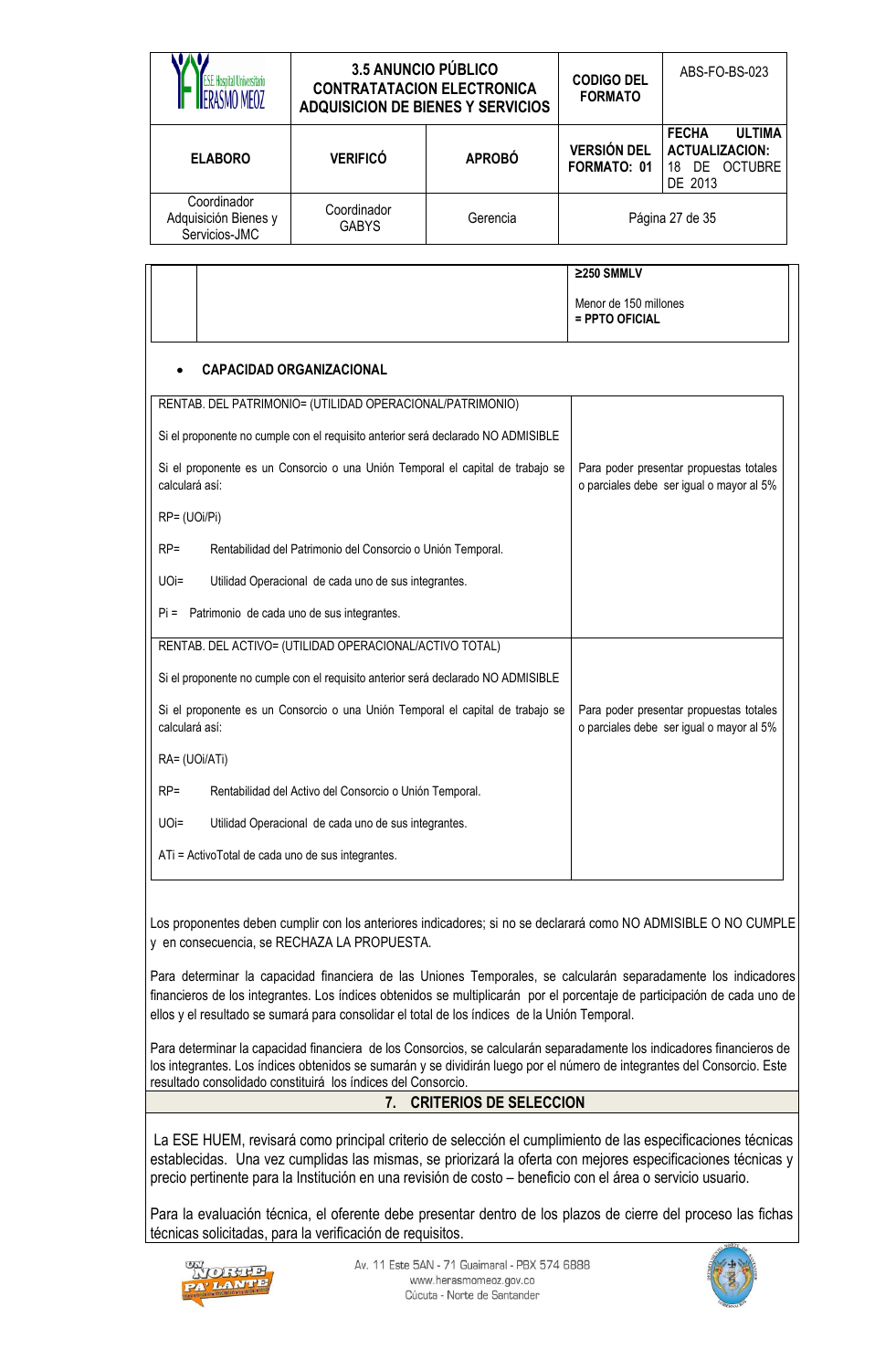|                                                      | <b>3.5 ANUNCIO PÚBLICO</b><br><b>CONTRATATACION ELECTRONICA</b><br><b>ADQUISICION DE BIENES Y SERVICIOS</b> |               | <b>CODIGO DEL</b><br><b>FORMATO</b> | ABS-FO-BS-023                                                                         |
|------------------------------------------------------|-------------------------------------------------------------------------------------------------------------|---------------|-------------------------------------|---------------------------------------------------------------------------------------|
| <b>ELABORO</b>                                       | <b>VERIFICÓ</b>                                                                                             | <b>APROBÓ</b> | <b>VERSIÓN DEL</b><br>FORMATO: 01   | <b>FECHA</b><br><b>ULTIMA</b><br><b>ACTUALIZACION:</b><br>DE OCTUBRE<br>18<br>DE 2013 |
| Coordinador<br>Adquisición Bienes y<br>Servicios-JMC | Coordinador<br><b>GABYS</b>                                                                                 | Gerencia      |                                     | Página 28 de 35                                                                       |

Para el análisis de costo – beneficio se tendrán en cuenta bonificaciones y beneficios institucionales, siempre y cuando los mismos sean entregados en propuesta técnica cuantificada. La decisión final de adjudicación la hará el comité de contratación de la ESE HUEM, con base en el análisis realizado una vez terminada la subasta y revisando costo-beneficio para la ESE y teniendo en cuenta las recomendaciones de los técnicos y especialistas en los diferentes temas.

Los oferentes mejor evaluados o preseleccionados, informados mediante Aviso publicado en la página web de la entidad, deben enviar los documentos que acreditan los requisitos habilitantes: experiencia, capacidad jurídica, financiera y organizacional, dentro del plazo establecido en el cronograma; salvo que se autorice en forma expresa utilizar la información del Banco de Oferentes.

**PROPUESTA ECONÓMICA:** El proponente deberá ajustar al peso los precios unitarios, bien sea por exceso o por defecto. El HOSPITAL efectuará la revisión y corrección aritmética de las propuestas económicas, en la cual, de ser necesario, se efectuarán estos ajustes. Serán rechazadas las propuestas que presenten una diferencia aritmética mayor o igual al 1% (por exceso o por defecto) entre el valor total de la propuesta presentada y el valor total de la propuesta corregida. En el evento que el proponente no señale el valor del precio unitario de un ítem, se considerará como no ofrecido el ítem.

Con el fin de garantizar una selección objetiva que permita asegurar la escogencia del ofrecimiento más favorable para el HOSPITAL y la realización de los fines que se buscan con la contratación, se tendrán en cuenta los siguientes criterios de evaluación, los cuales otorgan puntaje conforme se establece a continuación:

|                |                                 |                | <b>RIESGOS</b><br>8.                                    |                                    |                                            |
|----------------|---------------------------------|----------------|---------------------------------------------------------|------------------------------------|--------------------------------------------|
|                |                                 |                |                                                         |                                    |                                            |
|                | <b>TIPIFICACION RIESGO</b>      |                | <b>VALOR ESTIMADO RIESGO</b>                            |                                    | SOPORTE DE ASIGNACION DE<br><b>RIESGOS</b> |
|                |                                 |                |                                                         | <b>CONTRATISTA</b>                 | <b>ESE</b><br><b>HUEM</b>                  |
|                | <b>INCUMPLIMIENTO</b>           |                | 10%                                                     | 100%                               |                                            |
|                | <b>DEFICIENTE CALIDAD</b>       |                | 20%                                                     | 100%                               |                                            |
|                | DAÑOS A TARCEROS                |                | 10%<br>100%                                             |                                    |                                            |
|                |                                 |                |                                                         |                                    |                                            |
|                |                                 | 9 <sub>1</sub> | <b>GARANTIA UNICA DE CUMPLIMIENTO</b>                   |                                    |                                            |
|                |                                 |                |                                                         |                                    | $\frac{0}{0}$                              |
| No:            | <b>AMPAROS</b>                  |                | <b>VIGENCIA</b>                                         |                                    | (Valor del contrato<br>adjudicado)         |
| 1              | <b>GARANTIA DE CUMPLIMIENTO</b> |                | POR EL TERMINO DEL CONTRATO Y<br><b>SEISS MESES MAS</b> |                                    | 10                                         |
| $\overline{2}$ | CALIDAD DE BIENES               |                |                                                         | POR EL TERMINO DEL CONTRATO Y SEIS | 20                                         |



Av. 11 Este 5AN - 71 Guaimaral - PBX 574 6888 www.herasmomeoz.gov.co Cúcuta - Norte de Santander

MESES MAS

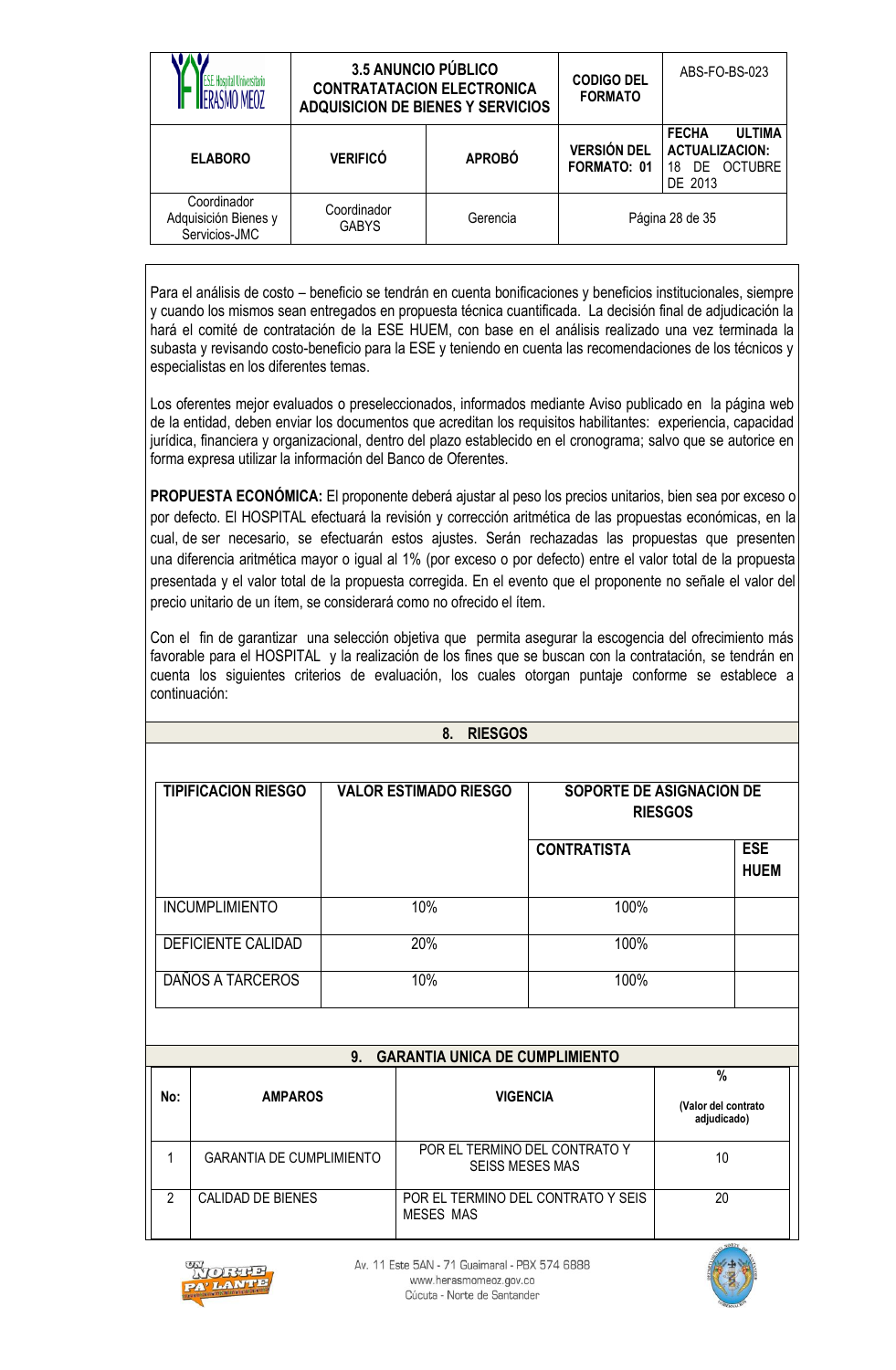|                                                                                                                                                     | S.E. Hospital Universitario                                                            | <b>3.5 ANUNCIO PÚBLICO</b><br><b>CONTRATATACION ELECTRONICA</b><br><b>ADQUISICION DE BIENES Y SERVICIOS</b>                                                                                                                                                                            |                                                                                                                                                                  | <b>CODIGO DEL</b><br><b>FORMATO</b>                                                                                     | ABS-FO-BS-023                                                                                                                                                                                                            |
|-----------------------------------------------------------------------------------------------------------------------------------------------------|----------------------------------------------------------------------------------------|----------------------------------------------------------------------------------------------------------------------------------------------------------------------------------------------------------------------------------------------------------------------------------------|------------------------------------------------------------------------------------------------------------------------------------------------------------------|-------------------------------------------------------------------------------------------------------------------------|--------------------------------------------------------------------------------------------------------------------------------------------------------------------------------------------------------------------------|
|                                                                                                                                                     | <b>ELABORO</b>                                                                         | <b>VERIFICÓ</b>                                                                                                                                                                                                                                                                        | <b>APROBÓ</b>                                                                                                                                                    | <b>ULTIMA</b><br><b>FECHA</b><br><b>VERSIÓN DEL</b><br><b>ACTUALIZACION:</b><br>FORMATO: 01<br>18 DE OCTUBRE<br>DE 2013 |                                                                                                                                                                                                                          |
|                                                                                                                                                     | Coordinador<br>Adquisición Bienes y<br>Servicios-JMC                                   | Coordinador<br><b>GABYS</b>                                                                                                                                                                                                                                                            | Gerencia                                                                                                                                                         |                                                                                                                         | Página 29 de 35                                                                                                                                                                                                          |
| POR EL TERMINO DEL CONTRATO Y SEIS<br>3<br><b>RESPONSABILIDAD</b><br><b>CIVIL</b><br>10% Valor Adjudicado<br>EXTRACONTRACTUAL<br><b>MESES MAS</b>   |                                                                                        |                                                                                                                                                                                                                                                                                        |                                                                                                                                                                  |                                                                                                                         |                                                                                                                                                                                                                          |
| EL OFERENTE DEBE OTORGAR LAS GARANTIAS DENTRO DE LOS DOS (2) DÍAS HÁBILES SIGUIENTES A LA<br>CONFIRMACIÓN DE LA OFERTA.<br><b>CRONOGRAMA</b><br>10. |                                                                                        |                                                                                                                                                                                                                                                                                        |                                                                                                                                                                  |                                                                                                                         |                                                                                                                                                                                                                          |
| No:                                                                                                                                                 |                                                                                        | <b>ACTIVIDAD</b>                                                                                                                                                                                                                                                                       | <b>FECHA</b>                                                                                                                                                     |                                                                                                                         | <b>LUGAR</b>                                                                                                                                                                                                             |
| $\mathbf{1}$                                                                                                                                        | COTIZACION - PDC.                                                                      | ANUNCIO PÚBLICO Y PEDIDO DE                                                                                                                                                                                                                                                            | 17-02-2014                                                                                                                                                       |                                                                                                                         | www.herasmomeoz.gov.co www.bionexo.com.co                                                                                                                                                                                |
| $\overline{2}$                                                                                                                                      | CHAT                                                                                   | OBSERVACIONES A TRAVES DE SKYPE -                                                                                                                                                                                                                                                      | 18-02-2014 de 10:00<br>mañana a 11:00 mañana                                                                                                                     | Cuenta Skype: ESE HUEM<br><b>GRUPO: GABYS ESE HUEM</b><br>(Solo se acepta chat de grupo y no cuenta<br>individual)      |                                                                                                                                                                                                                          |
| 3                                                                                                                                                   | Anuncio Electrónico.                                                                   | PLAZO PRESENTACION OFERTA y ) CIERRE.-<br>PRESENTACION FICHAS TECNICAS DE<br>ACUERDO A LO ESTABLECIDO EN EL<br>NUMERAL 4 Tipos de Oferta del presente                                                                                                                                  | 20-02-2014 11<br>:00 mañana                                                                                                                                      | www.bionexo.com.co y ey fichas técnicas al<br>correo electrónico:<br>contratacionbys.abogado@herasmomeoz.gov.co         |                                                                                                                                                                                                                          |
| 4                                                                                                                                                   |                                                                                        | EVALUACION TÉCNICA Y/O ECONÓMICA                                                                                                                                                                                                                                                       | 24-02-2014                                                                                                                                                       |                                                                                                                         | www.herasmomeoz.gov.co                                                                                                                                                                                                   |
| 5                                                                                                                                                   | <b>BANCO DE OFERENTES)</b>                                                             | ACREDITACION Y VERIFICACION DE<br>REQUISITOS HABILITANTES: EXPERIENCIA,<br>CAPACIDAD JURIDICA, CAPACIDAD<br>FINANCIERA Y ORGANIZACIONAL. (OPCION                                                                                                                                       | 25-02-2014 10:00 mañana                                                                                                                                          |                                                                                                                         | Correo electrónico<br>contratacionbys.abogado@herasmomeoz.gov.co<br>(documentos firmados - escaneados) y envío<br>originales a la E.S.E HUEM - oficina GABYS.<br>Avenida 11E Nº 5AN-71 Guaimaral - Cúcuta -<br>Colombia. |
| 6                                                                                                                                                   |                                                                                        | <b>INFORME REQUISITOS HABILITANTES</b>                                                                                                                                                                                                                                                 | 26-02-2014                                                                                                                                                       |                                                                                                                         | www.herasmomeoz.gov.co                                                                                                                                                                                                   |
| 7                                                                                                                                                   |                                                                                        | SUBASTA INVERSA ELECTRONICA                                                                                                                                                                                                                                                            | 3-03-2014 2:00 Tarde a<br>6:00 tarde                                                                                                                             |                                                                                                                         | www.publinexo.com.co                                                                                                                                                                                                     |
| 8                                                                                                                                                   | ACEPTACION DE LA OFERTA.                                                               | CONFIRMACION DEL PROVEEDOR O                                                                                                                                                                                                                                                           | DENTRO DE LOS 3 DIAS<br><b>HABILES SGTES AL</b><br><b>INFORME DE</b><br><b>REQUISITOS</b><br><b>HABILITANTES O</b><br>SUBASTA ELECTRONICA,<br>SEGÚN SEA EL CASO. |                                                                                                                         | Correo electrónico del oferente                                                                                                                                                                                          |
| 9                                                                                                                                                   | REGISTRO PRESUPUESTAL.                                                                 | OTORGAMIENTO Y APROBACION DE LAS<br>GARANTIAS, SI A ELLO HUBIERE LUGAR Y                                                                                                                                                                                                               | DENTRO DE LOS 2 DIAS<br><b>HABILES SGTES A LA</b><br><b>CONFIRMACION</b>                                                                                         |                                                                                                                         | Correo electrónico (documentos firmados -<br>escaneados) y envío originales a la E.S.E HUEM -<br>oficina GABYS. Avenida 11E Nº 5AN-71<br>Guaimaral - Cúcuta - Colombia.                                                  |
|                                                                                                                                                     | previstos para cada etapa del proceso.<br>adición en tiempo, en caso de ser necesario. | El cronograma podrá modificarse por razones debidamente sustentadas y publicadas en forma oportuna a través de los medios tecnológicos<br>La subasta será susceptible de suspensión, anticipación del cierre siempre y cuando se hayan subastado todos los grupos y/o ítems, así como, |                                                                                                                                                                  |                                                                                                                         |                                                                                                                                                                                                                          |
|                                                                                                                                                     |                                                                                        |                                                                                                                                                                                                                                                                                        |                                                                                                                                                                  |                                                                                                                         |                                                                                                                                                                                                                          |
|                                                                                                                                                     |                                                                                        | 11.                                                                                                                                                                                                                                                                                    | <b>CLAUSULADO</b>                                                                                                                                                |                                                                                                                         |                                                                                                                                                                                                                          |



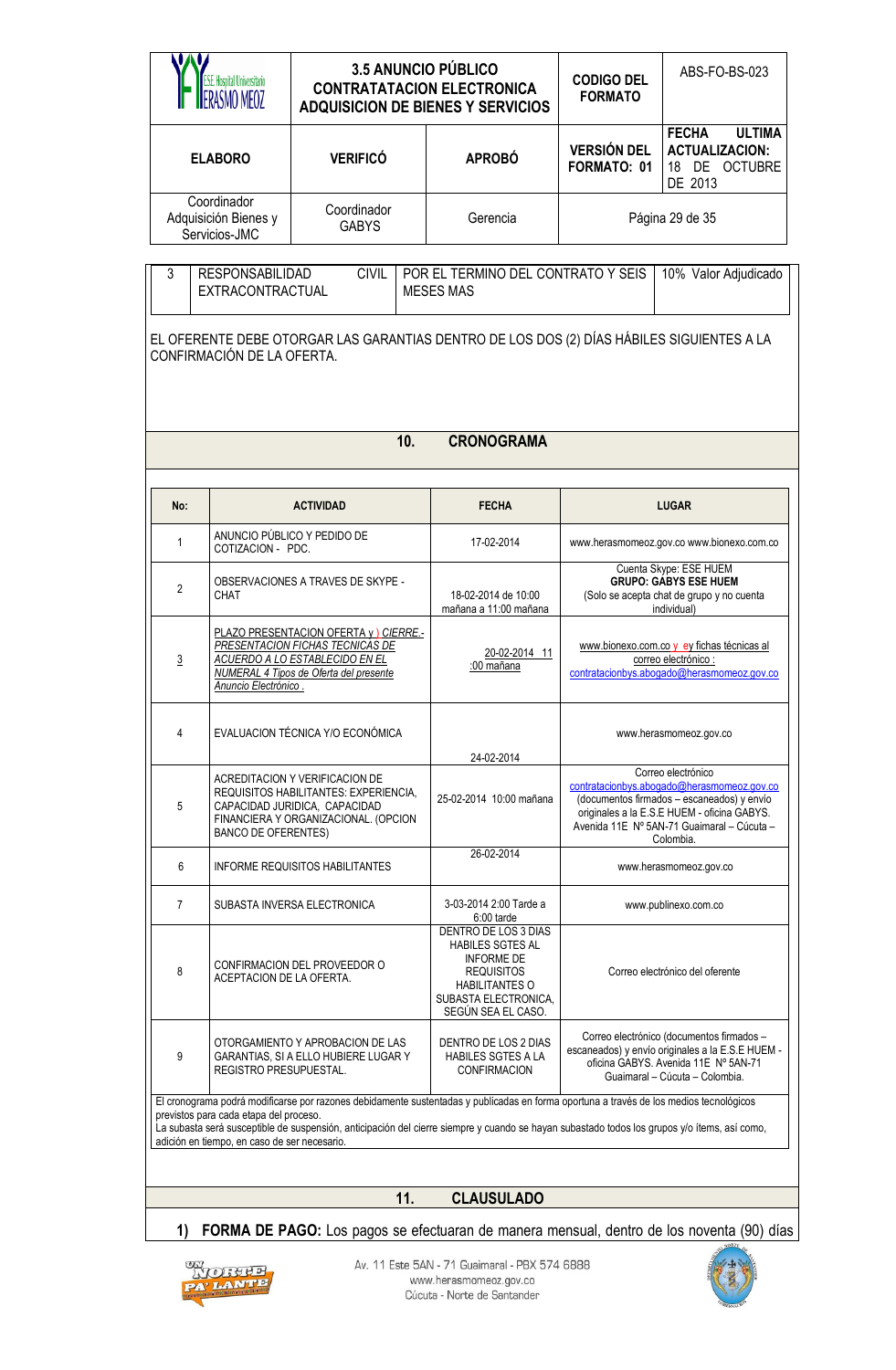|                | .E. Hospital Universitario                                                                                                                                                                                                                                                                                                                                                                                                                                                                                                                                                                                                                                                                                          | <b>3.5 ANUNCIO PÚBLICO</b><br><b>CONTRATATACION ELECTRONICA</b><br><b>ADQUISICION DE BIENES Y SERVICIOS</b>                                                                                                                                                                                                                                                                                                                                                                                                                                                                                                                                                                                                                                                                                                                                                                          |               | <b>CODIGO DEL</b><br><b>FORMATO</b> | ABS-FO-BS-023                                                                         |
|----------------|---------------------------------------------------------------------------------------------------------------------------------------------------------------------------------------------------------------------------------------------------------------------------------------------------------------------------------------------------------------------------------------------------------------------------------------------------------------------------------------------------------------------------------------------------------------------------------------------------------------------------------------------------------------------------------------------------------------------|--------------------------------------------------------------------------------------------------------------------------------------------------------------------------------------------------------------------------------------------------------------------------------------------------------------------------------------------------------------------------------------------------------------------------------------------------------------------------------------------------------------------------------------------------------------------------------------------------------------------------------------------------------------------------------------------------------------------------------------------------------------------------------------------------------------------------------------------------------------------------------------|---------------|-------------------------------------|---------------------------------------------------------------------------------------|
|                | <b>ELABORO</b>                                                                                                                                                                                                                                                                                                                                                                                                                                                                                                                                                                                                                                                                                                      | <b>VERIFICÓ</b>                                                                                                                                                                                                                                                                                                                                                                                                                                                                                                                                                                                                                                                                                                                                                                                                                                                                      | <b>APROBÓ</b> | <b>VERSIÓN DEL</b><br>FORMATO: 01   | <b>FECHA</b><br><b>ULTIMA</b><br><b>ACTUALIZACION:</b><br>DE OCTUBRE<br>18<br>DE 2013 |
|                | Coordinador<br>Adquisición Bienes y<br>Servicios-JMC                                                                                                                                                                                                                                                                                                                                                                                                                                                                                                                                                                                                                                                                | Coordinador<br><b>GABYS</b>                                                                                                                                                                                                                                                                                                                                                                                                                                                                                                                                                                                                                                                                                                                                                                                                                                                          | Gerencia      |                                     | Página 30 de 35                                                                       |
| 2)<br>3)<br>4) | después de entregada la factura y en cumplimiento de los procedimientos para tramite de cuentas<br>de la Institución. PARAGRAFO: El contratista se compromete a pagar los impuestos y demás costos<br>fiscales a que haya lugar. En su defecto, autoriza a la entidad a hacer las deducciones de ley.<br>PLAZO DE EJECUCION: A partir del acta de inicio hasta el 31 de Diciembre de 2014.<br>REQUISITOS DE EJECUCION CONTRACTUAL: Para la ejecución del contrato se requiere<br>expedición del registro presupuestal y aprobación por parte de la E.S.E. HUEM de las garantías que<br>debe constituir el contratista.<br>VIGENCIA PRODUCTOS: (La fecha de vencimiento de los productos no debe ser inferior a Doce |                                                                                                                                                                                                                                                                                                                                                                                                                                                                                                                                                                                                                                                                                                                                                                                                                                                                                      |               |                                     |                                                                                       |
|                | vencerse antes del consumo.                                                                                                                                                                                                                                                                                                                                                                                                                                                                                                                                                                                                                                                                                         | Meses (12), plazo contado a partir del momento que el HOSPITAL reciba los medicamentos.<br>Parágrafo: No obstante la vigencia prevista con antelación, previa autorización del Subgerente de<br>Servicios de Salud y el supervisor, podrán aceptarse medicamentos con vigencia inferior, cuando<br>sean considerados de alta rotación, previo concepto favorable del Coordinador Administrativo del<br>Servicio farmacéutico; sin perjuicio de la obligación del contratista de reponerlo en el evento de                                                                                                                                                                                                                                                                                                                                                                            |               |                                     |                                                                                       |
| 5)<br>6)       | sus                                                                                                                                                                                                                                                                                                                                                                                                                                                                                                                                                                                                                                                                                                                 | CLAUSULAS EXCEPCIONALES: La E.S.E. HUEM podrá interpretar, modificar, terminar y declarar<br>la caducidad del presente contrato, de manera unilateral, en los eventos previstos en el Manual de<br>Contratación de la Institución, publicado en la página web: www.herasmomeoz.gov.co<br>CLAUSULA PENAL PECUNIARIA: Se estipula una Cláusula penal equivalente al veinte por ciento<br>(20%) del valor total del Contrato, suma que cancelará EL CONTRATISTA en el evento de incumplir<br>obligaciones y que podrá ser cobrada por la vía ejecutiva, sin constitución en mora ni                                                                                                                                                                                                                                                                                                     |               |                                     |                                                                                       |
| 7)             | requerimiento alguno.                                                                                                                                                                                                                                                                                                                                                                                                                                                                                                                                                                                                                                                                                               | SOLUCION DE CONFLICTOS CONTRACTUALES: En el evento de surgir divergencias entre las<br>partes, se acudirá al empleo de mecanismos de solución de controversias contractuales previstos en<br>la ley colombiana, dentro de ellos: el arreglo directo, la conciliación y transacción, conforme lo<br>preceptuado en el Manual de Contratación de la E.S.E. HUEM.                                                                                                                                                                                                                                                                                                                                                                                                                                                                                                                       |               |                                     |                                                                                       |
| 8)             |                                                                                                                                                                                                                                                                                                                                                                                                                                                                                                                                                                                                                                                                                                                     | <b>EXCLUSION DE LA RELACION LABORAL:</b> El contratista desarrollará el objeto del contrato bajo su<br>propia responsabilidad y plena autonomía técnica y administrativa, conforme las condiciones<br>pactadas. En consecuencia, no existirá ninguna clase de vínculo laboral entre las partes ni las<br>personas que el contratista emplee para la ejecución del presente contrato.                                                                                                                                                                                                                                                                                                                                                                                                                                                                                                 |               |                                     |                                                                                       |
| 9)             |                                                                                                                                                                                                                                                                                                                                                                                                                                                                                                                                                                                                                                                                                                                     | INDEMNIDAD: El contratista mantendrá indemne a la E.S.E. HUEM contra todo reclamo, demanda,<br>acción legal y costo que pueda causarse o surgir por daños o lesiones a personas o propiedades de<br>terceros, durante la ejecución del objeto contractual y hasta la liquidación definitiva del contrato. Se<br>consideran como hechos imputables al contratista, todas las acciones u omisiones y en general,<br>cualquier incumplimiento de sus obligaciones contractuales.                                                                                                                                                                                                                                                                                                                                                                                                        |               |                                     |                                                                                       |
|                | partes.                                                                                                                                                                                                                                                                                                                                                                                                                                                                                                                                                                                                                                                                                                             | 10) SUPERVISION: Para el control y seguimiento del cabal cumplimiento del objeto contractual se<br>designa como supervisor del presente contrato al Subgerente de Salud de la E.S.E. HUEM, o su<br>delegado, quién se encargará de velar por la observancia plena de las cláusulas pactadas entre las                                                                                                                                                                                                                                                                                                                                                                                                                                                                                                                                                                                |               |                                     |                                                                                       |
|                |                                                                                                                                                                                                                                                                                                                                                                                                                                                                                                                                                                                                                                                                                                                     | 11) CESION: El contrato solo podrá cederse total o parcialmente, previa autorización escrita de la<br>E.S.E. HUEM. Para que la cesión sea procedente, el contratista cedente deberá acreditar que el<br>cesionario reúne las mismas o mejores calidades que él. PARÁGRAFO: Si hay lugar a cesión del<br>contrato a favor del garante, este estará obligado a constituir las garantías previstas en el contrato.                                                                                                                                                                                                                                                                                                                                                                                                                                                                      |               |                                     |                                                                                       |
|                |                                                                                                                                                                                                                                                                                                                                                                                                                                                                                                                                                                                                                                                                                                                     | 12) DOMICILIO CONTRACTUAL: El domicilio contractual para el cumplimiento de las Obligaciones, así<br>como para todos los efectos jurídicos será la ciudad de San José de Cúcuta.<br>13) DOCUMENTOS DEL CONTRATO: Son documentos del contrato y hacen parte integral del mismo:<br>1) El presente anuncio y adendas. 2) La oferta presentada por EL CONTRATISTA. 3) La<br>confirmación del proveedor o contratista. 4) Los documentos se produzcan en desarrollo de este<br>contrato. En caso de diferencia o discrepancia entre los diferentes documentos del contrato que<br>implicare un desacuerdo entre las partes sobre las obligaciones a cargo de cada una y en el evento<br>que no pudieren ponerse de acuerdo, se atenderá lo dispuesto en los diferentes documentos del<br>contrato en el siguiente orden: 1) La confirmación del proveedor o aceptación de la oferta, sus |               |                                     |                                                                                       |



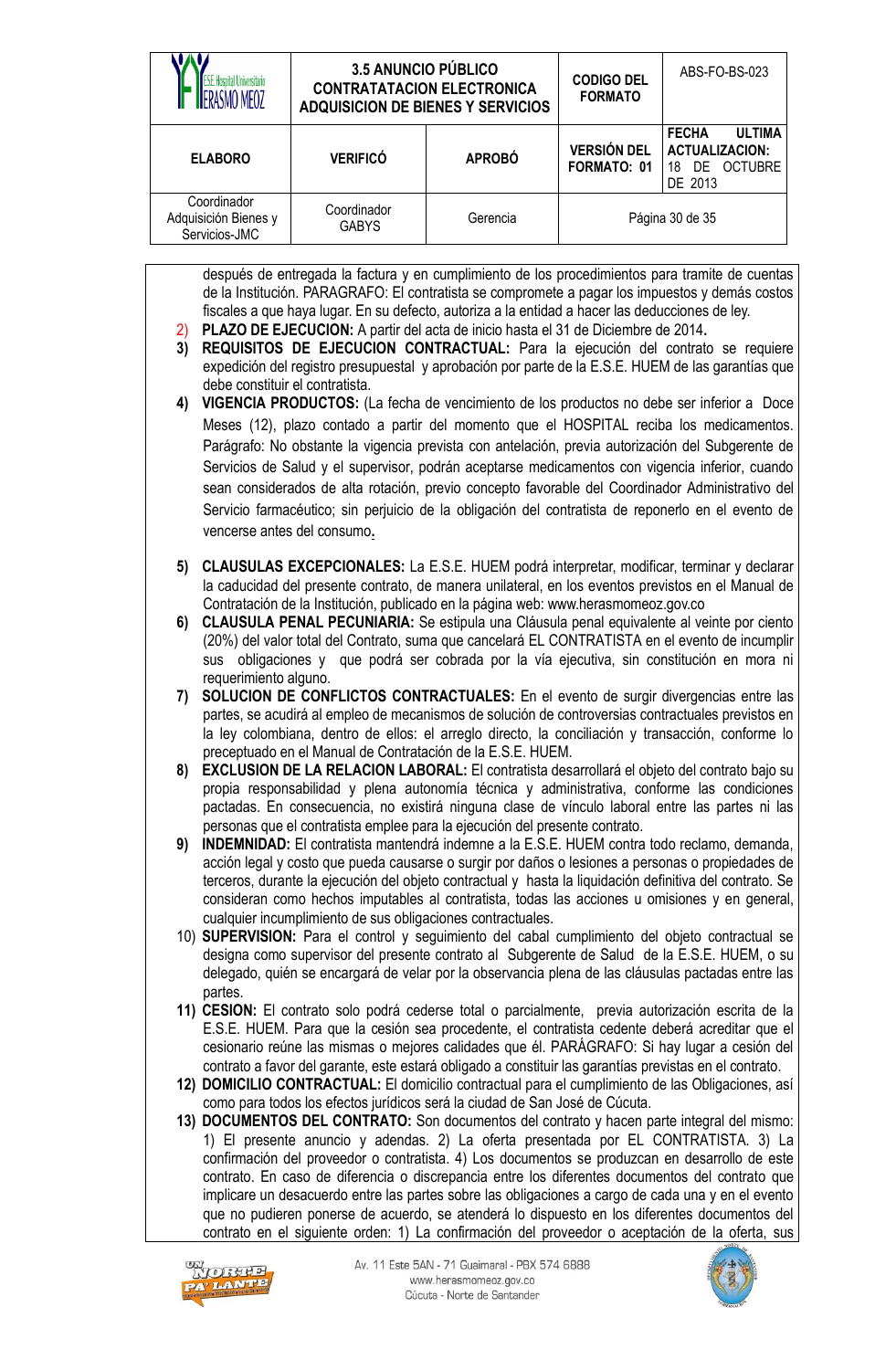|                                                      | <b>3.5 ANUNCIO PÚBLICO</b><br><b>CONTRATATACION ELECTRONICA</b><br><b>ADQUISICION DE BIENES Y SERVICIOS</b> |               | <b>CODIGO DEL</b><br><b>FORMATO</b> | ABS-FO-BS-023                                                                         |
|------------------------------------------------------|-------------------------------------------------------------------------------------------------------------|---------------|-------------------------------------|---------------------------------------------------------------------------------------|
| <b>ELABORO</b>                                       | <b>VERIFICÓ</b>                                                                                             | <b>APROBÓ</b> | <b>VERSIÓN DEL</b><br>FORMATO: 01   | <b>ULTIMA</b><br><b>FECHA</b><br><b>ACTUALIZACION:</b><br>DE OCTUBRE<br>18<br>DE 2013 |
| Coordinador<br>Adquisición Bienes y<br>Servicios-JMC | Coordinador<br><b>GABYS</b>                                                                                 | Gerencia      |                                     | Página 31 de 35                                                                       |

modificaciones, prorrogas, adiciones y suspensiones; 2) El anuncio público y sus adendas. 3) La oferta presentada por EL CONTRATISTA. 4) Los documentos y actas que se produzcan en desarrollo de este contrato. Lo anterior, sin perjuicio del ejercicio de la facultad de interpretación unilateral contemplada en el Manual de Contratación de la E.S.E. HUEM.

# **12. CONVOCATORIA VEEDURIA CIUDADANA**

Se convoca a las veedurías ciudadanas para que ejerzan control a la actividad contractual, bajo los parámetros de la Ley 850 de 2003. En razón de ello, podrán intervenir en la gestión contractual, plantear observaciones y presentar recomendaciones, si a ello hubiere lugar.

#### **13. ANEXOS**

- 1. FORMATO DE CARTA DE PRESENTACION DE LA OFERTA
- 2. FORMATO INFORMACION DEL CONSORCIO
- 3. FORMATO INFORMACIÓN DE UNION TEMPORAL
- 4. FORMATO FICHA TECNICA DISEÑO LIBRE CONFORME SE PLANTEE EN LA DESCRIPCION TECNICA

San José de Cúcuta, 17 de Febrero de 2014.

JUAN ALBERTO BITAR MEJIA Subgerente de Salud

Aprobó: Judith Magaly Carvajal C., Coordinadora GABYS. Proyectó: Paola Cornejo Carrascal., Abogada GABYS.



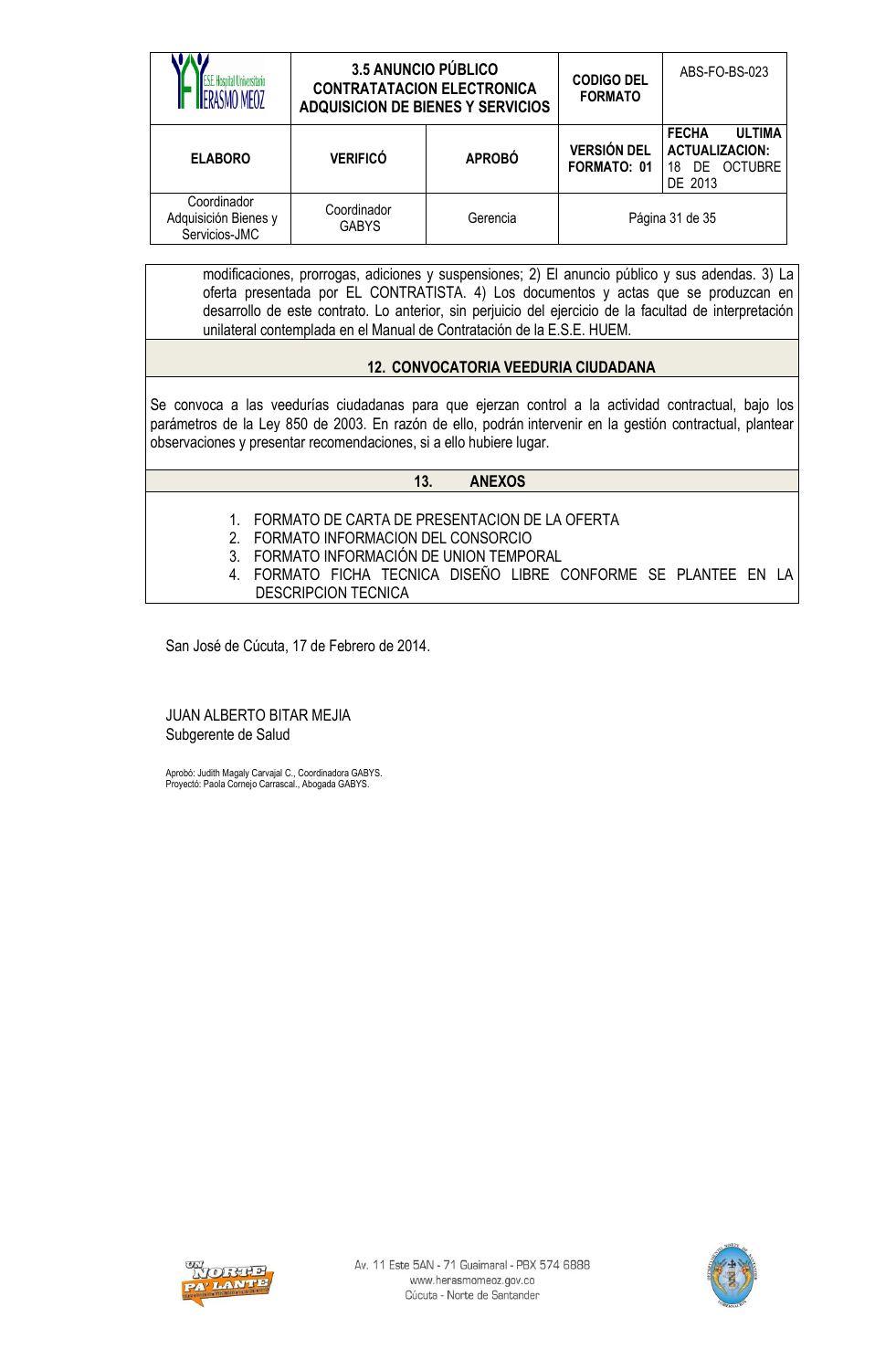|                                                      | <b>3.5 ANUNCIO PÚBLICO</b><br><b>CONTRATATACION ELECTRONICA</b><br><b>ADQUISICION DE BIENES Y SERVICIOS</b> |               | <b>CODIGO DEL</b><br><b>FORMATO</b>      | ABS-FO-BS-023                                                                                    |
|------------------------------------------------------|-------------------------------------------------------------------------------------------------------------|---------------|------------------------------------------|--------------------------------------------------------------------------------------------------|
| <b>ELABORO</b>                                       | <b>VERIFICÓ</b>                                                                                             | <b>APROBÓ</b> | <b>VERSIÓN DEL</b><br><b>FORMATO: 01</b> | <b>FECHA</b><br><b>ULTIMA</b><br><b>ACTUALIZACION:</b><br><b>OCTUBRE</b><br>DF.<br>18<br>DE 2013 |
| Coordinador<br>Adquisición Bienes y<br>Servicios-JMC | Coordinador<br><b>GABYS</b>                                                                                 | Gerencia      |                                          | Página 32 de 35                                                                                  |

### **ANEXO 1: FORMATO DE CARTA DE PRESENTACIÓN DE LA PROPUESTA**

Ciudad y fecha.

#### Señores **E.S.E. HOSPITAL UNIVERSITARIO ERASMO MEOZ – NORTE DE SANTANDER** CUCUTA.

#### **REFERENCIA:** PROCESO DE CONTRATACION ELECTRONICA No: SS14-113

Nosotros los suscritos: \_\_\_\_\_\_\_\_\_\_\_\_\_\_\_\_\_\_\_\_\_\_\_\_\_\_\_\_\_ (*nombre del proponente*) de acuerdo con el Anuncio Público, hacemos la siguiente propuesta para \_\_\_\_\_\_\_\_\_\_\_\_\_\_\_\_\_\_\_\_\_\_\_\_\_\_\_\_\_\_\_\_\_\_\_\_\_ (*objeto del PROCESO DE CONTRATACION*) y, en caso que nos sea aceptada por **LA E.S.E. HOSPITAL UNIVERSITARIO ERASMO MEOZ – NORTE DE SANTANDER,** nos comprometemos cumplir con las obligaciones derivadas de la celebración y ejecución del contrato.

Declaramos así mismo:

- 1. Que esta propuesta y el contrato que llegare a celebrarse sólo compromete a los firmantes de esta carta.
- 2. Que ninguna entidad o persona distinta a los firmantes tiene interés comercial en esta propuesta ni en el contrato probable que de ella se derive.
- 3. Que conocemos la información general, anuncio público, adendas y demás documentos del presente proceso contractual y aceptamos los requisitos en ellos contenidos.
- 4. Que no nos hallamos incursos en causal alguna de inhabilidad e incompatibilidad señaladas en la Ley y que no nos encontramos en ninguno de los eventos de prohibiciones especiales para contratar.
- 5. Que no hemos sido sancionados mediante acto administrativo ejecutoriado por ninguna Entidad Oficial dentro de los últimos dos (2) años anteriores a la fecha de cierre del presente proceso contractual. (en caso contrario) informamos que hemos tenido incumplimiento con las siguientes entidades: \_\_\_\_\_\_\_\_\_\_\_\_\_\_\_\_\_\_\_\_\_\_\_\_\_\_\_\_\_\_\_ (*indicar el nombre de cada entidad*).
- 6. Que si se nos acepta la propuesta, nos comprometemos a constituir las garantías requeridas y a suscribirlas dentro de los términos señalados para ello.

Atentamente,

| Nombre o razón social:                                                                                         |  |  |
|----------------------------------------------------------------------------------------------------------------|--|--|
| $C. C.$ ___________ de _______                                                                                 |  |  |
| NIT:                                                                                                           |  |  |
| Dirección:                                                                                                     |  |  |
| Teléfono:                                                                                                      |  |  |
| Fax:                                                                                                           |  |  |
| Correo electrónico:                                                                                            |  |  |
| En constancia, se firma en en el se el parte de se el se el se el se el se el se el se el se el se el se el se |  |  |
| (Nombre y firma de cada uno de los integrantes)                                                                |  |  |
| (Nombre y firma del Representante Legal)                                                                       |  |  |



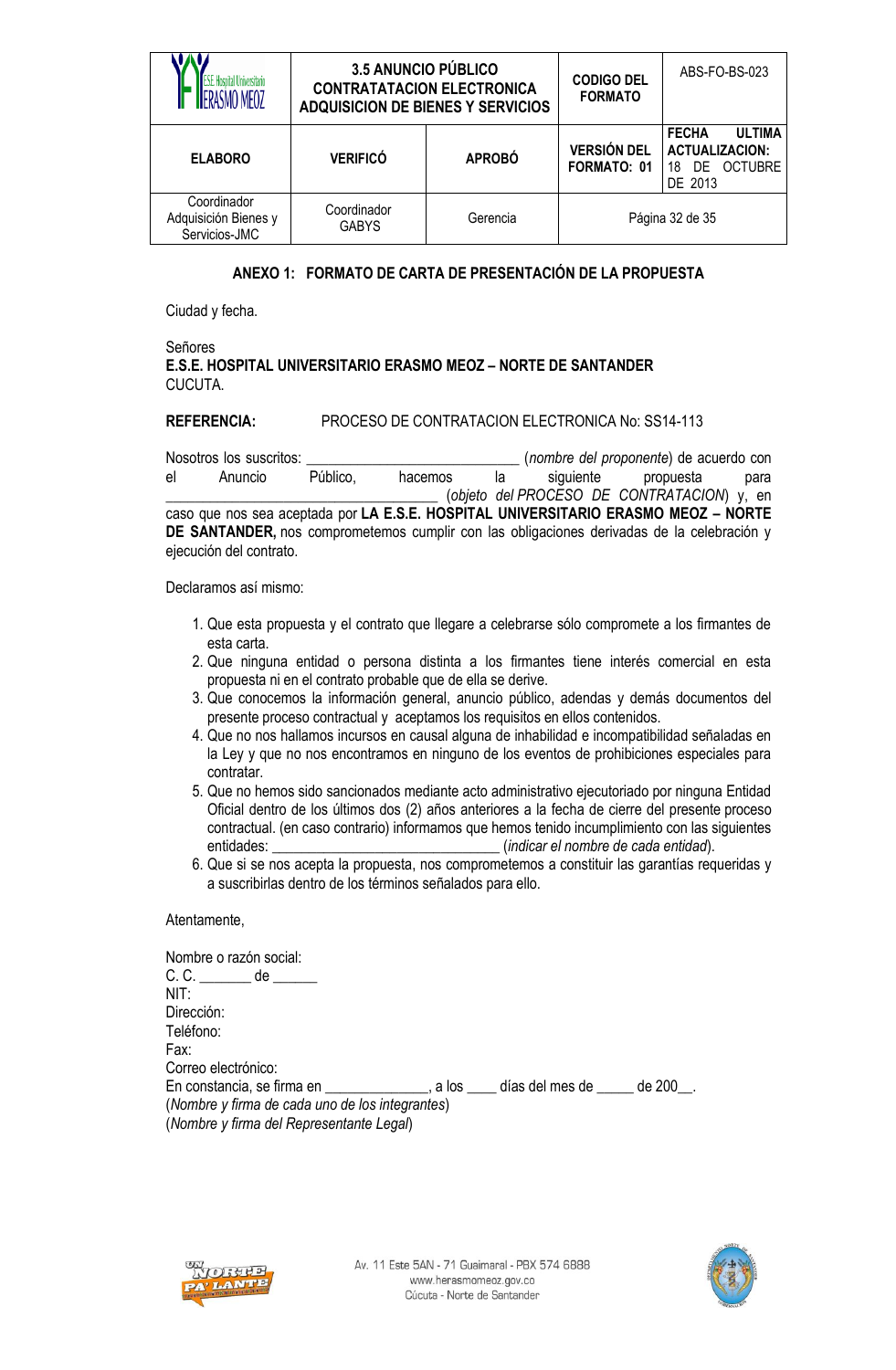|                                                      | <b>3.5 ANUNCIO PÚBLICO</b><br><b>CONTRATATACION ELECTRONICA</b><br><b>ADQUISICION DE BIENES Y SERVICIOS</b> |               | <b>CODIGO DEL</b><br><b>FORMATO</b>      | ABS-FO-BS-023                                                                                    |  |
|------------------------------------------------------|-------------------------------------------------------------------------------------------------------------|---------------|------------------------------------------|--------------------------------------------------------------------------------------------------|--|
| <b>ELABORO</b>                                       | <b>VERIFICÓ</b>                                                                                             | <b>APROBÓ</b> | <b>VERSIÓN DEL</b><br><b>FORMATO: 01</b> | <b>FECHA</b><br><b>ULTIMA</b><br><b>ACTUALIZACION:</b><br><b>OCTUBRE</b><br>DF.<br>18<br>DE 2013 |  |
| Coordinador<br>Adquisición Bienes y<br>Servicios-JMC | Coordinador<br><b>GABYS</b>                                                                                 | Gerencia      |                                          | Página 33 de 35                                                                                  |  |

### **ANEXO 2: FORMATO INFORMACION DEL CONSORCIO**

Ciudad y fecha.

#### Señores **E.S.E. HOSPITAL UNIVERSITARIO ERASMO MEOZ – NORTE DE SANTANDER** CUCUTA.

### **REFERENCIA:** PROCESO DE CONTRATACION ELECTRÓNICA No: SS14-113

Ciudad y fecha.

Los suscritos, \_\_\_\_\_\_\_\_\_\_\_\_\_\_\_\_\_\_\_\_\_\_\_ (nombre del Representante Legal) y \_\_ (*nombre del Representante Legal*), debidamente autorizados para actuar en nombre y representación de \_\_\_\_\_\_\_\_\_\_\_\_\_\_\_\_\_\_\_\_\_\_\_\_\_ (*nombre o razón social del integrante*) y \_\_\_\_\_\_\_\_\_\_\_\_\_\_\_\_\_\_\_\_\_\_\_\_\_\_\_ (*nombre o razón social del integrante*), respectivamente, manifestamos por este documento, que hemos convenido asociarnos en CONSORCIO, para participar en el proceso contractual de la referencia, cuyo objeto es \_\_\_\_\_\_\_\_\_\_\_\_\_\_\_\_\_\_\_\_\_\_\_\_\_\_\_\_, y por lo tanto, expresamos lo siguiente:

- **1.** La duración de este CONSORCIO será igual al término de vigencia del contrato y un (1) año más.
- **2.** El Consorcio está integrado por:

| <b>NOMBRE</b> | <b>PARTICIPACIÓN</b><br>(%) |
|---------------|-----------------------------|
|               |                             |
|               |                             |

- **3.** La responsabilidad de los integrantes del CONSORCIO es solidaria, ilimitada y mancomunada.
- **4.** El representante del CONSORCIO es \_\_\_\_\_\_\_\_\_\_\_\_\_\_\_\_\_\_\_\_\_\_\_\_\_\_\_\_ (*indicar el nombre*), identificado con C. C. No. \_\_\_\_\_\_\_\_\_\_\_\_\_ de \_\_\_\_\_\_\_\_\_\_\_\_\_\_\_, quien está expresamente facultado para firmar, presentar la propuesta y, en caso de salir favorecidos con la adjudicación, firmar el contrato y tomar todas las determinaciones que fueren necesarias respecto a la ejecución y liquidación del contrato con amplias y suficientes facultades.
- **5.** La sede del CONSORCIO es: Dirección: \_\_\_\_\_\_\_\_\_\_\_\_\_\_\_\_\_\_\_\_\_\_\_\_\_\_\_\_\_\_\_\_\_\_\_\_\_\_\_\_\_\_\_ Teléfono: Fax: \_\_\_\_\_\_\_\_\_\_\_\_\_\_\_\_\_\_\_\_\_\_\_\_\_\_\_\_\_\_\_\_\_\_\_\_\_\_\_\_\_\_\_ Correo electrónico: Ciudad:

En constancia, se firma en en en el a los eles días del mes de  $\sim$  de 200  $\,$ .

(*Nombre y firma de cada uno de los integrantes*) (*Nombre y firma del Representante Legal del Consorcio*)



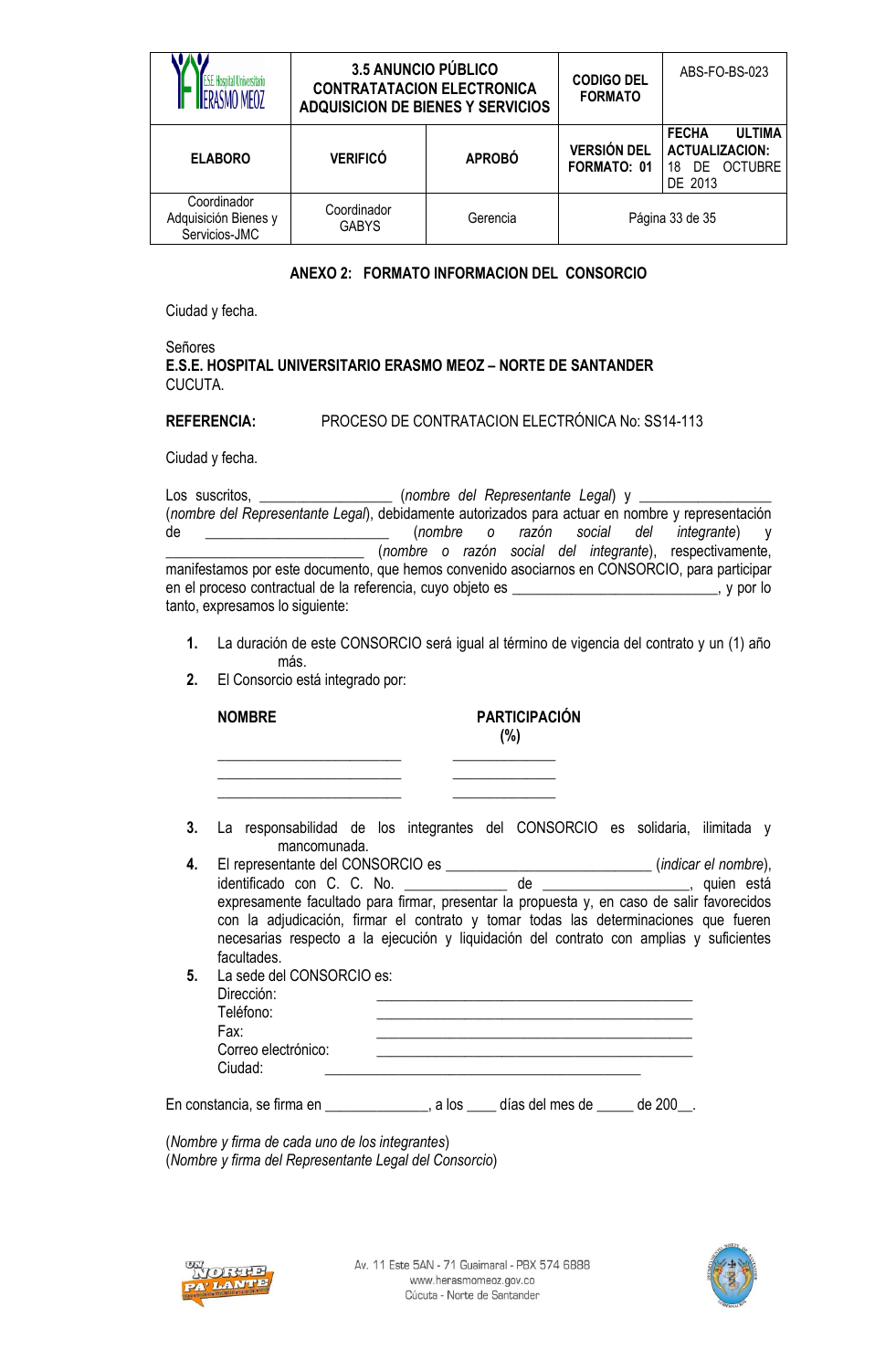| ISMO MFO7                                            | <b>3.5 ANUNCIO PÚBLICO</b><br><b>CONTRATATACION ELECTRONICA</b><br><b>ADQUISICION DE BIENES Y SERVICIOS</b> |               | <b>CODIGO DEL</b><br><b>FORMATO</b> | ABS-FO-BS-023                                                                                   |  |
|------------------------------------------------------|-------------------------------------------------------------------------------------------------------------|---------------|-------------------------------------|-------------------------------------------------------------------------------------------------|--|
| <b>ELABORO</b>                                       | <b>VERIFICÓ</b>                                                                                             | <b>APROBÓ</b> | <b>VERSIÓN DEL</b><br>FORMATO: 01   | <b>FECHA</b><br><b>ULTIMA</b><br><b>ACTUALIZACION:</b><br><b>OCTUBRE</b><br>DF<br>18<br>DE 2013 |  |
| Coordinador<br>Adquisición Bienes y<br>Servicios-JMC | Coordinador<br><b>GABYS</b>                                                                                 | Gerencia      |                                     | Página 34 de 35                                                                                 |  |

## **ANEXO 3: FORMATO INFORMACIÓN DE UNIÓN TEMPORAL**

Ciudad y fecha.

#### Señores **E.S.E. HOSPITAL UNIVERSITARIO ERASMO MEOZ – NORTE DE SANTANDER.** CUCUTA

#### **REFERENCIA:** PROCESO DE CONTRATACION ELECTRONICA No. SS14-113

| Los suscritos, |       |                                                                                                  |                                                          |  | (nombre del Representante Legal) y ________ |                       |    |
|----------------|-------|--------------------------------------------------------------------------------------------------|----------------------------------------------------------|--|---------------------------------------------|-----------------------|----|
|                |       | (nombre del Representante Legal), debidamente autorizados para actuar en nombre y representación |                                                          |  |                                             |                       |    |
| de             |       |                                                                                                  | (nombre o razón social del                               |  |                                             | <i>integrante</i> ) y |    |
|                |       |                                                                                                  | (nombre o razón social del integrante), respectivamente, |  |                                             |                       |    |
|                |       | manifestamos por este documento, que hemos convenido asociarnos en UNIÓN TEMPORAL para           |                                                          |  |                                             |                       |    |
| participar     | en en | el proceso                                                                                       | contractual de la referencia,                            |  | <b>CUVO</b>                                 | objeto                | es |
|                |       |                                                                                                  |                                                          |  | , y por lo tanto, expresamos lo siguiente:  |                       |    |

- **1.** La duración de esta UNION TEMPORAL será igual al término de vigencia del contrato y un (1) año más.
- **2.** La UNION TEMPORAL está integrado por:

| <b>NOMBRE</b><br><b>COMPROMISO</b> | <b>TERMINOS</b>                            |     |
|------------------------------------|--------------------------------------------|-----|
|                                    | <b>Y EXTENSION DE</b><br>LA PARTICIPACION* | (%) |
|                                    |                                            |     |

(\*) Discriminar en función de los ítems establecidos en el presupuesto oficial, para cada uno de los integrantes. No pueden modificarse sin el consentimiento previo y expreso del HOSPITAL.

**3.** La responsabilidad de los integrantes de la UNION TEMPORAL es solidaria e ilimitada.

| 4. |                                                 |  | (indicar el                                                                                                                                                                                                                                                                   |
|----|-------------------------------------------------|--|-------------------------------------------------------------------------------------------------------------------------------------------------------------------------------------------------------------------------------------------------------------------------------|
|    |                                                 |  |                                                                                                                                                                                                                                                                               |
|    |                                                 |  | expresamente facultado para firmar, presentar la propuesta y, en caso de salir favorecidos<br>con la adjudicación, firmar el contrato y tomar todas las determinaciones que fueren<br>necesarias respecto a la ejecución y liquidación del contrato con amplias y suficientes |
|    | facultades.                                     |  |                                                                                                                                                                                                                                                                               |
| 5. | La sede de la UNION TEMPORAL es:                |  |                                                                                                                                                                                                                                                                               |
|    | Dirección:                                      |  |                                                                                                                                                                                                                                                                               |
|    | Teléfono:                                       |  |                                                                                                                                                                                                                                                                               |
|    | Fax:                                            |  |                                                                                                                                                                                                                                                                               |
|    | Correo electrónico:                             |  |                                                                                                                                                                                                                                                                               |
|    | Ciudad:                                         |  |                                                                                                                                                                                                                                                                               |
|    | (Nombre y firma de cada uno de los integrantes) |  |                                                                                                                                                                                                                                                                               |

(*Nombre y firma del Representante Legal del Consorcio*)